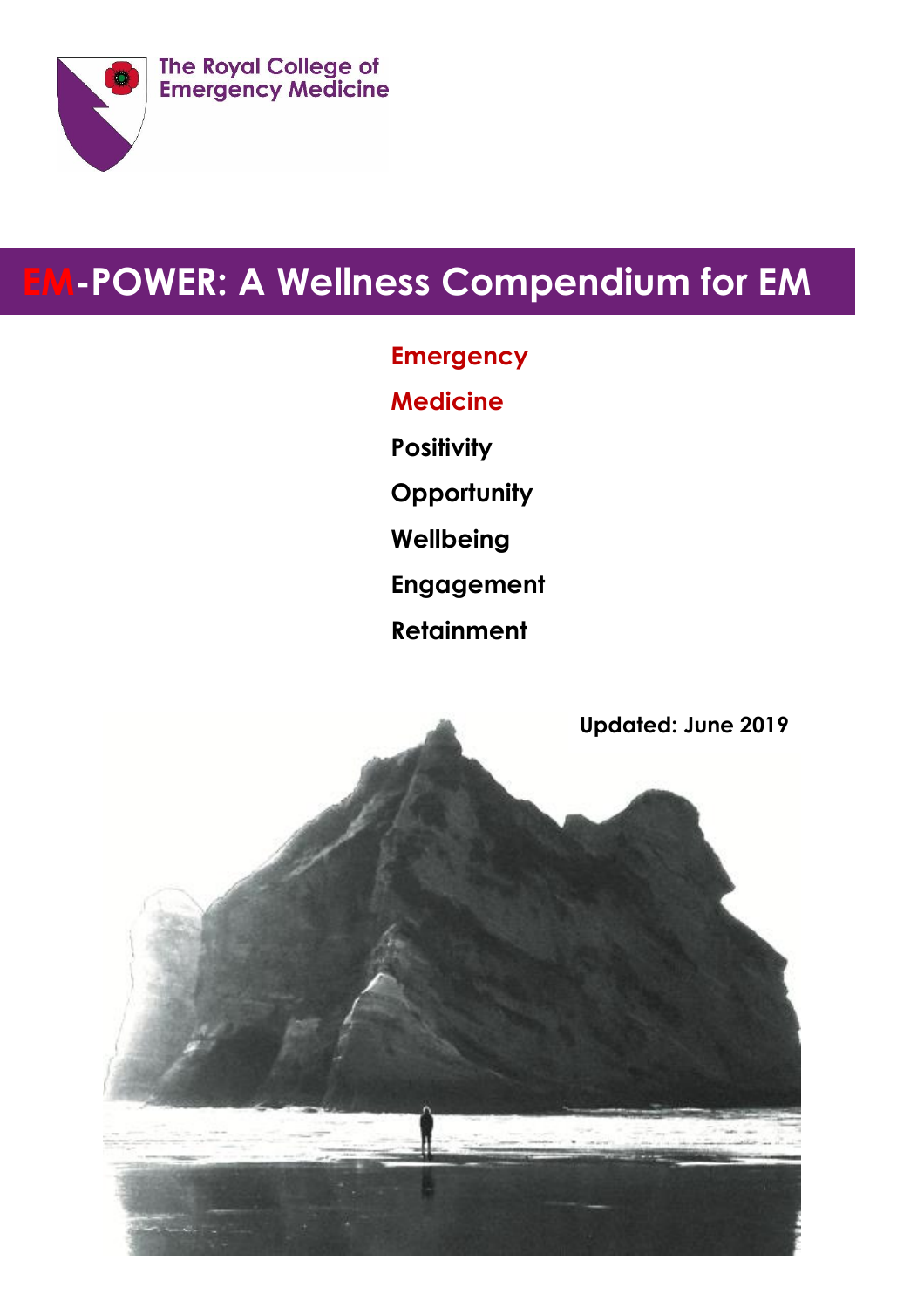## **Contents**

| <u> 1.</u> |                                                                                             |    |  |
|------------|---------------------------------------------------------------------------------------------|----|--|
| <u>2.</u>  |                                                                                             |    |  |
| <u>3.</u>  |                                                                                             |    |  |
| <u>4.</u>  | <u>Small step, not giant leap - supporting the transition from trainee to consultant</u> 13 |    |  |
| <u>5.</u>  |                                                                                             |    |  |
| <u>6.</u>  |                                                                                             |    |  |
| <u>7.</u>  |                                                                                             |    |  |
| <u>8.</u>  |                                                                                             |    |  |
| <u>9.</u>  |                                                                                             |    |  |
| <u>10.</u> |                                                                                             |    |  |
| 11.        |                                                                                             |    |  |
| <u>12.</u> |                                                                                             |    |  |
| <u>13.</u> |                                                                                             |    |  |
| <u>14.</u> |                                                                                             |    |  |
| <u>15.</u> |                                                                                             |    |  |
|            |                                                                                             |    |  |
|            |                                                                                             |    |  |
|            |                                                                                             |    |  |
|            |                                                                                             |    |  |
|            |                                                                                             |    |  |
|            |                                                                                             |    |  |
|            |                                                                                             |    |  |
|            |                                                                                             |    |  |
|            | Relationships.                                                                              | 49 |  |
|            |                                                                                             |    |  |
|            |                                                                                             |    |  |
|            |                                                                                             |    |  |
|            |                                                                                             |    |  |
| <u>1.</u>  |                                                                                             |    |  |
| 2.         |                                                                                             |    |  |
| 3.         |                                                                                             |    |  |
| <u>4.</u>  | Small step, not giant leap - supporting the transition from trainee to consultant 13        |    |  |
| <u>5.</u>  |                                                                                             |    |  |
| <u>6.</u>  |                                                                                             |    |  |
| <u>7.</u>  |                                                                                             |    |  |
| <u>8.</u>  |                                                                                             |    |  |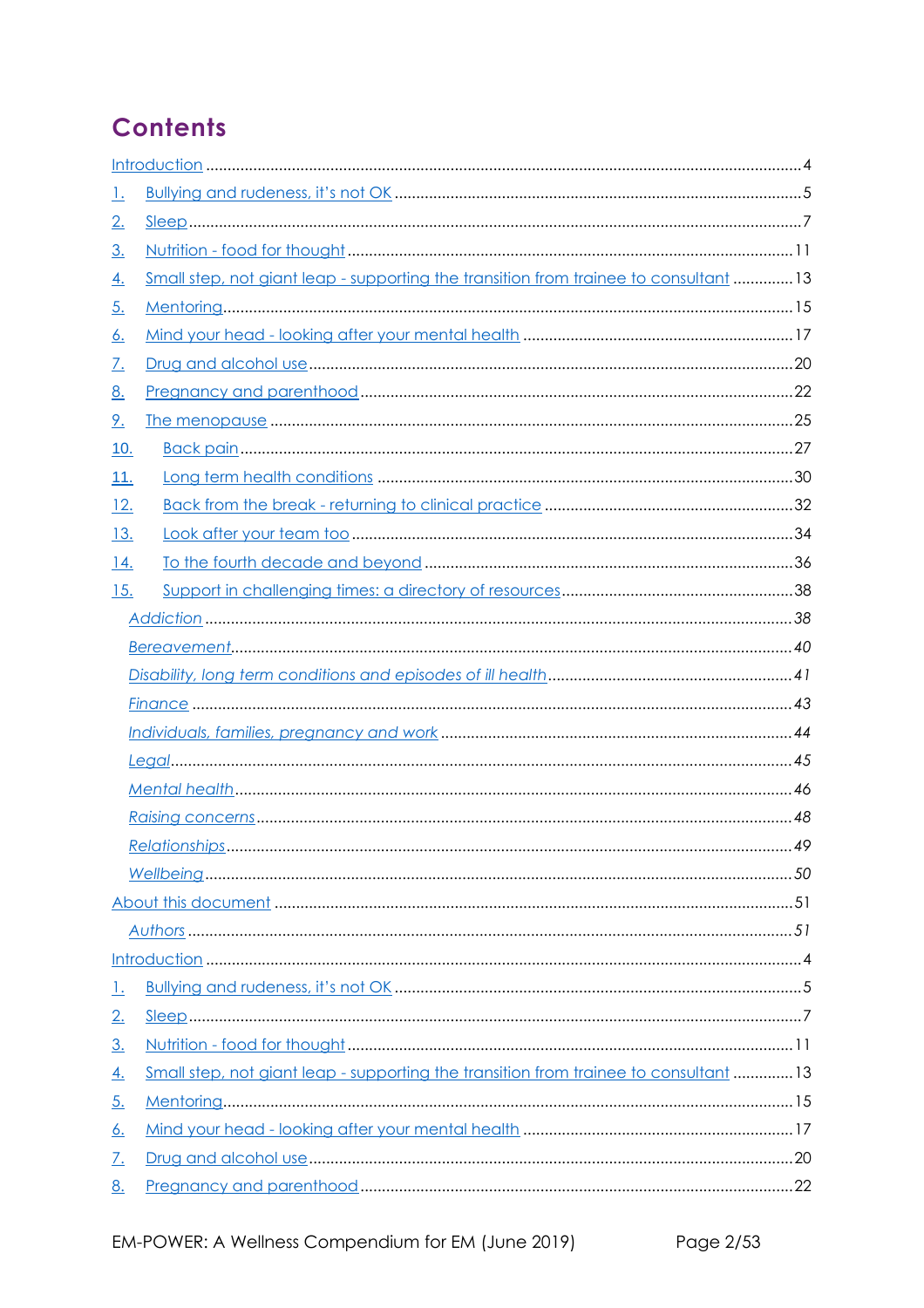| 9.         |  |
|------------|--|
| 10.        |  |
| 11.        |  |
| 12.        |  |
| <u>13.</u> |  |
| 14.        |  |
| 15.        |  |
|            |  |
|            |  |
|            |  |
|            |  |
|            |  |
|            |  |
|            |  |
|            |  |
|            |  |
|            |  |
|            |  |
|            |  |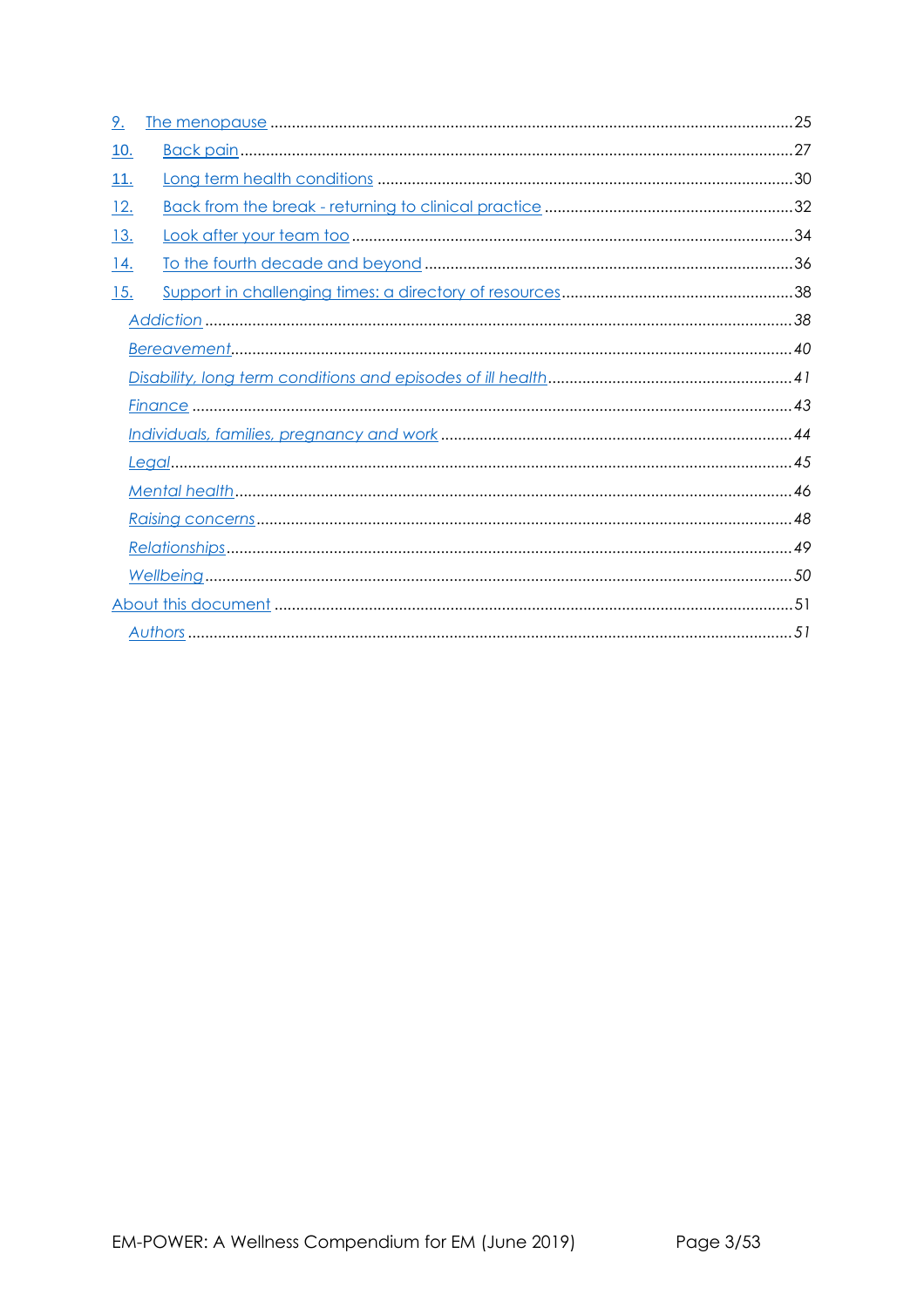## <span id="page-3-0"></span>**Introduction**

This document has been developed as part of the RCEM's ongoing commitment to creating successful, satisfying and sustainable careers in Emergency Medicine and is part of a range of new guidance produced by the Sustainable Working Practices Committee.

We believe that the contents will have something for everyone, at every stage of a career in Emergency Medicine, with its various transitions, changes and challenges.

Some of us will also face personal or professional difficulties. In challenging times, we might need some support.

If you, or a colleague, are looking for help, this document explores a range of topics and provides information on organisations, services and websites which can offer advice and assistance.

We hope you find these resources useful.

Susie Hewitt Una Kennedy

June 2019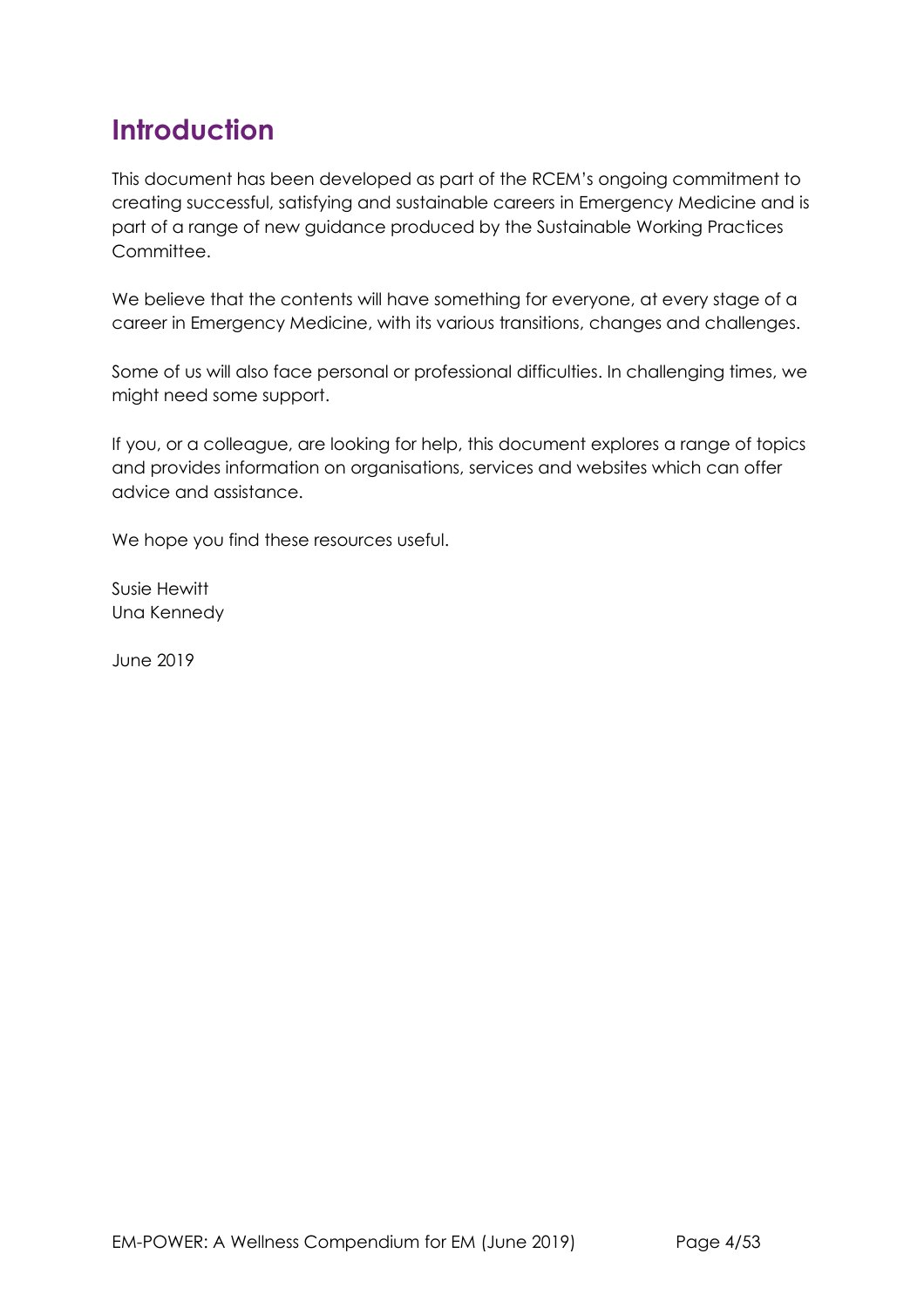## <span id="page-4-0"></span>**1. Bullying and rudeness, it's not OK**

Emergency Medicine (EM) is a high stress, high contact specialty and how we behave towards each other largely determines outcomes on an individual and collective level**.** Much has been written on the impact of bullying and undermining in medicine, to raise awareness, offer support and to encourage us to call it out when we see it.

We all have a role to play in taking a more positive proactive approach and we (to a pretty large extent) can control the environment and what is permissible in it, in order to empower staff.

Bullying can significantly decrease job satisfaction and increase job-induced stress; it also leads to low confidence, depression and anxiety and a desire to leave employment. Bullying contributes to high rates of staff turnover, high rates of sickness absence, impaired performance, lower productivity, poor team spirit and loss of trained staff.

The [GMC](https://www.gmc-uk.org/ethical-guidance/ethical-guidance-for-doctors) has a clear view on bullying, stating that doctors should not bully colleagues, and should treat them with respect. Those in positions of responsibility should create a positive working environment where bullying, harassment and discrimination do not exist.

The Australasian College for Emergency Medicine produced [an action plan](https://acem.org.au/getmedia/533f9238-b12f-44ca-aa2a-38582002591c/ACEM_DBSH_Action_Plan.aspx) after investigating discrimination, bullying and sexual harassment in EM. It reminds us of the mantra "the standard you walk past is the standard you accept".

Take a look at the *Life in the Fast Lane* blog [Bully for You](https://lifeinthefastlane.com/bully-for-you/) which describes the ways we all participate in bullying. Even though you may not be the bully or victim, find out if you are a bystander (an assistant, reinforcer, outsider or defender). No matter what role you may find yourself in, the Royal College of Obstetricians and Gynaecologist's [individual interventions](https://www.rcog.org.uk/en/careers-training/workplace-workforce-issues/improving-workplace-behaviours-dealing-with-undermining/undermining-toolkit/individual-interventions/) section of their [undermining toolkit](https://www.rcog.org.uk/underminingtoolkit) has some practical advice on what to do about it.

The Royal College of Surgeons of Edinburgh's excellent [Anti-bullying and](https://www.rcsed.ac.uk/professional-support-development-resources/anti-bullying-and-undermining-campaign)  [undermining campaign](https://www.rcsed.ac.uk/professional-support-development-resources/anti-bullying-and-undermining-campaign) (#LetsRemovelt) has information on the [facts and the law](https://www.rcsed.ac.uk/professional-support-development-resources/anti-bullying-and-undermining-campaign/the-facts-and-the-law) and the [evidence](https://www.rcsed.ac.uk/professional-support-development-resources/anti-bullying-and-undermining-campaign/literature-and-curriculum) on the impact of bullying on patient safety, the prevalence of bullying, the associated legal definitions and issues, as well as links to website of other organisations for support. It also shows [how destructive behaviour can affect](https://www.rcsed.ac.uk/professional-support-development-resources/anti-bullying-and-undermining-campaign/how-destructive-behaviour-can-affect-the-team)  [the team.](https://www.rcsed.ac.uk/professional-support-development-resources/anti-bullying-and-undermining-campaign/how-destructive-behaviour-can-affect-the-team)

Read [Are you being bullied?](https://www.rcsed.ac.uk/professional-support-development-resources/anti-bullying-and-undermining-campaign/are-you-being-bullied) and [Are you a bully?](https://www.rcsed.ac.uk/professional-support-development-resources/anti-bullying-and-undermining-campaign/are-you-a-bully) to help to learn how to identify bullying behaviours. [What can you do](https://www.rcsed.ac.uk/professional-support-development-resources/anti-bullying-and-undermining-campaign/what-can-you-do) provides supportive advice and [self](https://www.rcsed.ac.uk/professional-support-development-resources/anti-bullying-and-undermining-campaign/self-reflection)[reflection](https://www.rcsed.ac.uk/professional-support-development-resources/anti-bullying-and-undermining-campaign/self-reflection) supports maintaining healthy working behaviours together with tips for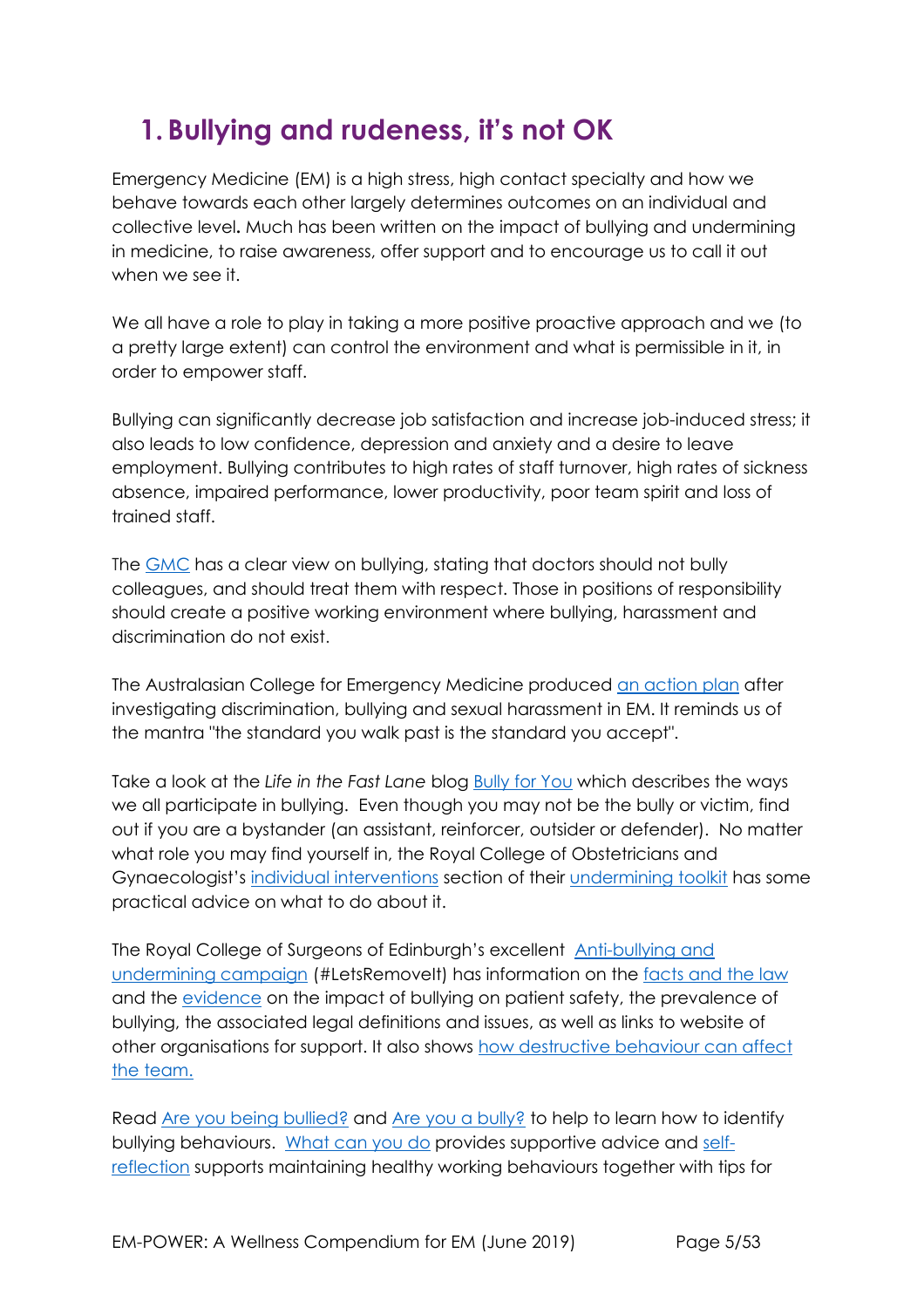resilience. For positive practical advice see how to be assertive without being a [bully,](https://www.rcsed.ac.uk/professional-support-development-resources/anti-bullying-and-undermining-campaign/how-to-be-assertive-without-being-a-bully) [negotiation](https://www.rcsed.ac.uk/professional-support-development-resources/anti-bullying-and-undermining-campaign/negotiation) and [managing criticism.](https://www.rcsed.ac.uk/professional-support-development-resources/anti-bullying-and-undermining-campaign/managing-criticism)

All of us have a responsibility to understand and raised awareness of the power of civility in medicine. [Civility saves](https://www.civilitysaveslives.com/)  [lives](https://www.civilitysaveslives.com/) is self-funded, collaborative project with a mission to promote positive behaviours and share the evidence base around positive and negative behaviours. We know from the work of Civility Saves Lives that 38% of employees who are recipients of rudeness reduce the quality of their work and 25% will take it out on their patients. There is a 20% reduction in the performance of staff who are witnesses to rudeness, and 66% of patients will feel anxious dealing with the staff when they have witnessed rudeness. The Civility Saves Lives website has some great [infographics](https://www.civilitysaveslives.com/copy-of-blog) which you can download to share in your Department, to remind ourselves about the origins and impact of incivility on staff, patients and families.

Emergency Medicine provides those of us fortunate to work in it many opportunities to interface with a variety of people on a daily basis. We know that incivility and bullying compromises patient safety. It also impacts on the mental health and job satisfaction for those who experience it. Each of us has a responsibility to foster a work environment where all staff feel respected.

Let's say "no more!" to bullying and rudeness.



Infographic reproduced with permission of civilitysaveslives.com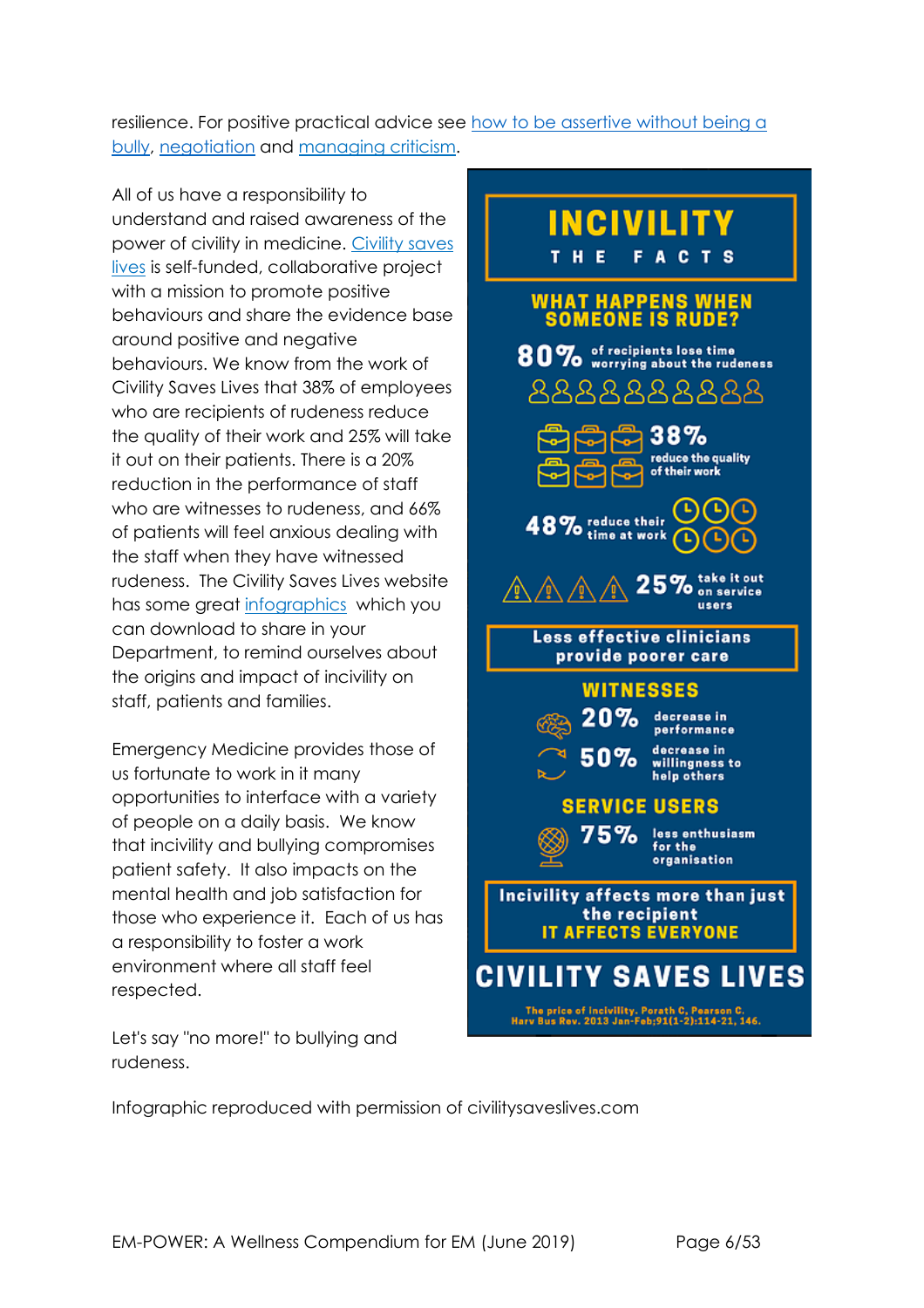## <span id="page-6-0"></span>**2. Sleep**

Getting sufficient high quality sleep is essential in order for our minds and bodies to function well. Because of the 24/7 nature of Emergency Medicine, shift work is an unavoidable part of the job. While we know that unsocial hours take their toll on health, having a basic understanding of sleep physiology and getting some tips on how to improve sleep hygiene, particularly around working night shifts, may empower us and help mitigate against some of the adverse effects of fatigue.

## **Improving your sleep - advice for EM doctors**

Before considering how to improve your sleep when working night shifts, establishing good sleep habits *every* night is key to improving long-term sleep quality. The following advice has been adapted from articles by Dr Michael Farquhar, Consultant in Sleep Medicine at the Evelina London's Children's Hospital, who has also made an excellent educational video for doctors about sleep and shift working.

Most adults need 7-8 hours of sleep per night. If you regularly need to catch up sleep on days off, or if you have symptoms of sleep deprivation, this implies that you are not getting enough sleep each night. Addressing this should be your first priority.

## **Sleep environment**

Sleep environment is important. Make your bedroom as dark as possible - consider the use of blackout blinds or curtains, do not switch on the main bright lights if you need to get up during the night and consider a good quality eye mask for daytime sleeping. Minimise external noise as much as possible - consider the use of "white noise" (e.g. a fan, quiet relaxing music) or earplugs. Bedrooms should be cool (18 - 20° C). Having a warm bath or wearing bed socks can encourage peripheral vasodilatation before sleep which optimises core body temperature.

## **Sleep routine**

Good quality sleep is maintained by regular routine. The following may help you to establish good sleep routine:

- Try to be exposed to as much natural daylight as possible.
- Regular exercise, but not too close to bedtime, supports sleep.
- Eat regular meals. Do not eat your main meal within 2 hours of bedtime. A light pre-bed snack 30 minutes before bed can prevent disruption from nighttime hunger; but avoid evening grazing.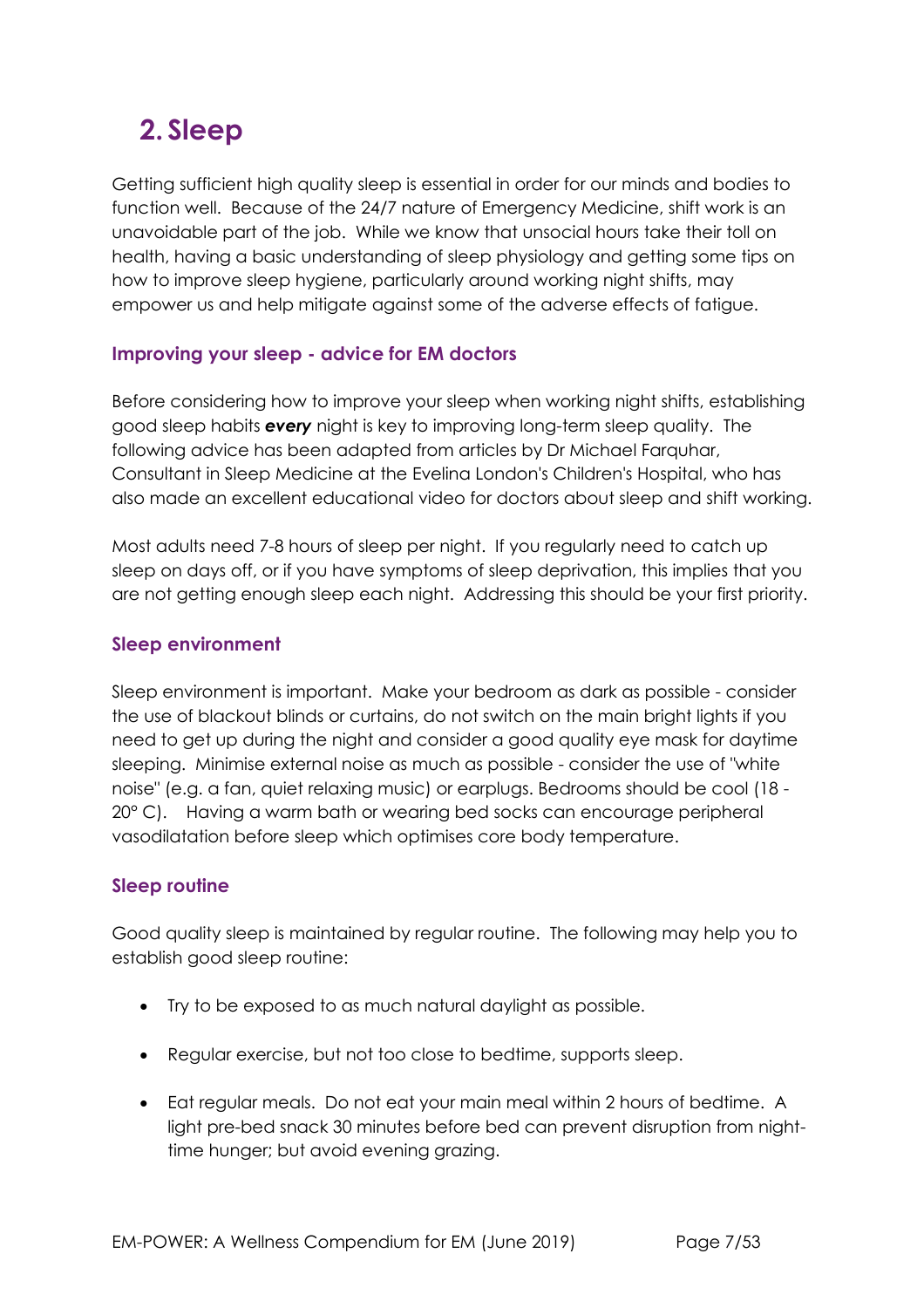- Minimise use of alcohol, caffeine and nicotine, particularly in the evenings.
- Aim to go to bed and get up at roughly the same time each day. Set sleep and wake times that permit the amount of sleep that is right for you.
- Minimise the use of electronics for 30 60 minutes before bed. Avoid using screens in the bedroom. If this isn't possible, set brightness settings on devices as low as possible. Do not use your phone as your alarm clock and avoid charging your phone in your bedroom while you sleep.
- Consider relaxation strategies to wind down before bed.
- Avoid spending long periods of time awake in bed. Your bed should only be for sleep or sex.
- If you are unable to sleep, get out of bed and do a quiet / relaxing activity for 15 minutes, then return to bed and try to sleep again.

## **Preparing for night shifts**

Before starting night shifts, it's important to maintain a good sleep routine. Bank sleep in the 24 hours before starting nights - have a lie in or a nap in the early afternoon. Exercising in the morning may help your ability to nap in the early afternoon. Ensure you are well fed and well hydrated.

## **During the night shift**

- Aim to stick to a consistent routine during each shift.
- Work as a team to provide cover for breaks.
- Try to maintain your normal eating patterns / times as much as possible when working nights.
- Aim to minimise eating between midnight and 06:00 am and when you do eat choose healthier satisfying options (soup / wholegrain sandwiches / yoghurt / fruit / salads / nuts etc).
- Avoid high calorie / high fat / high carbohydrate foods.
- Keep well hydrated carry a water bottle and drink regularly.
- Maximise your exposure to bright light in non-clinical areas. In clinical areas, remember that some patients may be trying to sleep so try to minimise noise and light where possible.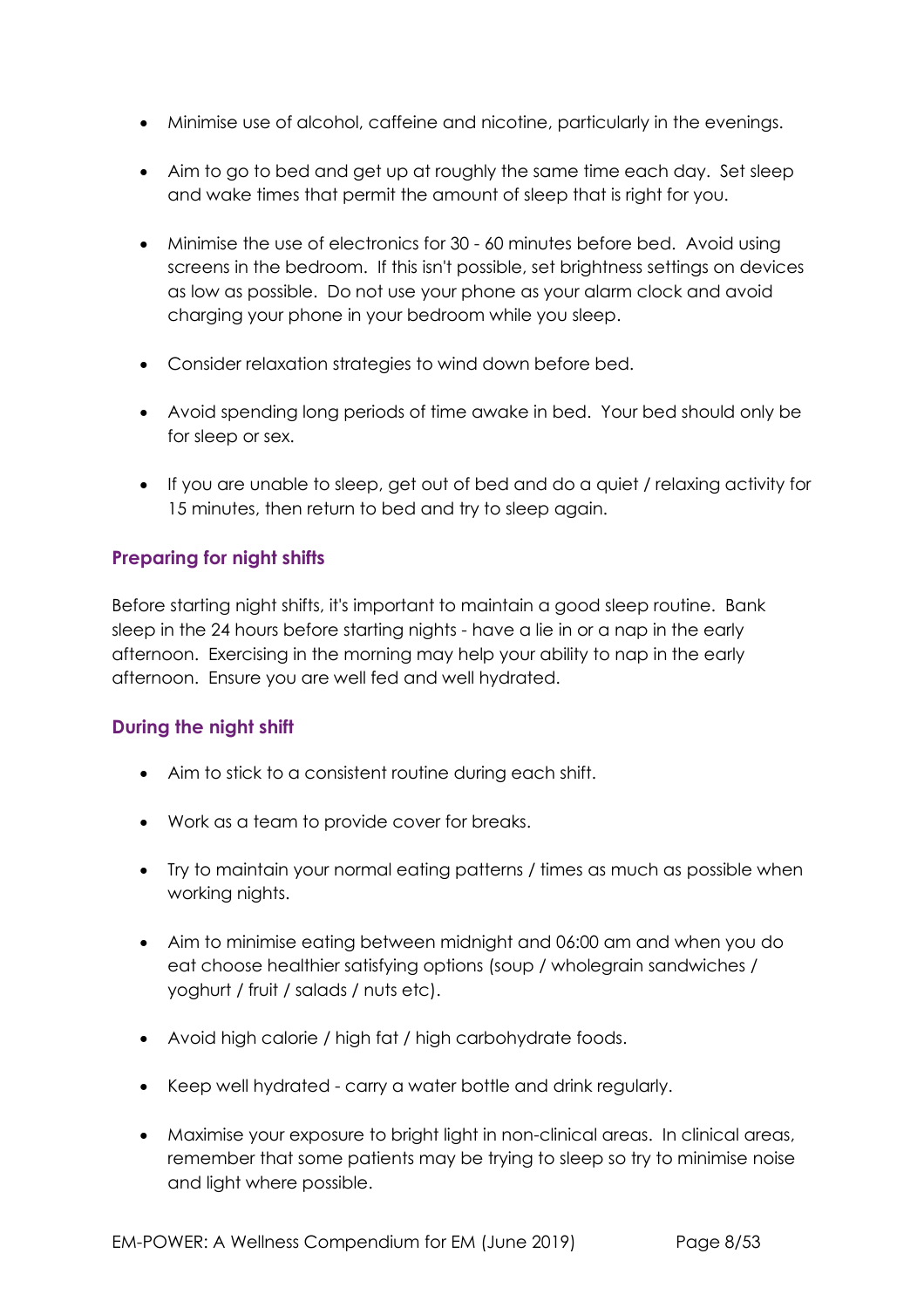- During breaks take short (15 20 minute) naps where possible.
- Use caffeine carefully. Remember that its effects can last up to 12 hours! Aim to use it mainly in the earlier part of your night shift. Consider caffeine before a nap - it takes 15 – 20 minutes take effect which means it kicks in just as you are waking up.
- Watch the 4 am dip. This is when you are at your lowest physiological ebb. Take time to double check all critical calculations in particular.

## **After the shift**

- If you are too tired to drive, DO NOT. Consider using public transport to get home.
- If possible, wear sunglasses on your way home to avoid exposure to daylight and help prepare for sleep.
- Aim to get to bed as quickly as possible after your shift ends.
- Avoid using electronic devices this includes watching TV.
- Have a light meal or snack 30 minutes before going to bed.
- Avoid alcohol, nicotine and caffeine.
- Charge your phone in another room ideally on airplane mode.
- After waking up expose yourself to bright light for the first 20 minutes after waking.
- Try to do some light exercise.

## **Recovery**

- After your final night aim for a short morning nap (1 2 hours) ideally before midday, then get up and do as many normal activities as possible.
- Re-establish normal eating and exercise patterns.
- Aim for as close to your normal bedtime as possible and for a short lie-in only on the following morning.
- You are likely to need two normal nights to re-establish your normal sleep pattern.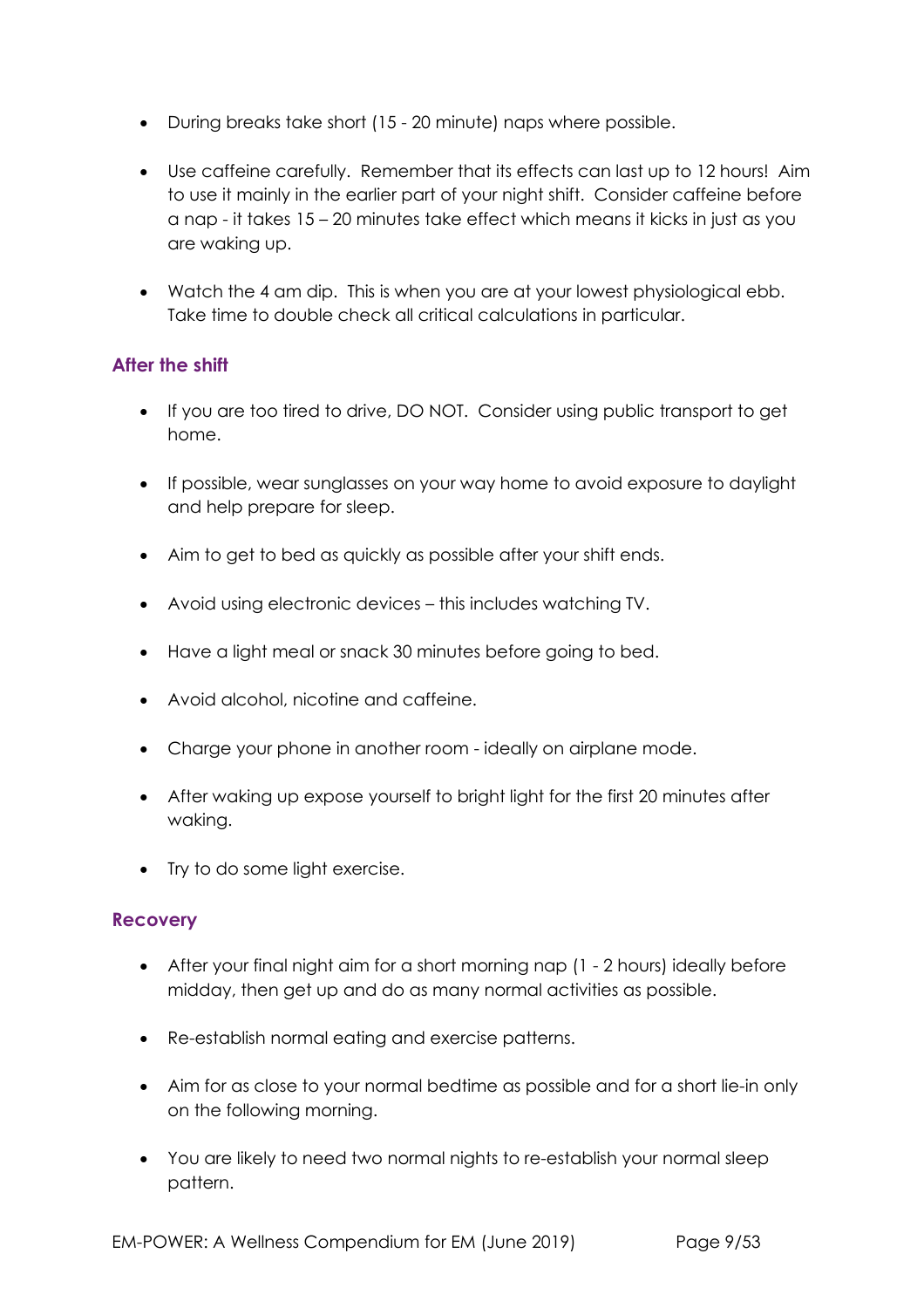## **Emergency Medicine Trainees Association #RestEM Campaign**

EMTA launched a Rest and Sleep Campaign [#RestEM](http://www.emtraineesassociation.co.uk/rest.html) in early 2018. This campaign sits in alignment with ongoing work by colleagues in other specialties and organisations (AAGBI, RCoA, FICM, BMA) and is supported by the Royal College of Emergency Medicine. Their webpage includes links to a variety of resources, including factsheets, posters and evidence regarding the importance of sleep.

### **Conclusion**

Sleep disruption for the shift worker can be detrimental to one's physical, mental, and emotional health. However, having a basic understanding of sleep physiology and establishing good sleep routines, not just when working night shifts, may help to mitigate against the short- and long-term negative effects of shift work.

#### **References**

1. Farquhar M. Fifteen-minute consultation: problems in the healthy paediatrician managing the effects of shift work on your health. Archives of Disease in Childhood - Education and Practice 2017;102:127-132.

2. Farquhar M. Sleep, breaks and wellbeing. https://www.rcpch.ac.uk/keytopics/wellbeing-health-professionals/sleep-breaks-wellbeing 3. Guy's and St Thomas's NHS Foundation Trust. Introduction to Sleep. https://www.youtube.com/watch?v=FRA0ciHVZwY

4. Emergency Medicine Trainees Association. ♯RestEM Campaign. http://www.emtraineesassociation.co.uk/rest.html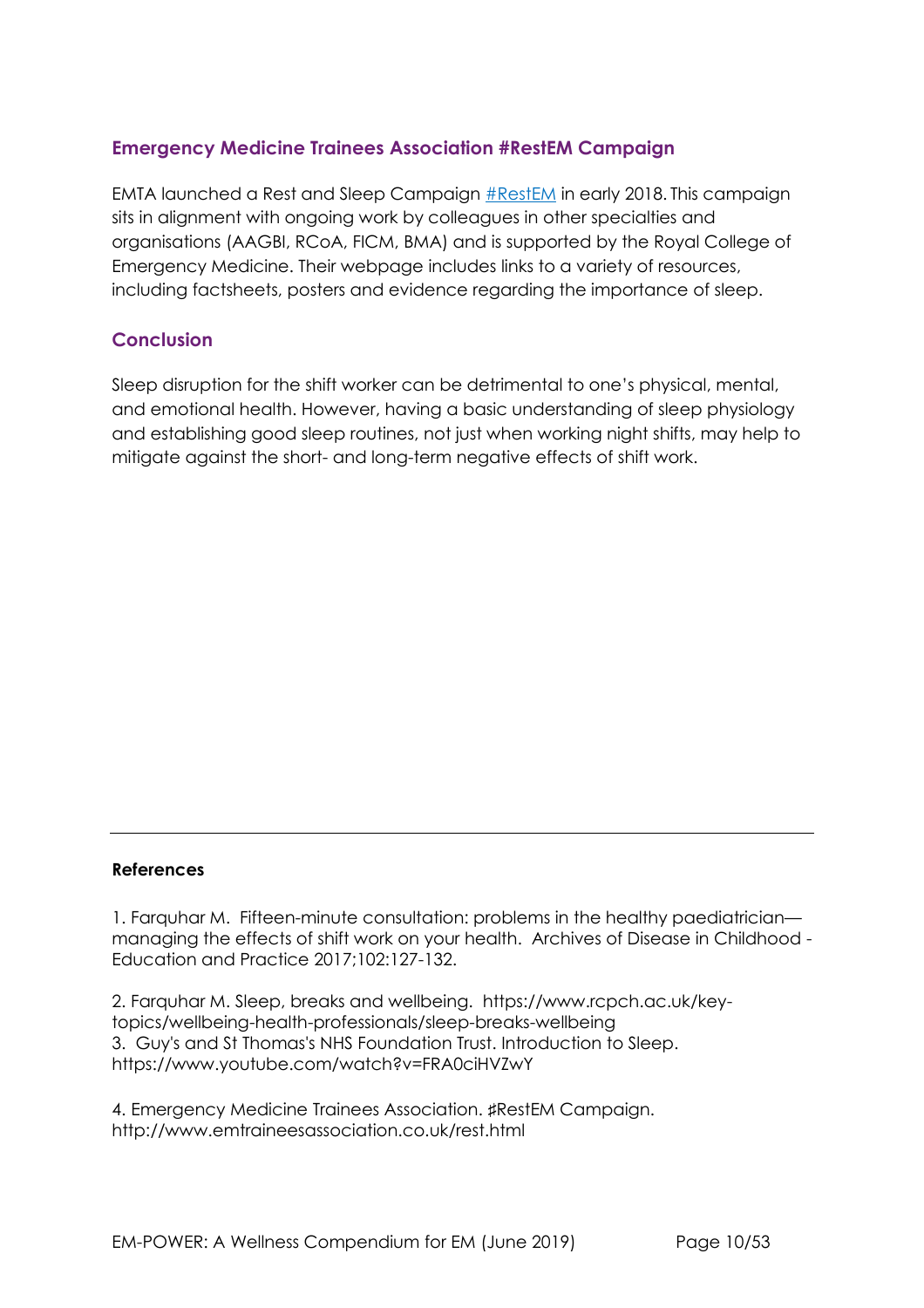## <span id="page-10-0"></span>**3. Nutrition - food for thought**

Be honest; how often do you get through a shift fuelled on coffee and a few biscuits? Do you plan *what* and *when* you eat on shift and especially on nights?

One of the most important physiological problems associated with shift work and the night shift, is that working, eating and sleeping phases are changed.

Bodily functions often have a natural rhythmicity and in humans many of these circadian rhythms operate on a 25-hour cycle. Such free running cycles, including body temperature, respiratory rate, urinary excretion, cell division and hormone production can be modulated by exogenous factors such as light-dark cycle, social climate, and of course, work schedules.

For example, under normal living conditions, body temperature peaks in the late afternoon with its lowest point occurring in the early hours of the morning. Conversely blood glucose and fats are higher in the evenings and night time.

Individuals will vary in how they cope with shift work depending on health, fitness, age, lifestyle and domestic responsibilities – some adapt well, others less so. We can't change our physiology, but it is possible to alter behaviour or make lifestyle changes to support a healthier adaptation to shift work.

It is worth thinking about the impact that working shifts has on health in the long term. According to [The Health Survey for England 2013](http://www.hscic.gov.uk/catalogue/PUB16076) shift workers are more likely to report general ill-health, have a higher body mass index and increased incidence of chronic diseases such as diabetes.

The Health and Safety Executive has [hints and tips for shift workers](http://www.hse.gov.uk/humanfactors/topics/shift-workers.htm) on diet for shift workers and also on getting to and from work, sleep (schedule, environment and promotion), the use stimulants and sedatives, physical fitness, lifestyle and ways to improve alertness at work.

The European Food Information Council looks at the evidence and gives [broad](https://www.eufic.org/en/healthy-living/article/shift-work-implications-for-health-and-nutrition)  [guiding principles](https://www.eufic.org/en/healthy-living/article/shift-work-implications-for-health-and-nutrition) [t](https://www.eufic.org/en/healthy-living/article/shift-work-implications-for-health-and-nutrition)o employees and employers on the impact of shift work on health and nutrition.

Shift workers often turn to stimulants such as caffeine (a mild stimulant present in coffee, tea and cola as well as in tablet form and in special 'energy' drinks) or cigarettes to keep them awake. Caffeine can improve reaction time and feelings of alertness for short periods but don't rely on it to keep you awake. If you do decide to take caffeine or other stimulants, you should consider what might happen when the effects wear off e.g. when you are performing a complex skill or driving and the impact on getting to sleep.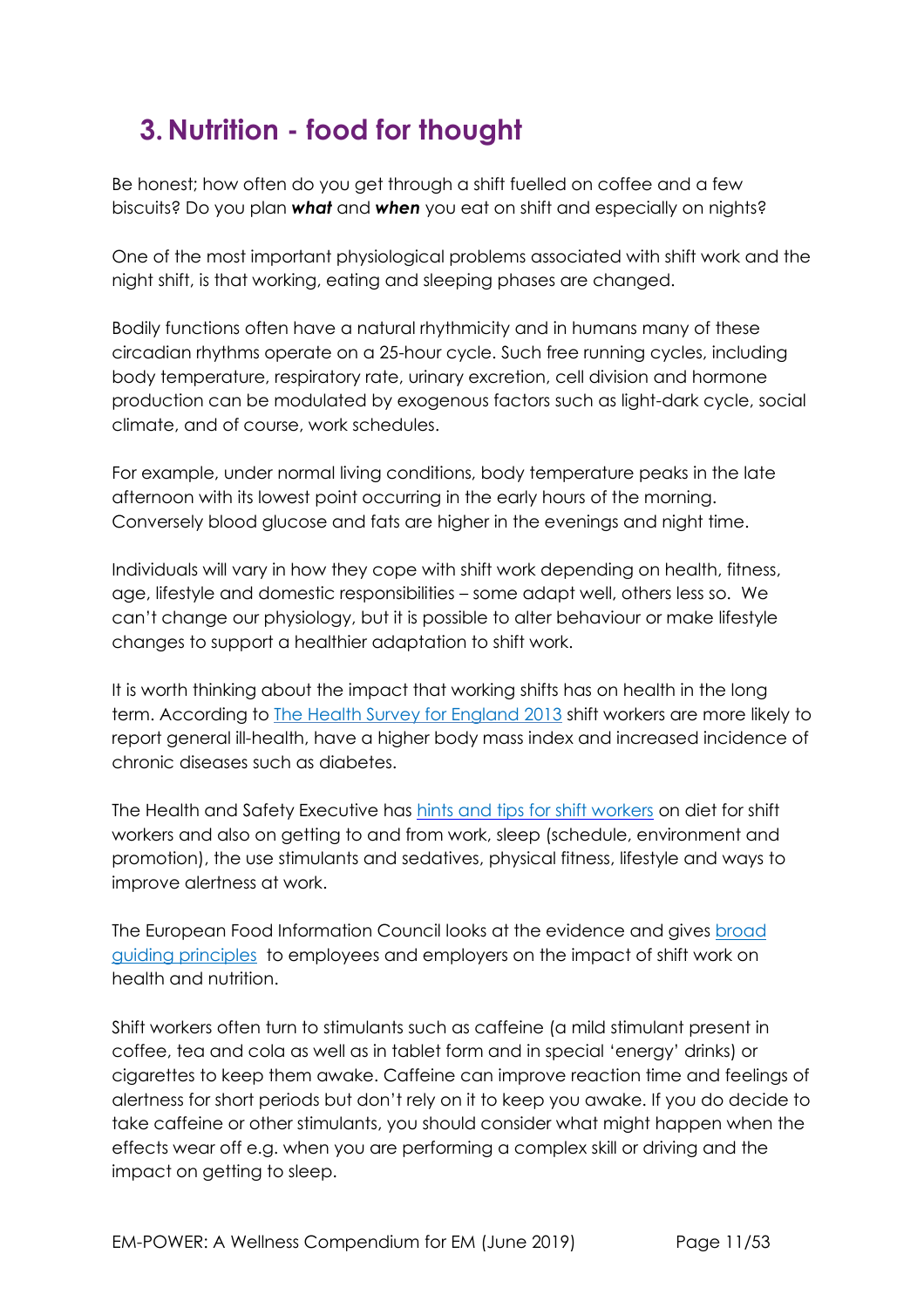Shift workers also turn to sedatives such as alcohol or sleeping pills to help them sleep. Avoid stimulants and sedatives as they only have short-term effects and tolerance develops. Persistent use may also increase the risk of dependence.

- Develop a nutrition strategy in the workplace that ensures that healthy choices of foods and beverages are offered in a relaxed eating environment.
- Design shift schedules to give adequate time between shifts to allow the maintenance of a healthy lifestyle – to have regular meal times, exercise and sleeping patterns.
- Stick as closely as possible to a normal day-and-night pattern of food intake. Avoid eating, or at least restrict energy intake, between midnight and 6 am, and attempt to eat at the beginning and end of the shift. For example, afternoon workers should have their main meal in the middle of the day, rather than middle of their shift. Night workers should eat their main meal before the start of the shift, at regular dinnertime.
- Eating breakfast after a night shift before day time sleep will help to avoid wakening due to hunger. However, it is advisable for this meal to be small; a large meal (1–2 hours before sleep) could cause difficulty in falling asleep.
- Drink fluids, regularly, to help prevent dehydration which can increase tiredness but avoid drinking too much fluid before sleep after a night shift as this may overload the bladder.
- Regular light meals/snacks e.g. nuts and seeds are less likely to affect alertness or cause drowsiness than a single heavy meal.
- Choose foods that are easy to digest such as pasta, rice, bread, salad, fruit, vegetables and milk products.
- Avoid fatty, spicy and/or heavy meals as these are more difficult to digest. They can make you feel drowsy when you need to be alert. They may also disturb sleep when you need to rest.
- Avoid sugary foods, such as chocolate this may provide a short-term energy boost but likely to be followed by a slump and rollercoaster blood sugars.
- Fruit and vegetables are good snacks as their sugar is converted into energy relatively slowly and they also provide vitamins, minerals and fibre.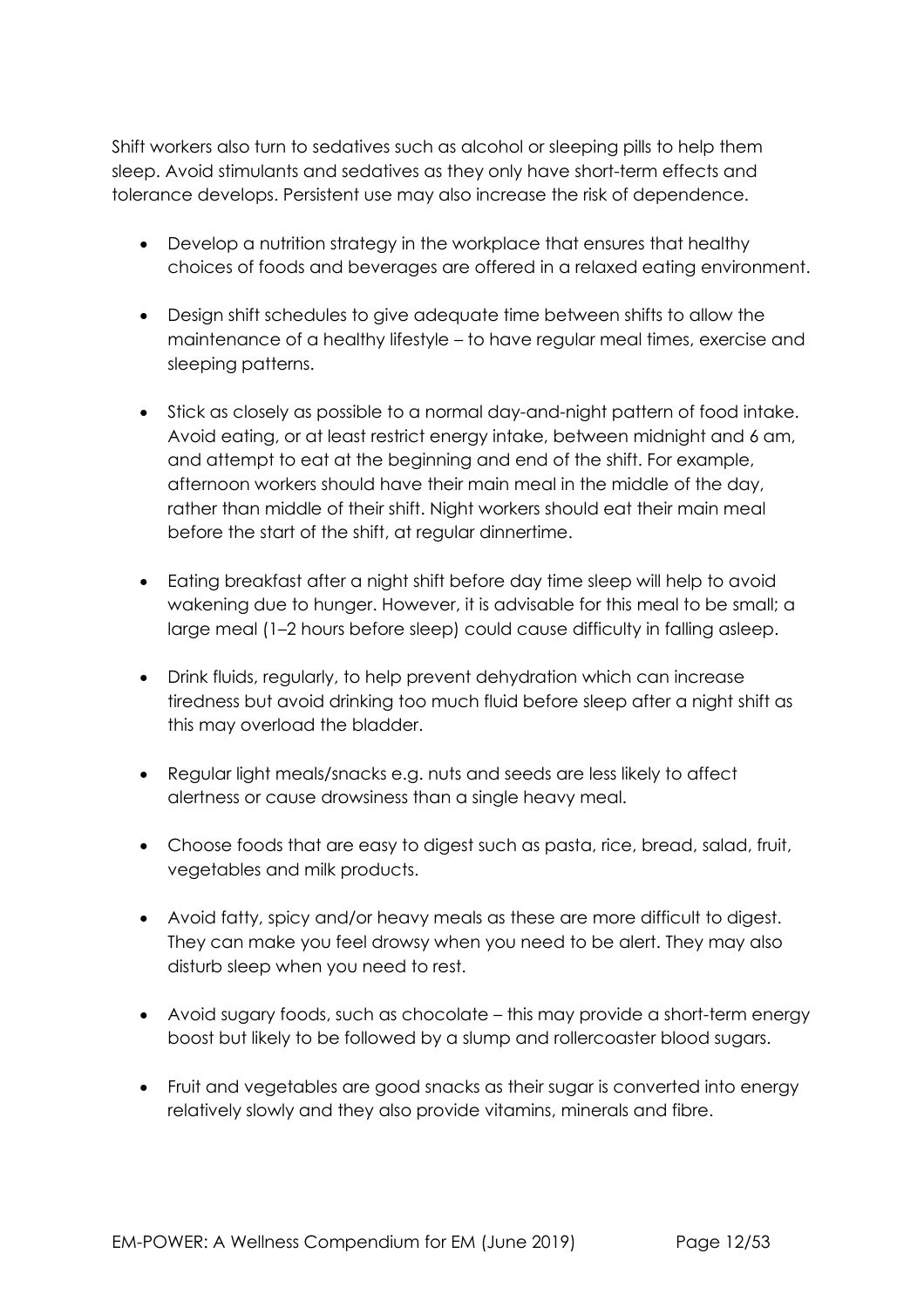## <span id="page-12-0"></span>**4. Small step, not giant leap - supporting the transition from trainee to consultant**

Are you about to take up your first consultant post or just finding your feet? You are not alone in approaching the progression from a highly structured, supervised and supported training programme to autonomous practice as a consultant with some fear and trepidation!

**First of all, CONGRATULATIONS!** And now here are a few tips to support you in the transition and for the first year or so. A new consultant today may be embarking on a career of up to 30 years and so it might be useful to think about your career in blocks of ten years: the "three trimesters of a consultant career". It's a marathon, not a sprint, so pace yourself!

At the point you take up your post, in some ways you are at the top of your game, in other ways you have a lot to learn… but you can't know everything, so ask for help when you need it. Be kind to your colleagues who have been in the job some years, they may not know the latest literature inside out but can give you wise counsel and be a welcome sounding board.

Take a moment to think about what kind of consultant you want to be and how you would want your team (and your patients) to see you. As a consultant you set the tone as the shift leader and you are the "face" of the department.

Be the role model for your ethics, professionalism, behaviour and appearance. You may have a badge with "Consultant" on it but it's not about titles; you will get respect by how you behave.

It is not possible to be a great leader without conflict and challenge. When things get heated, and they will, remember:

> *"The ultimate measure of a man is not where he stands in moments of comfort and convenience, but where he stands in times of challenge and controversy."* **Martin Luther King**

So, absolutely no whining, no flapping and no shouting*.* Don't be a cynic - it's a poison that brings everyone down. Be kind and humble – but not over deferential. Don't forget you are on show all the time:

*"Every breath a lesson learned."* **Neil Whitman**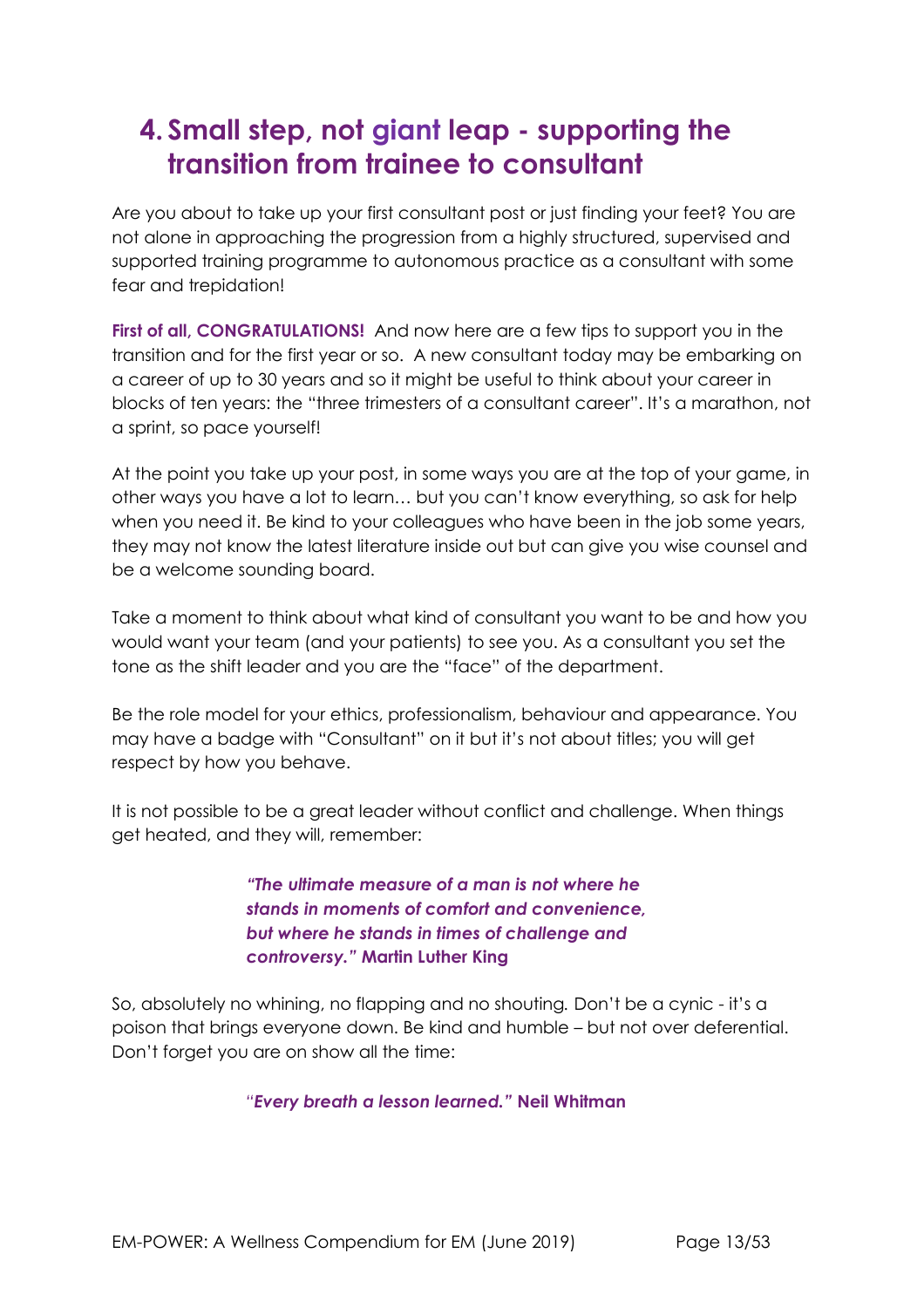You have the opportunity to mentor, inspire, challenge, teach, motivate and empower:

> *"Come to the edge, he said We can't, we're afraid, they responded Come to the edge, he said We can't, we will fall, they responded Come to the edge, he said. And so they came And he pushed them And they flew"* **Guillaume Apollinaire**

Be generous with credit and opportunities, and make your team feel appreciated rather than taken for granted. Be a good listener, you have two ears and one mouth for a reason.

Look after yourself and the things that are important to you – find a balance. Learn when to say yes wisely (and how to say no – you cannot do everything). Find someone you trust so that you can offload safely and think about finding a mentor.

Get out and about, meet people and communicate well: beware "reply all" and pressing "send" on email in haste.

There will come a time in the future when you will be welcoming a new consultant colleague:

#### *"A lit candle loses no brightness by lighting another."* **Anon**

Here are 3 do's and don'ts when welcoming a new consultant:

#### **Do**

- Remember how you felt when you just started.
- Plan as a consultant team to support a new colleague.
- Offer support explicitly in and out of hours especially those first few on calls.

#### **Don't**

- Dump unpopular jobs on new colleagues.
- Introduce a new colleague as a "junior consultant".
- Be resentful if a new colleague achieves something you have been trying to do for years: it's all in the timing.

*"It's surprising what you can accomplish if you don't care who gets the credit."* **Abraham Lincoln**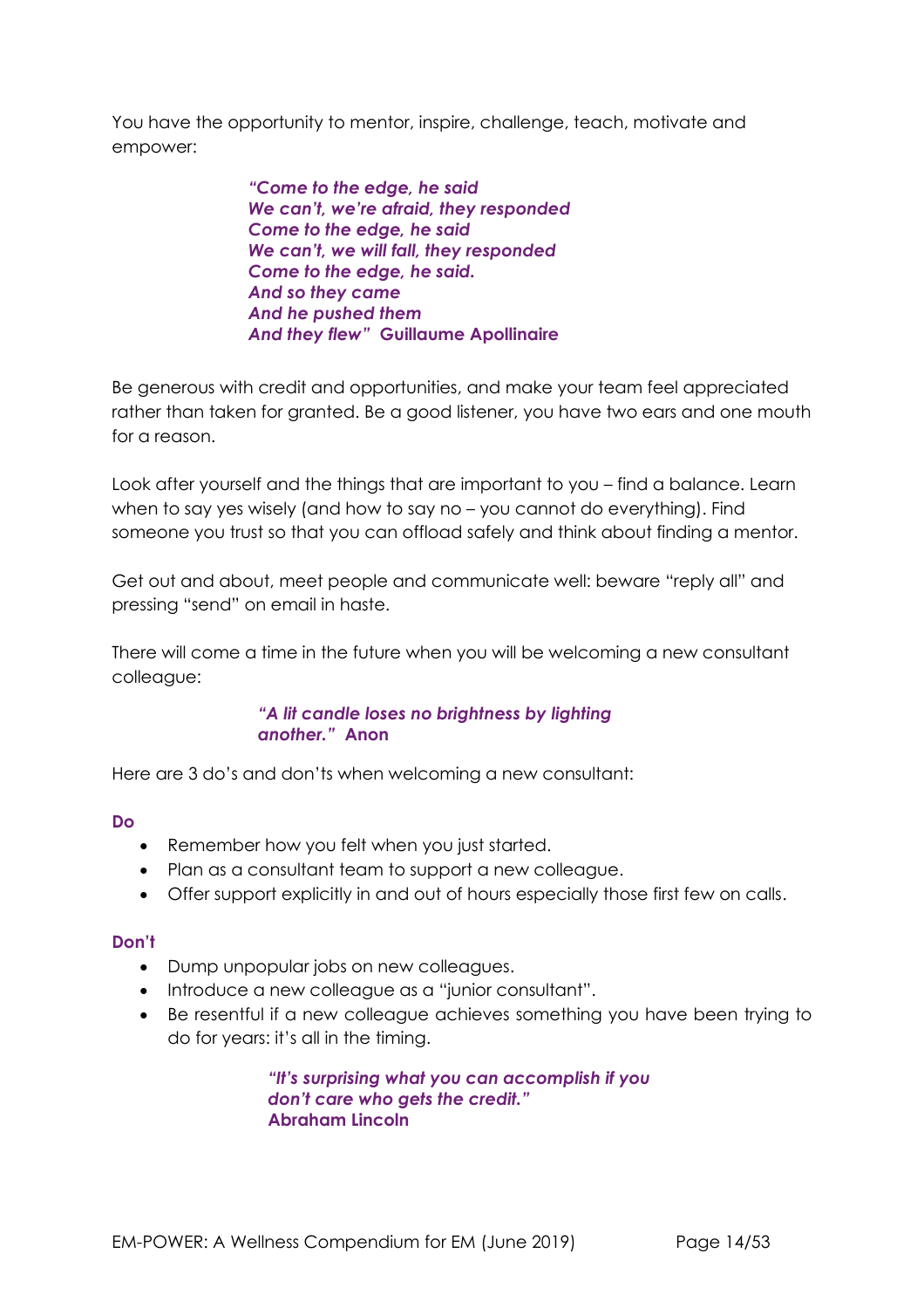## <span id="page-14-0"></span>**5. Mentoring**

In Greek mythology, Odysseus placed his old friend Mentor in charge of his son when he left to fight the Trojan War. The subsequent spiritual and pragmatic guidance that Mentor provided became associated with his name and the term 'mentor' emerged to describe someone who shares wisdom with and provides advice and guidance to a less experienced colleague.

Informal mentoring has long been a feature of postgraduate medical education and many established specialists can identify individuals they considered mentors during their formative years. The General Medical Council recognises that mentoring skills are important for ensuring doctors deliver safe, effective and efficient care as soon as they start a new job. The GMC's [Good Medical Practice](https://www.gmc-uk.org/-/media/documents/good-medical-practice---english-1215_pdf-51527435.pdf) guidelines identify mentoring as essential to supporting and developing good practice.

## **Why have a mentor?**

Mentoring provides an informal and confidential environment where opportunities, dilemmas and problems can be addressed. It is particularly useful at times of change, such as settling into a new post or taking on a new role. Mentoring is not about offering advice and sharing experiences. It's about helping someone to become more effective at developing opportunities and resources, managing problems and to become better at helping themselves.

## **Overview of the mentor relationship**

The characteristics of effective mentors and mentees are listed in the literature and emphasise confidentiality, listening, trust and an ability to reflect and change. Among the factors that facilitate successful mentoring are reciprocity, clear expectations, mutual respect, personal connection, providing a wider prospective and opportunity for reflection, demonstrating a willingness to take risks and a commitment to resolve conflict.

## **What a mentoring program should look like**

It is recommended that engagement in mentoring is voluntary as this is more likely to lead to greater engagement by doctors and more positive experiences. While mentees should be matched to mentors who meet the needs of the mentee, available literature suggests that mentors should not be line managers or educational supervisors.

Mentors must understand the concept of mentoring and should ideally receive appropriate and ongoing training and support in knowledge, skills and behaviours they need to apply in their roles as mentors. Mentors need support in order to deal effectively with possible challenges of the role. Mentees should receive adequate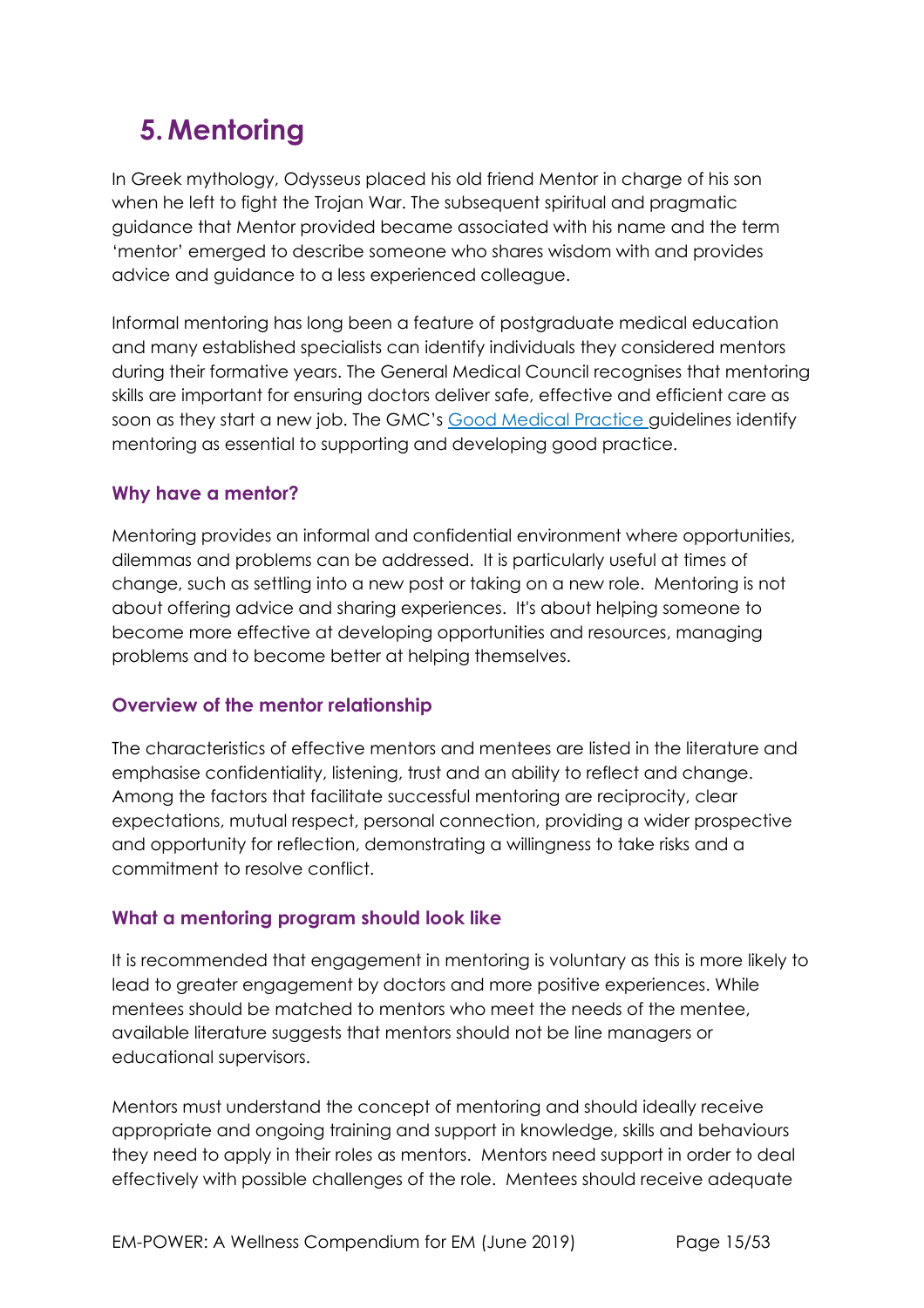preparation and support to ensure their understanding and expectations of the mentoring process. Once established, mentoring programs should be evaluated regularly and appropriately.

## **Established mentoring programmes**

While the Academy of Medical Royal Colleges acknowledges that newly qualified consultants and GPs should be mentored in their new role, it also recommends that mentoring schemes should be accessible to all doctors, at any stage of their career.

The Association of Anaesthetists of Great Britain & Ireland (AAGBI) [mentoring](https://www.aagbi.org/professionals/welfare/mentoring/aagbi-mentoring-scheme) [scheme](https://www.aagbi.org/professionals/welfare/mentoring/aagbi-mentoring-scheme) enables members interested in having a mentor or receiving coaching to access a team of trained AAGBI mentors. In more recent years, some postgraduate training bodies have introduced formal mentoring programs.

In the Emergency Medicine context, the Irish Committee for Emergency Medicine Training (ICEMT) launched its [mentoring program](http://emnow.ie/wordpress/wp-content/uploads/2018/09/Mentor-Guidance-doc.pdf) for advanced trainees in Emergency Medicine in July 2018.

The mentoring relationship can benefit both mentor and mentee. Even if you are not part of a formal mentoring program, considering developing a mentoring relationship - you may find it hugely rewarding!

#### **References**

1. Irish Committee for Emergency Medicine Training, National Emergency Medicine Training Programme. *Mentoring in Advanced Specialist Training Guidance Document*.

Published May 2018. emnow.ie/wordpress/wp-content/uploads/2018/09/Mentor-Guidance-doc.pdf

2. The Association of Anaesthetists of Great Britain & Ireland. *What is mentoring?* https://www.aagbi.org/sites/default/files/what%20is%20mentoring\_0.p df Last accessed 5/10/2018

3. Keane M and Long J. *Mentoring in post-graduate medical education and specialist training.* Health Research Board. May 2015.

https://www.hrb.ie/fileadmin/publications\_files/Mentoring\_in\_postgraduate\_medical\_education\_and\_specialist\_training.pdf. Last accessed 5/10/2018

4. Academy of Medical Royal Colleges. *Framework of Principles for Mentoring*. Published November 2017. http://www.aomrc.org.uk/wpcontent/uploads/2017/12/Framework-ofmentoring-principles-2.pdf. Last accessed 5/10/2018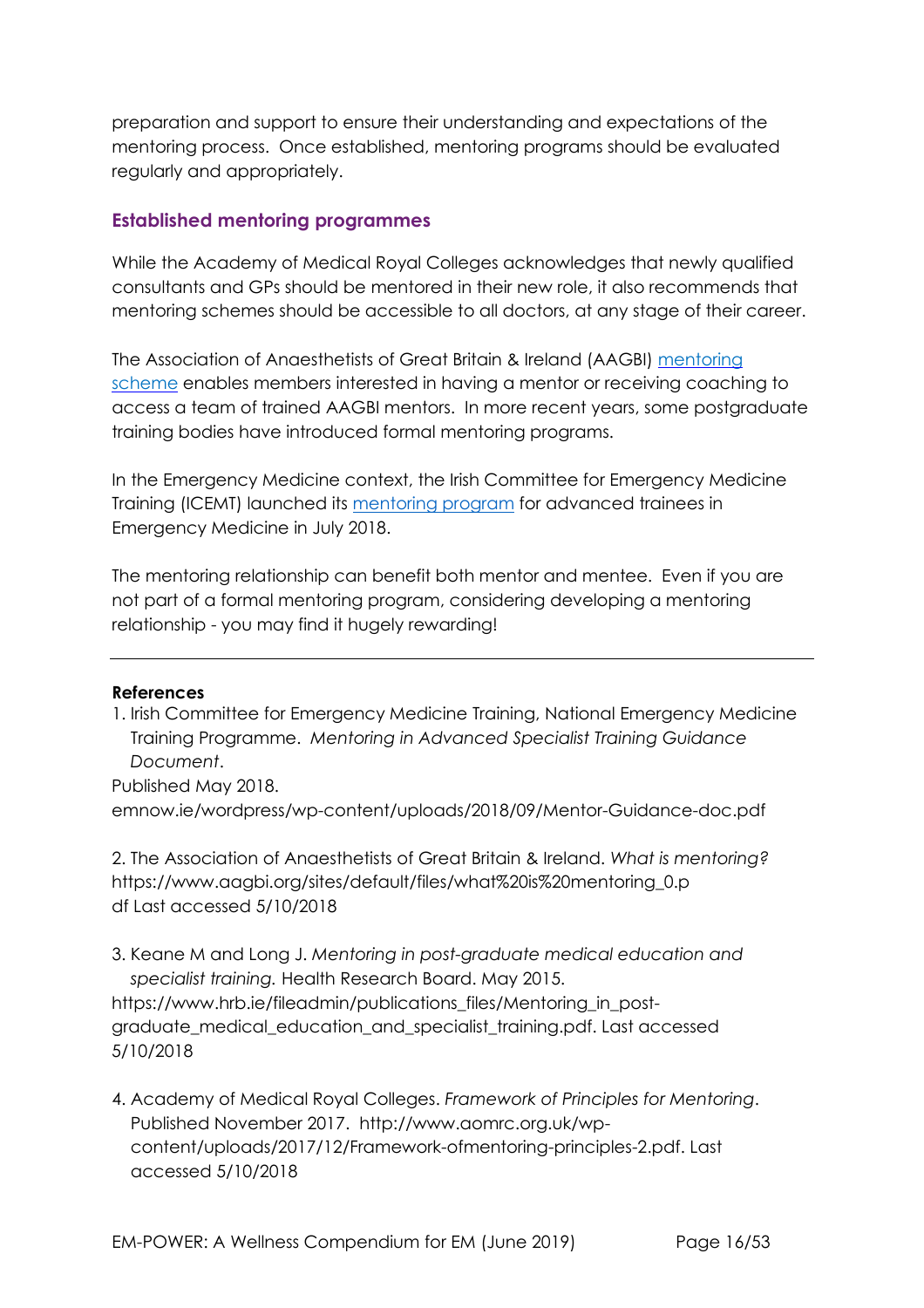## <span id="page-16-0"></span>**6. Mind your head - looking after your mental health**

Compared to the general population and other professional groups, doctors have higher rates of mental illness, and in the UK, between 10% and 20% of doctors become depressed at some point in their career (although this figure is likely to be an underestimate).

Doctors are not immune from illness or life's stresses, but they are a difficult group to reach with respect to their own healthcare, preferring corridor conversations and self-medication, rather than accessing their own GP.

When it comes to mental illness the personal, professional or institutional stigma or shame means that doctors face unique barriers in accessing care. We all need to play our part in showing compassion, kindness and understanding, both to ourselves and our colleagues and do our bit to break down these barriers.

## **Cognitive distortions**

When thinking about your own mental wellbeing it is worth being able to recognise cognitive distortions. These are inaccurate thoughts that reinforce negative thinking patterns or emotions and can plague even the most balanced thinker at times. When we are stressed, low, tired or fearful, the distortions play in to the narrative we tell ourselves about who we are and the world around us. Cognitive distortions are faulty ways of thinking that convince us of a reality that is simply not true.

Here are a few to watch out for. Just noticing these (and recognising them for what they are) either in your own or a colleague's thinking may help as a first step towards challenging and reframing negative thinking. Remember thoughts are not facts.

- **Filtering**  ignoring all the positive and good things in your day or life and dwelling on a single negative**.**
- **Polarised or "Black and White" thinking**  with no shades of grey and not allowing yourself room for complexity or nuance.
- **Overgeneralisation**  taking a single incident or point in time and using it as the only piece of evidence and then making a general conclusion.
- **Jumping to conclusions**  a tendency to be sure of something will happen without any evidence at all or with only the flimsiest of proof.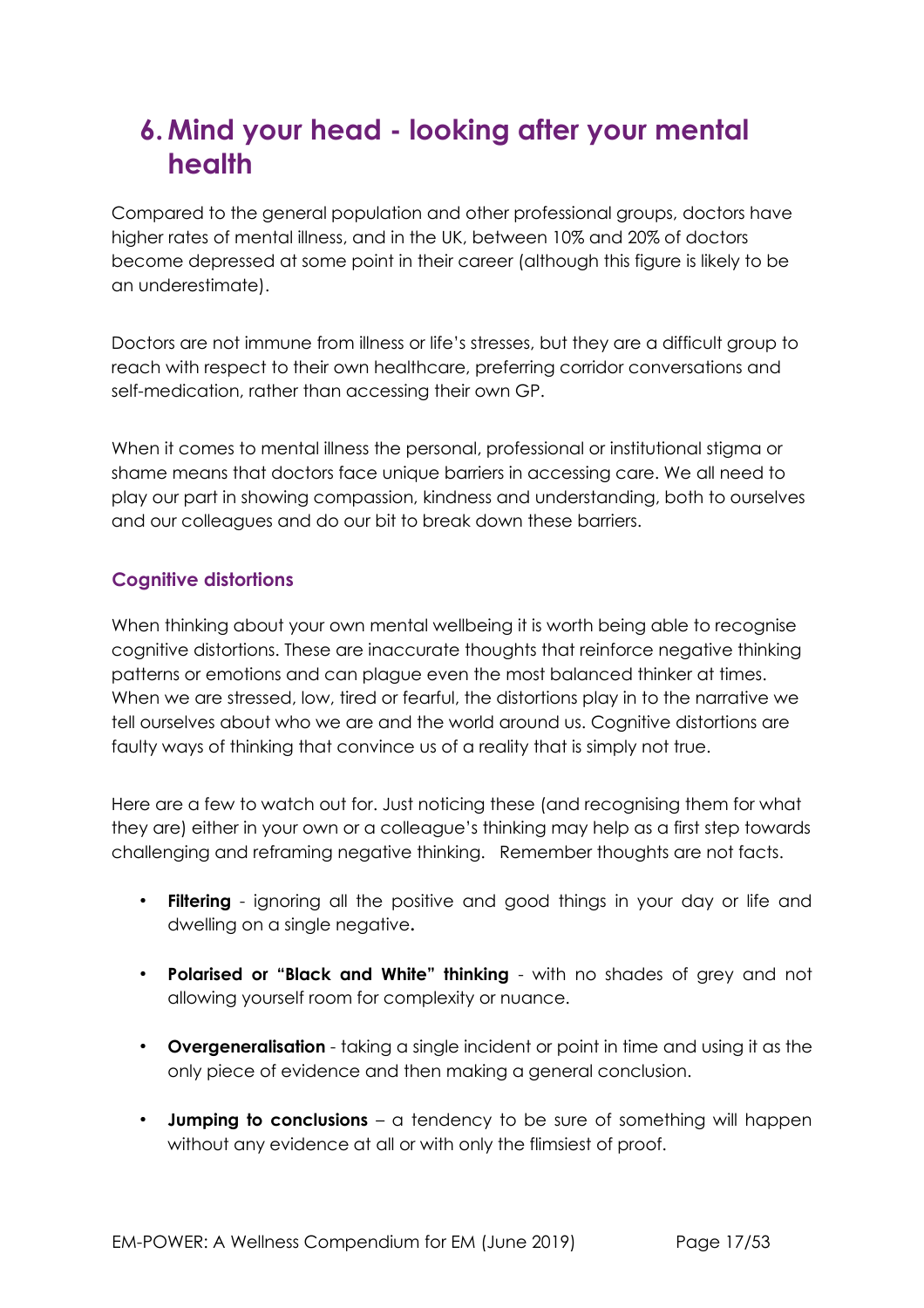- **Catastrophising or minimising**  expecting the worst will happen or has happened, alternatively, you might minimise the importance of positive things.
- **Personalisation –** you believe that everything you do has an impact on external events or other people, no matter how irrational the link, you may feel that you have an unreasonably important role when bad things happen around you.
- **"Should's" –** these are the implicit or explicit rules you have about how you and others should behave. When others break your rules, you are upset. When you break your own rules, you feel guilty.
- **Emotional reasoning**  if you feel a certain way, it must be true. For example, if you feel unattractive or uninteresting at this moment, then you must be unattractive or uninteresting.

## **Improving your mental wellbeing**

The NHS [Moodzone](https://www.nhs.uk/conditions/stress-anxiety-depression/improve-mental-wellbeing/) [h](https://www.nhs.uk/conditions/stress-anxiety-depression/improve-mental-wellbeing/)as information on five evidence based steps you can take to improve your mental wellbeing. Give them a try:

- **Connect** connect with the people around you: your family, friends, colleagues and neighbours. Spend time developing these relationships. Learn more in [Connect for mental wellbeing.](https://www.nhs.uk/conditions/stress-anxiety-depression/connect-for-mental-wellbeing/)
- **Be active** you don't have to go to the gym. Take a walk, go cycling or play a game of football. Find an activity that you enjoy and make it a part of your life. Learn more in [Get active for mental wellbeing.](https://www.nhs.uk/conditions/stress-anxiety-depression/mental-benefits-of-exercise/)
- **Keep learning** learning new skills can give you a sense of achievement and a new confidence. So why not sign up for that cooking course, start learning to play a musical instrument, or figure out how to fix your bike? Find out more i[n](https://www.nhs.uk/conditions/stress-anxiety-depression/learn-for-mental-wellbeing/) [Learn for mental wellbeing.](https://www.nhs.uk/conditions/stress-anxiety-depression/learn-for-mental-wellbeing/)
- **Give to others** even the smallest act can count, whether it's a smile, a thank you or a kind word. Larger acts, such as volunteering at your local community centre, can improve your mental wellbeing and help you build new social networks. Learn more in [Give for mental wellbeing.](https://www.nhs.uk/conditions/stress-anxiety-depression/give-for-mental-wellbeing/)
- **Be mindful** be more aware of the present moment, including your thoughts and feelings, your body and the world around you. Some people call this awareness "mindfulness". It can positively change the way you feel about life a[n](https://www.nhs.uk/conditions/stress-anxiety-depression/mindfulness/)d how you approach challenges. Learn more in Mindfulness for mental [wellbeing.](https://www.nhs.uk/conditions/stress-anxiety-depression/mindfulness/)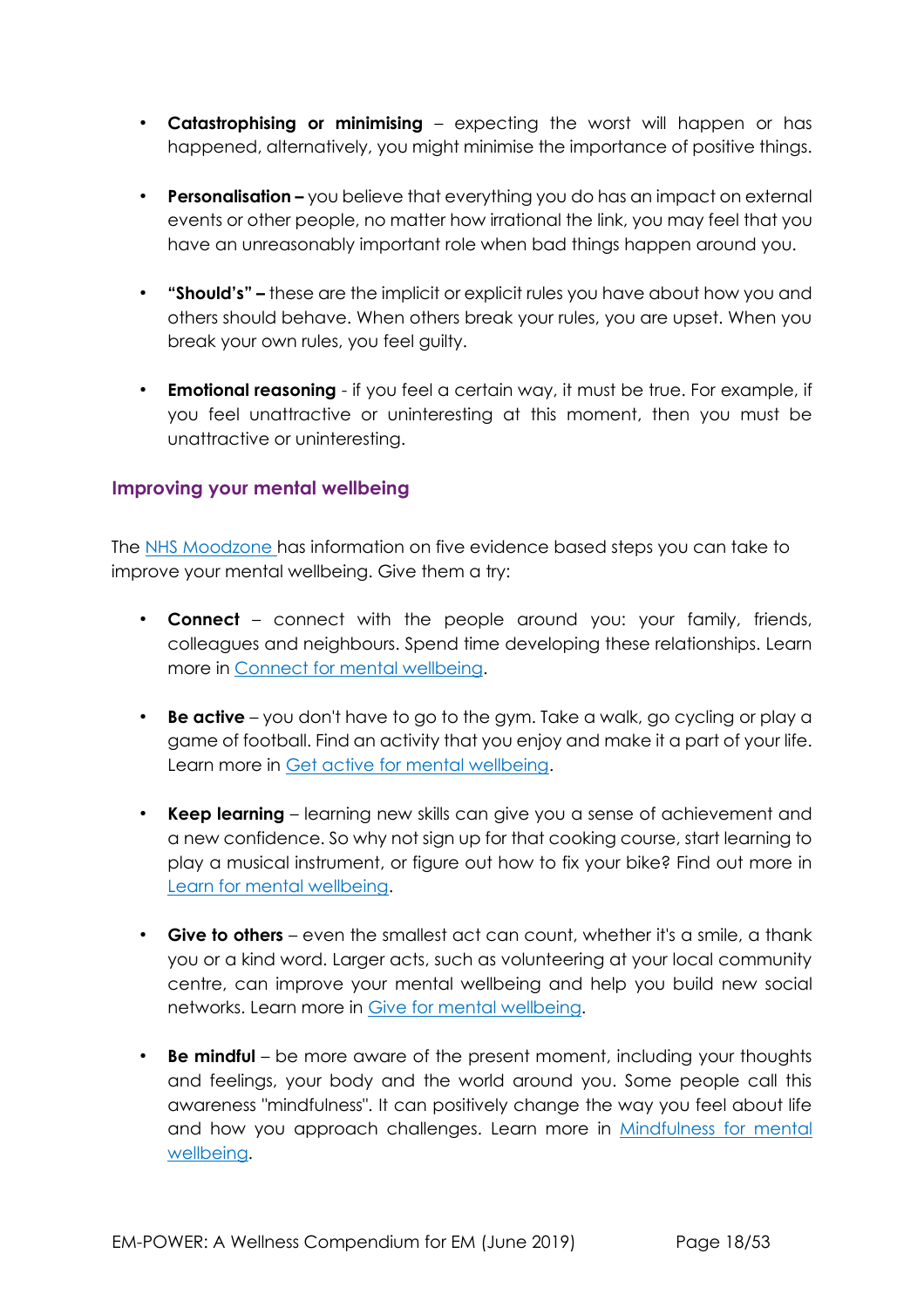## **Resources**

For advice and support for mental health concerns please see Support in [challenging times](#page-37-0) - a directory of resources. Some organisations provide specific and exclusive support for doctors.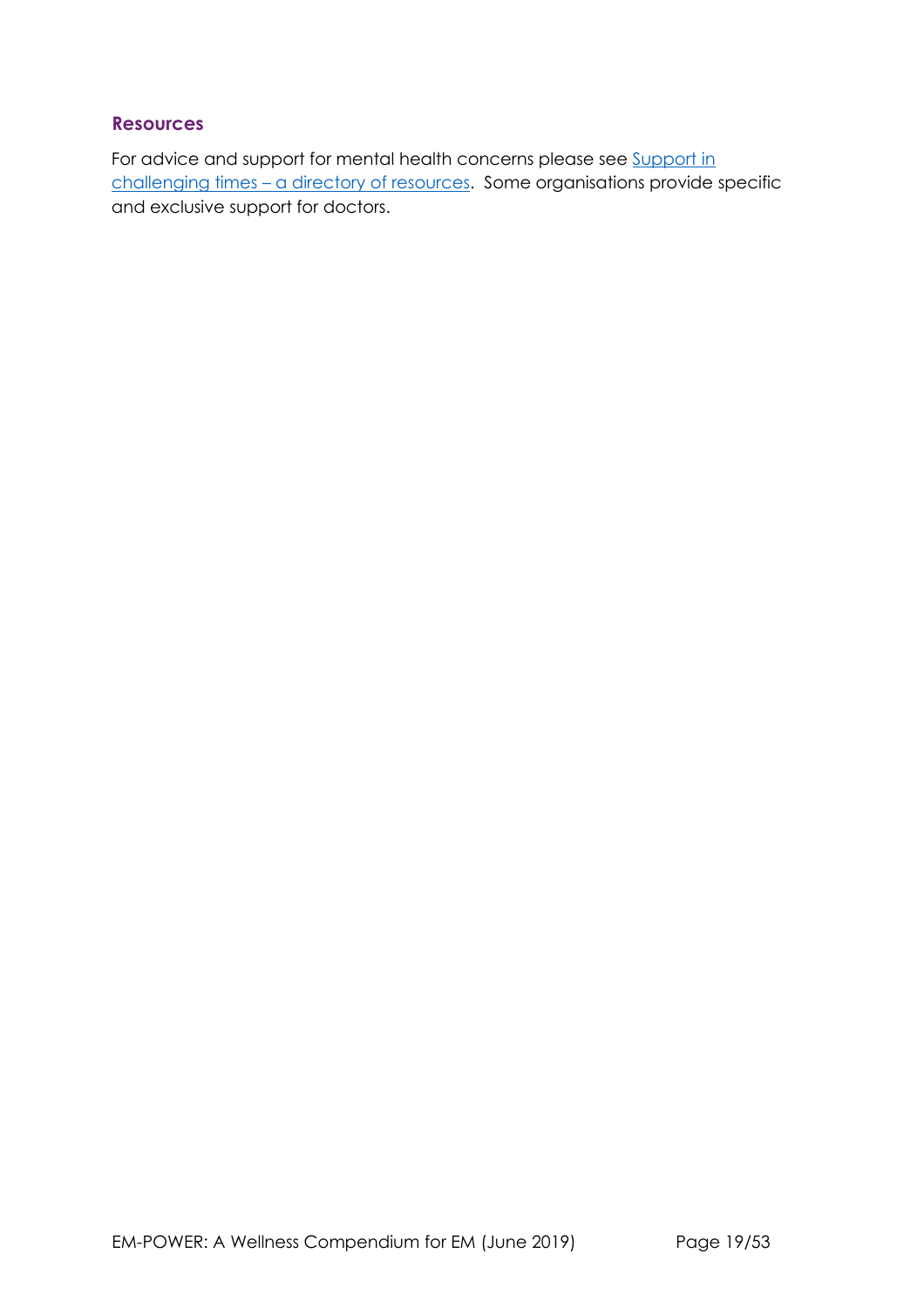## <span id="page-19-0"></span>**7. Drug and alcohol use**

The vast majority of doctors working in emergency medicine will not become addicted to drugs or alcohol, but for those who do, the consequences can be devastating for them, their families and their patients. Data from the US indicate that emergency physicians are up to three times more likely to access specialist treatment facilities for substance abuse disorders than other speciality groups.

However, the good news is that emergency physicians have lower rates of relapse, and higher rates of successful completion of monitoring and return to clinical practice than other specialists.

Doctors may hide their problems for fear of their professional future. Quite apart from the lack of insight or denial inherent to the addiction problem, are their feelings of shame, their experience of how other colleagues have been treated (if they have been treated badly) and an insufficient knowledge of services. There is a fear that referral to a psychiatrist will result in the loss of their job.

Colleagues can also be slow to act on suspicions about a doctor's problems with addiction. They may have a misplaced loyalty and worry about 'victimising' the doctor if there is insufficient evidence. They may identify inappropriately with the individual on the one hand, while on the other hand shying away from the emotional burden and its very complexity. Too often, action is delayed because of uncertainty of what to do.

## **Identification and management**

The first clues that a doctor may have a drug and/or alcohol problem are often nonspecific and not immediately obvious. Particular attention should be paid to locum doctors, particularly to long-term locums who have been moving around the country. Doctors with mental health problems may be at particular risk as some will turn to alcohol or drugs as a coping strategy.

The Association of Anaesthetists of Great Britain and Ireland (AAGBI) has published [Drug and Alcohol Abuse amongst Anaesthetists -](https://www.aagbi.org/sites/default/files/drug_and_alcohol_abuse_2011.pdf) [Guidance on Identification and](https://www.aagbi.org/sites/default/files/drug_and_alcohol_abuse_2011.pdf) [Management](https://www.aagbi.org/sites/default/files/drug_and_alcohol_abuse_2011.pdf) [w](https://www.aagbi.org/sites/default/files/drug_and_alcohol_abuse_2011.pdf)hich outlines warning signs of drug and alcohol abuse, and provides good advice on how to raise concerns about a colleague and intervene. The GMC provides advice on [managing your own health](https://www.gmc-uk.org/concerns/information-for-doctors-under-investigation/support-for-doctors/managing-your-health/managing-your-health-condition) and how to raise [concerns](https://www.gmc-uk.org/concerns) about a doctor.

The National Clinical Assessment Service (NCAS) has produced guidance for managers o[n](https://www.ncas.nhs.uk/EasySiteWeb/GatewayLink.aspx?alId=94728) [Handling Concerns about a Practitioners Health](https://www.ncas.nhs.uk/EasySiteWeb/GatewayLink.aspx?alId=94728) which includes an identification/recognition checklist and advice on management, as well as protecting patients and return to work.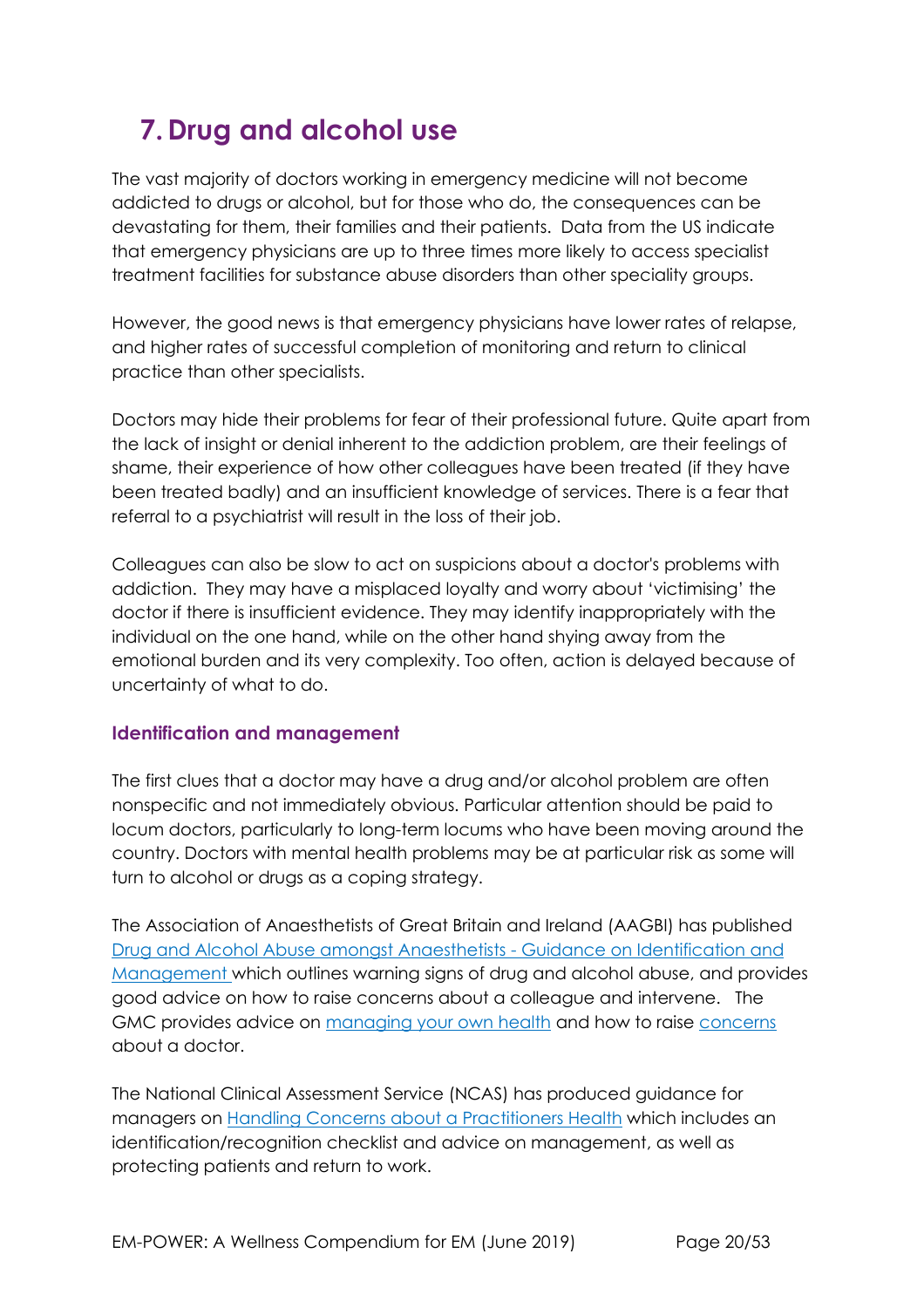## **A doctor's perspective**

Some doctors who have recovered from alcohol and/or drug addiction have written some very honest accounts of experiences as an impaired doctor in the hope that it will help someone else to realise that they are not alone and to seek help.

The MPS website has an article by consultant anaesthetist Dr Rachel Black[:](https://www.medicalprotection.org/uk/articles/coping-with-alcoholism) [Coping](https://www.medicalprotection.org/uk/articles/coping-with-alcoholism) [with Alcoholism,](https://www.medicalprotection.org/uk/articles/coping-with-alcoholism) about her struggles with alcoholism and attempts to stop drinking. in his article [Drug and Alcohol Use in Emergency Medicine Residency: An Impaired](https://www.annemergmed.com/article/S0196-0644(05)00341-0/pdf?code=ymem-site) [Resident's P](https://www.annemergmed.com/article/S0196-0644(05)00341-0/pdf?code=ymem-site)[erspective](https://www.annemergmed.com/article/S0196-0644(05)00341-0/pdf?code=ymem-site) [i](https://www.annemergmed.com/article/S0196-0644(05)00341-0/pdf?code=ymem-site)n the Annals of Emergency Medicine, Dr Truman Milling tells the story of an Emergency Medicine resident who became addicted to alcohol and drugs. It also outlines ACEP's Policy on Impaired Physicians.

In [The Loneliness of an Alcoholic Doctor](https://alcoholselfhelpnews.wordpress.com/2007/09/30/the-loneliness-of-an-alcoholic-doctor/)*[,](https://alcoholselfhelpnews.wordpress.com/2007/09/30/the-loneliness-of-an-alcoholic-doctor/)* an Emergency Medicine junior doctor tells the story of the journey from addiction, through rehabilitation and to recovery.

## **Resources**

If you find yourself, a family member or a colleague in need of treatment or support for addiction or related issues, there are many organisations who will provide confidential and non-judgemental help and advice, often for little cost. Please see [Support in challenging times](#page-37-0) – a directory of resources. Some organisations provide specific and exclusive support for doctors.

#### **References**

- 1. Drug and Alcohol Abuse amongst Anaesthetists Guidance on Identification and Management the Association of Anaesthetists of Great Britain and Ireland https://www.aagbi.org/sites/default/files/drug\_and\_alcohol\_abuse\_2011.pdf. Last accessed 26/09/2018
- 2. Prognosis for Emergency Physician with Substance Abuse Recovery: 5-year Outcome Study. Rose J, Campbell M, Skipper G. *West J Emerg Med.* 2014 Feb; 15(1): 20–25
- 3. Doctors' health and fitness to practise: treating addicted doctors. Marshall EJ. *Occupational Medicine*, 2008 Aug; 58 (5): 334–340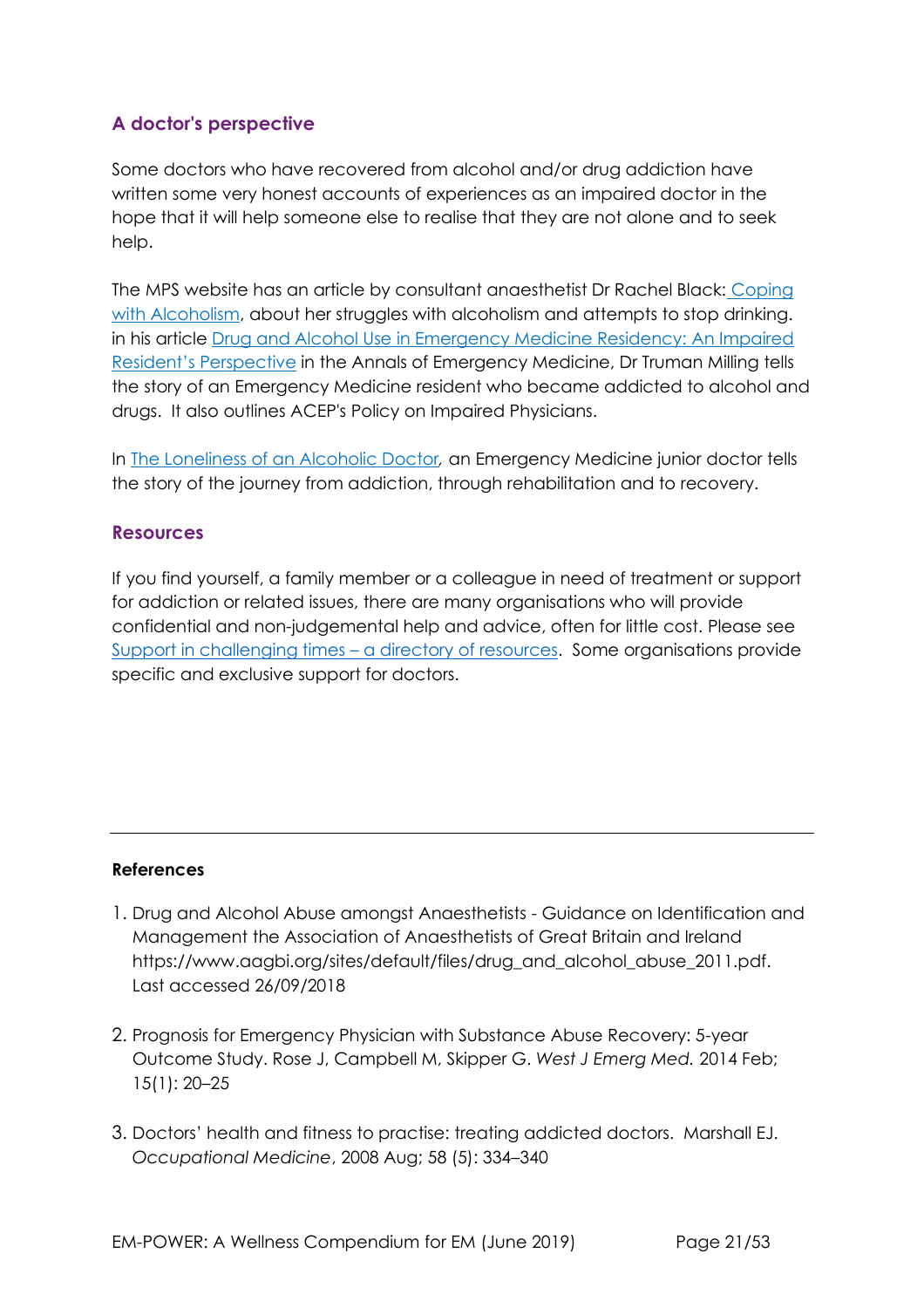## <span id="page-21-0"></span>**8. Pregnancy and parenthood**

Emergency Medicine and parenthood are both incredibly demanding yet rewarding jobs. Combining them can be a challenge, whether you are a medical student, doctor in training or a consultant. Sometimes it helps to hear about someone else's experience to help you believe that it is possible after all!

Pregnant doctors can feel isolated at work, particularly in the early stages of pregnancy. Having access to necessary information may make things easier. Gathering information to enable you to understand your rights as an employee and your responsibilities to your employer can be time-consuming. Many organisations provide a wealth of information and advice for parents and carers, from pregnancy to maternity leave and the return to work. We hope that these resources help you along your own individual journey.

The RCP have a Concise Guideline entitled [Occupational Aspects of Management](https://www.rcplondon.ac.uk/guidelines-policy/pregnancy-occupational-aspects-management)  [of Pregnancy \(2013\).](https://www.rcplondon.ac.uk/guidelines-policy/pregnancy-occupational-aspects-management) It is accompanied by summary leaflets on heavy physical workload, long working hours, prolonged standing and shift work. They have also published a National Guideline on the [Occupational Aspects of Management of](https://www.rcplondon.ac.uk/guidelines-policy/physical-and-shift-work-pregnancy-occupational-aspects-management-2009)  [Physical and Shift Work in Pregnancy \(2009\).](https://www.rcplondon.ac.uk/guidelines-policy/physical-and-shift-work-pregnancy-occupational-aspects-management-2009) While there is some overlap between the two documents, this is a more comprehensive document.

The [RCOG](https://www.rcog.org.uk/en/careers-training/resources--support-for-trainees/advice-and-support-for-trainees/working-during-pregnancy-advice-for-trainees/) website has a comprehensive page dedicated to advice for trainees on working during pregnancy. This includes general information about your rights and responsibilities to your employer, guidance on carrying out your normal duties during pregnancy, information about special considerations (assisted conception treatments, adoption, premature birth, miscarriage, stillbirth and loss of a baby), information about maternity leave, paternity leave and maternity pay, and guidance on returning to work after pregnancy. There are also links to other organisations and useful publications, some of which are also listed below.

NHS Employers have produced a [factsheet](http://www.nhsemployers.org/-/media/Employers/Documents/SiteCollectionDocuments/Maternity-Factsheet.pdf?la=en&hash=AD0AF4E4DEF215EEFF471EE5278630AE1D37C063) specifically for doctors in training who need to plan maternity leave. There is also a [webpage dedicated to parents and](http://www.nhsemployers.org/your-workforce/pay-and-reward/agenda-for-change/nhs-terms-and-conditions-of-service-handbook/parents-and-carers)  [carers.](http://www.nhsemployers.org/your-workforce/pay-and-reward/agenda-for-change/nhs-terms-and-conditions-of-service-handbook/parents-and-carers) This provides links to information about maternity leave and pay, maternity support (paternity) leave and pay, parental leave, adoption leave and pay, employment break scheme and shared parental leave.

The BMA has a page dedicated to **Advice for Working Parents**. This outlines the different maternity schemes, advice on your rights as a pregnant woman, shared parental leave and a maternity leave calculator and checklist. It also provides advice on returning to work and life as a working parent.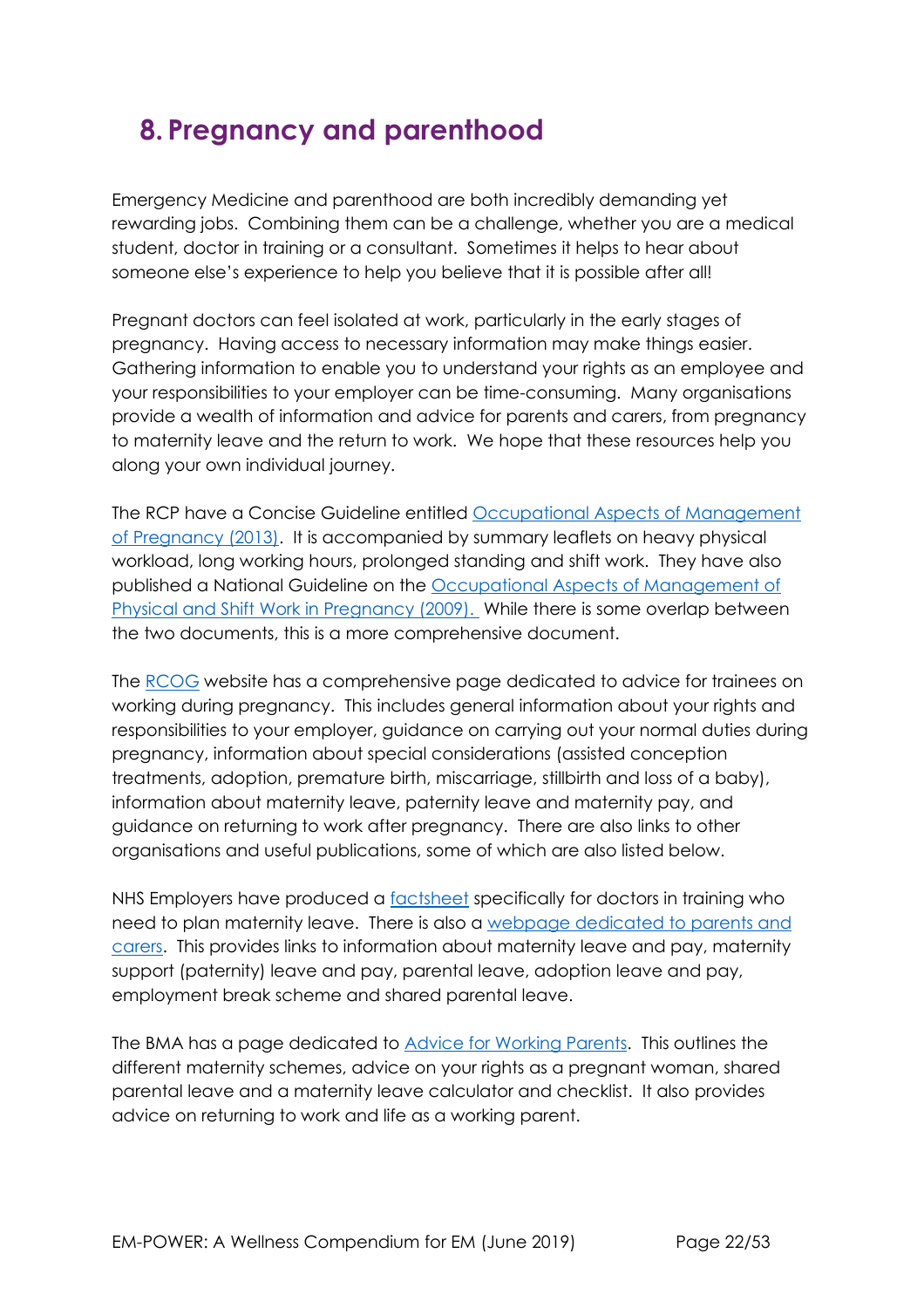The [Medical Women's Federation](http://www.medicalwomensfederation.org.uk/) promotes the personal and professional development of women in medicine. Their 'Advice & Support' section includes guidance on maternity, childcare, returning to work and less than fulltime training.

The Health and Safety Executive provides specific guidance for new and expectant [mothers.](http://www.hse.gov.uk/mothers/) There includes the law, risk assessments, notifying your employer about your pregnancy, exposure to ionising radiation, infections at work, musculoskeletal disorders, stress and breastfeeding, as well as other topics, some of which are covered in the [FAQ section.](http://www.hse.gov.uk/mothers/faqs.htm#q23)

[Working Families](https://www.workingfamilies.org.uk/) is a charity which promotes work-life balance. Its Legal Helpline provides advice to parents and carers on employment rights such as maternity and paternity leave, rights to time off in an emergency, shared parental leave and parental leave, as well as helping them to negotiate the flexible hours they want. They also give basic advice on the benefits and tax credits that working parents can claim, as well as advice on maternity discrimination and pregnancy discrimination.

The Gov.uk website provides [guidance](https://www.gov.uk/browse/employing-people/time-off) on calculating statutory leave for both employers and employees. This includes adoption pay and leave, maternity pay and leave, paternity pay and leave, shared parental leave and unpaid parental leave

[The Equality and Human Rights Commission](https://www.equalityhumanrights.com/en) website has information and advice on rights in the workplace and covers various topics relating to many aspects of pregnancy and parenthood. [Power to the Bump](https://www.equalityhumanrights.com/en/power-bump) has information to enable happy and healthy pregnancies in the workplace and particularly geared towards young working mums.

[WRaP EM](https://wrapem.org/) is a group of clinicians and medical educators who want to promote Wellness, Resilience and Performance in Emergency Medicine. In their parenting blogs, two doctors share their stories of how they successfully combine parenting with working in EM, and how their perspectives about their work changed as they became parents.

Anna Bowen's [Building a positive mindset](https://wrapem.org/2018/06/11/parenting-part-1/) – the parent-trainee honestly describes the challenges of becoming a mum while working as a registrar, and the challenges of returning to work after a break for maternity leave.

In Course collision - [and learning to work smarter to achieve training success,](https://wrapem.org/2018/06/11/parenting-part-2/) Sanjay Valand describes his struggles with combining studying for a Fellowship exam with the demands of family life. He met with his trainer and planned how best to minimise the disruption combining work and study caused him and his family.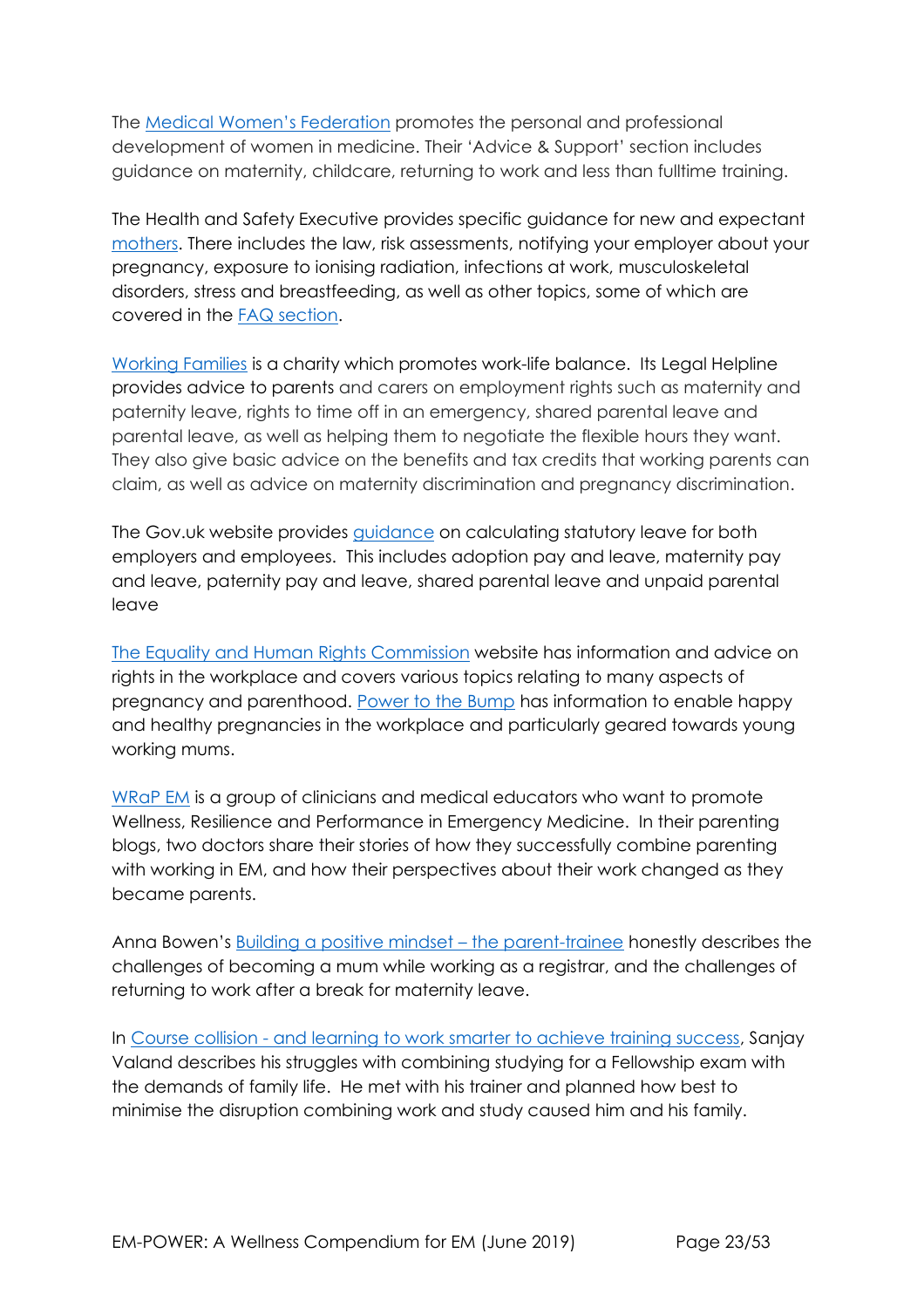The BMA's [My Working Life](https://www.bma.org.uk/connecting-doctors/tags/pregnancy) blog has some great pieces written by doctors sharing their experiences of pregnancy as a trainee, maternity leave, childcare, and less than full time training.

[So You Want to be a Medical Mum?](https://global.oup.com/academic/product/so-you-want-to-be-a-medical-mum-9780199237586?cc=us&lang=en&) By Emma Hill, Oxford University Press. 2008 This book is a guide for Mum to be and Mums, written for doctors. It provides practical information, advice and a FAQ section. (Tip: the Google Preview on the publisher's webpage allows you to read a significant portion of the book)

### **Resources**

Please also see Back from the break - [returning to clinical practice](#page-31-0) for some advice for how to best prepare yourself to return after a break from work and [Support in](#page-37-0)  challenging times – [a directory of resources](#page-37-0) for more information for individuals, families, pregnancy and work.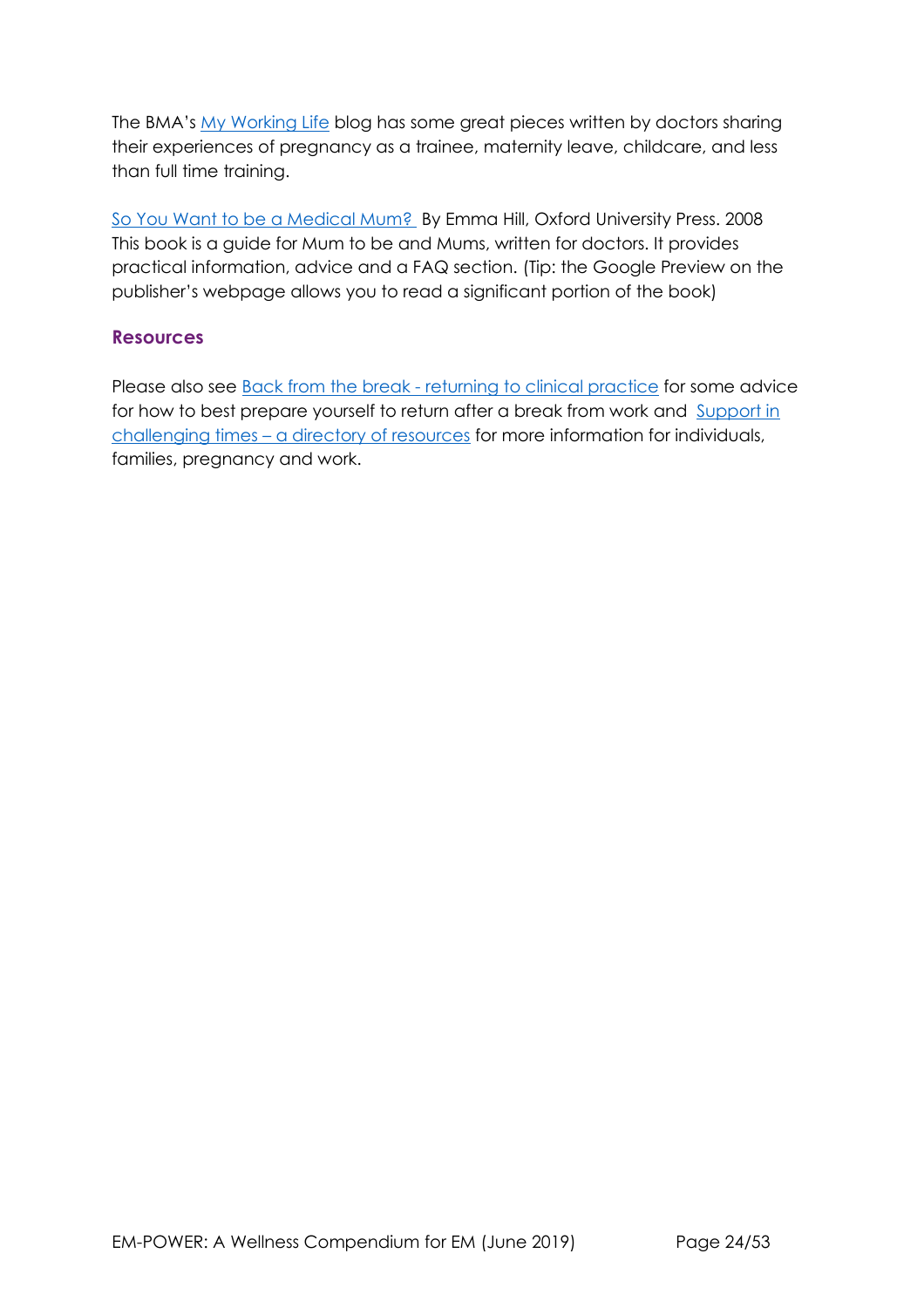## <span id="page-24-0"></span>**9. The menopause**

A women's relationship with the menopause is complicated; and mythology and differences of opinion don't help. Women need clear, evidence-based information to break through the conflicts and confusion about the menopause.

The menopause refers to the biological stage in a woman's life when her periods stop and ovarian function reduces. This usually occurs between the ages of 45 and 55 but can occur in younger women. So, for a professional woman in Emergency Medicine this is the time when she is likely to be at the top of her game.

Most women will experience physical and/or emotional symptoms around the menopause. The duration and severity vary from woman to woman. Some women may not make the connection with how they are feeling and the menopause. With life expectancy now at around 83 years, many women are living in this postmenopausal phase for one third, or even half their life, and their symptoms can have a major impact on health, work, relationships and quality of life.

Symptoms usually start a few months or years before periods stop, known as the perimenopause, and can persist for some time afterwards. On average, most last around four years from the last period. However, around 1 in 10 women experience symptoms for up to 12 years. If you experience the menopause suddenly rather than gradually – for example, as a result of cancer treatment – symptoms may be worse.

The first sign of the menopause is usually a change in the normal pattern of periods which may be unusually light or heavy or may change in frequency before stopping.

Around 8 in every 10 women will have additional symptoms during this time such as hot flushes, night sweats, difficulty sleeping, reduced sex drive, problems with irritability, memory and concentration, vaginal dryness, aches and pains and recurrent cystitis. The menopause can also increase the risk of developing osteoporosis.

In 2017, [British Menopause Society](https://thebms.org.uk/) (a specialist society affiliated to the Royal College of Obstetricians and Gynaecologists and the Faculty of Sexual and Reproductive Healthcare) published an [infographic](https://thebms.org.uk/_wprs/wp-content/uploads/2016/04/BMS-Infographic-10-October2017-01C.pdf) based on online interviews showing three quarters of women in the UK says that the menopause has caused them to change their life and more than half say it has had a negative impact on their lives.

[Women's Health Concern](https://www.womens-health-concern.org/) is the patient arm of the British Menopause Society. They provide an independent service to advise, reassure and educate women of all ages about their gynaecological and sexual health, wellbeing and lifestyle concerns offering unbiased information – including [factsheets,](https://www.womens-health-concern.org/help-and-advice/factsheets/) [FAQs,](https://www.womens-health-concern.org/help-and-advice/faqs/) [useful links](https://www.womens-health-concern.org/help-and-advice/useful-links/) and [bookshelf](https://www.womens-health-concern.org/help-and-advice/whc-bookshelf/). They also hold seminars and workshops "Living and loving well beyond 40…!"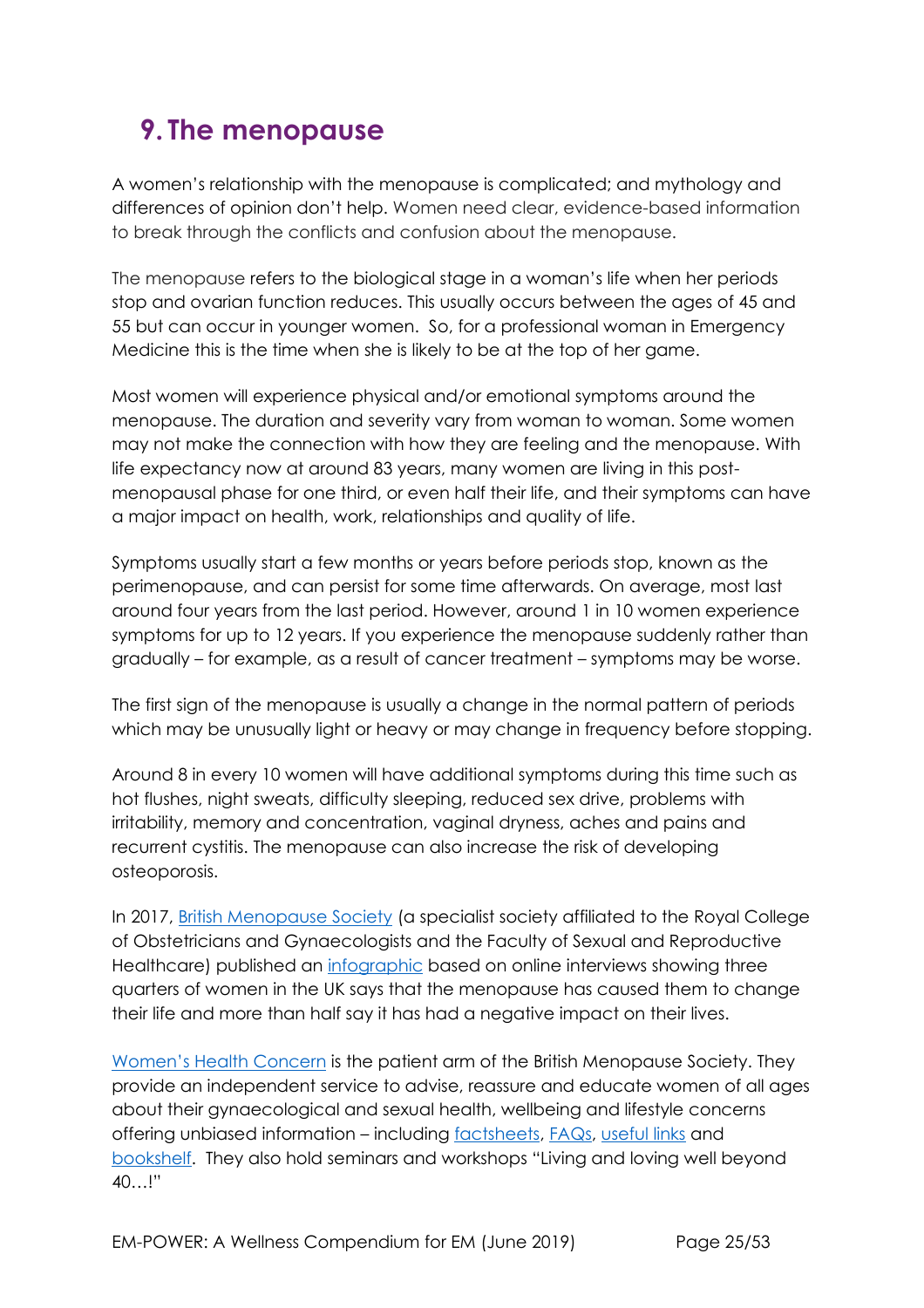Many women go through the menopause, managing their symptoms without wishing to take treatment. Others choose to use **HRT** or alternatives such as exercise, cognitive behavioural therapy, relaxation techniques, black cohosh, isoflavones (plant oestrogens) or St John's wort.

HRT is controversial and for years, its use has gone go in and out of favour, which has not helped women seeking guidance about whether or not to take it. [NICE](https://www.nice.org.uk/guidance/NG23) guidance "Menopause: diagnosis and management" aims to raise awareness of all menopausal symptoms, encourage women to consider lifestyle changes to improve later health, and will clarify uncertainty around both prescribed and non-prescribed treatment options. Ultimately, the aim is to empower women and healthcare professionals to make informed choices about menopause management.

The RCOG has useful information about:

[Menopause a life stage](mailto:https://www.rcog.org.uk/en/patients/menopause/menopause---a-life-stage/) [Treatment for symptoms of the](https://www.rcog.org.uk/en/patients/patient-leaflets/treatment-symptoms-menopause/?_t_id=1B2M2Y8AsgTpgAmY7PhCfg%3d%3d&_t_q=menopause&_t_tags=language%3aen%2csiteid%3a39338ee9-cb61-4e10-a686-8f4a5e1b76d7&_t_ip=109.154.90.28&_t_hit.id=EPiServer_Templates_RCOG_Models_Pages_PatientGuidelinesDetailsType/_8104692e-2b5f-4aa7-8c4c-e63f228480af_en&_t_hit.pos=10) menopause Menopause [and women's hea](https://www.rcog.org.uk/en/patients/menopause/?_t_id=1B2M2Y8AsgTpgAmY7PhCfg%3d%3d&_t_q=menopause&_t_tags=language%3aen%2csiteid%3a39338ee9-cb61-4e10-a686-8f4a5e1b76d7&_t_ip=109.154.90.28&_t_hit.id=EPiServer_Templates_RCOG_Models_Pages_ContentPageWithRHColumnType/_97bd9bdd-d6ad-400d-9d51-bf153115a96b_en&_t_hit.pos=18)lth in later life [Sex and relationships after the](https://www.rcog.org.uk/en/patients/menopause/sex-and-relationships-after-the-menopause/?_t_id=1B2M2Y8AsgTpgAmY7PhCfg%3d%3d&_t_q=menopause&_t_tags=language%3aen%2csiteid%3a39338ee9-cb61-4e10-a686-8f4a5e1b76d7&_t_ip=109.154.90.28&_t_hit.id=EPiServer_Templates_RCOG_Models_Pages_ContentPageWithNavigationType/_3360190a-71cf-4d3a-a476-a03bbe876631_en&_t_hit.pos=16) menopause [CBT and mindfulness can help manage](https://www.rcog.org.uk/en/news/cognitive-behavioural-therapy-and-mindfulness-can-help-manage-menopausal-symptoms/?_t_id=1B2M2Y8AsgTpgAmY7PhCfg%3d%3d&_t_q=menopause&_t_tags=language%3aen%2csiteid%3a39338ee9-cb61-4e10-a686-8f4a5e1b76d7&_t_ip=109.154.90.28&_t_hit.id=EPiServer_Templates_RCOG_Models_Pages_NewsArticleType/_bf3a8979-b466-4841-a882-d396418da1bb_en&_t_hit.pos=30) menopausal symptoms [Mood changes and depression](https://www.rcog.org.uk/en/patients/menopause/mood-changes-and-depression/?_t_id=1B2M2Y8AsgTpgAmY7PhCfg%3d%3d&_t_q=menopause&_t_tags=language%3aen%2csiteid%3a39338ee9-cb61-4e10-a686-8f4a5e1b76d7&_t_ip=109.154.90.28&_t_hit.id=EPiServer_Templates_RCOG_Models_Pages_ContentPageWithNavigationType/_8cd17622-72ad-4ef7-9504-931b09a9c9fd_en&_t_hit.pos=39)

[Menopause Matters](http://www.menopausematters.co.uk/) is an award winning, independent website providing up-todate, accurate information about the menopause, menopausal symptoms and treatment options. Here you will find information on what happens leading up to, during and after the menopause, what the consequences can be, what you can do to help and what treatments are available.

[The Daisy Network](http://www.daisynetwork.org.uk/) is a registered charity dedicated to providing free information and support to women with Premature Ovarian Insufficiency (POI), also known as Premature Menopause. Their aim is to provide a support network of people to talk to, allow members to share information about their personal experience of POI, provide information on treatments and research within the fields of HRT and assisted conception and raise awareness of the condition among doctors and the broader medical community.

Read what broadcaster [Kirsty](https://www.telegraph.co.uk/health-fitness/body/kirsty-wark-menopause-liberation/) Wark has to say on how the mythology of the menopause and whether it should be considered a liberation, and watch her in conversation with [Jennifer Saunders.](https://www.bbc.co.uk/programmes/p04przks)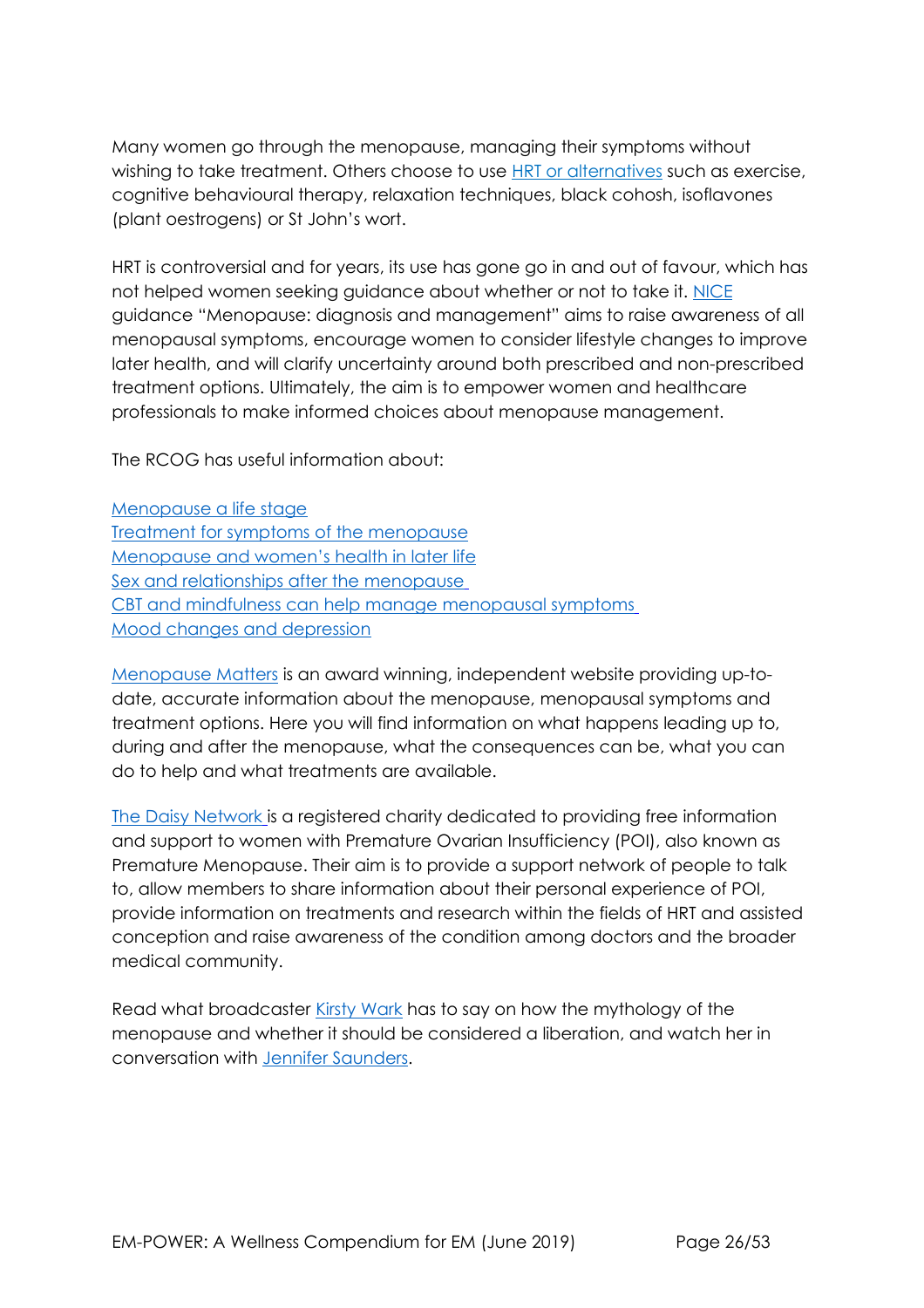## <span id="page-26-0"></span>**10. Back pain**

Back pain is common in healthcare workers. A 2015 NHS staff survey reported that, on average, 25 per cent of NHS staff had experienced musculoskeletal issues due to work related activities in the last 12 months. This can be a particular challenge for Emergency Department staff, as most of us spend long periods of time each day on our feet at work.

## **Back in work back pack**

The [Back in work back pack](https://www.nhsemployers.org/case-studies-and-resources/2015/10/back-in-work-back-pack) was produced by the Health, Safety and Wellbeing Partnership Group (HSWPG) of NHS Employers. The resource is divided into six parts and outlines the measures [line managers,](https://www.nhsemployers.org/-/media/Employers/Documents/Retain-and-improve/Back-in-Work/Back-in-work-part-3-The-line-managers-guide-web-final-25-March.pdf?la=en&hash=A9974925DCFE175F17BEBDB30387BFB6F45F06AD) [safety representatives](https://www.nhsemployers.org/-/media/Employers/Documents/Retain-and-improve/Back-in-Work/Back-in-work-part-4-The-safety-representatives-guide-web-final-25-March.pdf?la=en&hash=4E7660F62AE6C08661B859824291F882060925D1) and [employees](https://www.nhsemployers.org/-/media/Employers/Documents/Retain-and-improve/Back-in-Work/Back-in-work-part-2-The-staff-guide-web-final-25-March.pdf?la=en&hash=F1D67100401D980A3F3CA9A439E12A7FBD2D9E23) need to take in order to reduce the incidence of work-related back and musculoskeletal disorders.

It includes a guide to undertaking [workplace and individual assessments](https://www.nhsemployers.org/-/media/Employers/Documents/Retain-and-improve/Back-in-Work/Back-in-work-part-5-Workplace-and-individual-assessment-tool-web-final-25-March.pdf?la=en&hash=0867A82548FE14B78AA3F0F5417125B8599E6865) with regard to musculoskeletal health. The [quick link](https://www.nhsemployers.org/-/media/Employers/Documents/Retain-and-improve/Back-in-Work/Back-in-work-part-6-Further-information-and-quick-links-web-final-25-March.pdf?la=en&hash=E89DC2AFAB224E5954BC9C1FF67446F5ABC77D10) [se](https://www.nhsemployers.org/-/media/Employers/Documents/Retain-and-improve/Back-in-Work/Back-in-work-part-6-Further-information-and-quick-links-web-final-25-March.pdf?la=en&hash=E89DC2AFAB224E5954BC9C1FF67446F5ABC77D10)ction at the end provides links to relevant legislation, NHS Employers and Health and Safety Executive publications. It also provides links to a variety of organisations which provide information and support for healthcare professionals and patients.

If you are suffering from daily back pain at work, there are some simple things you can do to manage it:

## **Strengthen your lower back**

Use some of your free time to strengthen your lower back. This portion of your body is typically quite weak and susceptible to injury, which is not good news for healthcare workers who put regular strain on this area.

Exercises you can do at home include:

- 1. [Bottom to heels stretch](https://www.nhs.uk/live-well/exercise/lower-back-pain-exercises/#bottom-to-heels-stretch)
- 2. [Knee rolls](https://www.nhs.uk/live-well/exercise/lower-back-pain-exercises/#knee-rolls)
- 3. [Back extensions](https://www.nhs.uk/live-well/exercise/lower-back-pain-exercises/#back-extensions)
- 4. [Deep abdominal strengthening](https://www.nhs.uk/live-well/exercise/lower-back-pain-exercises/#deep-abdominal-strengthening)
- 5. [Pelvic tilts](https://www.nhs.uk/live-well/exercise/lower-back-pain-exercises/#pelvic-tilts)

The NHS website provides [instructions with pictures](https://www.nhs.uk/live-well/exercise/lower-back-pain-exercises) to help you ensure you are doing these exercises correctly.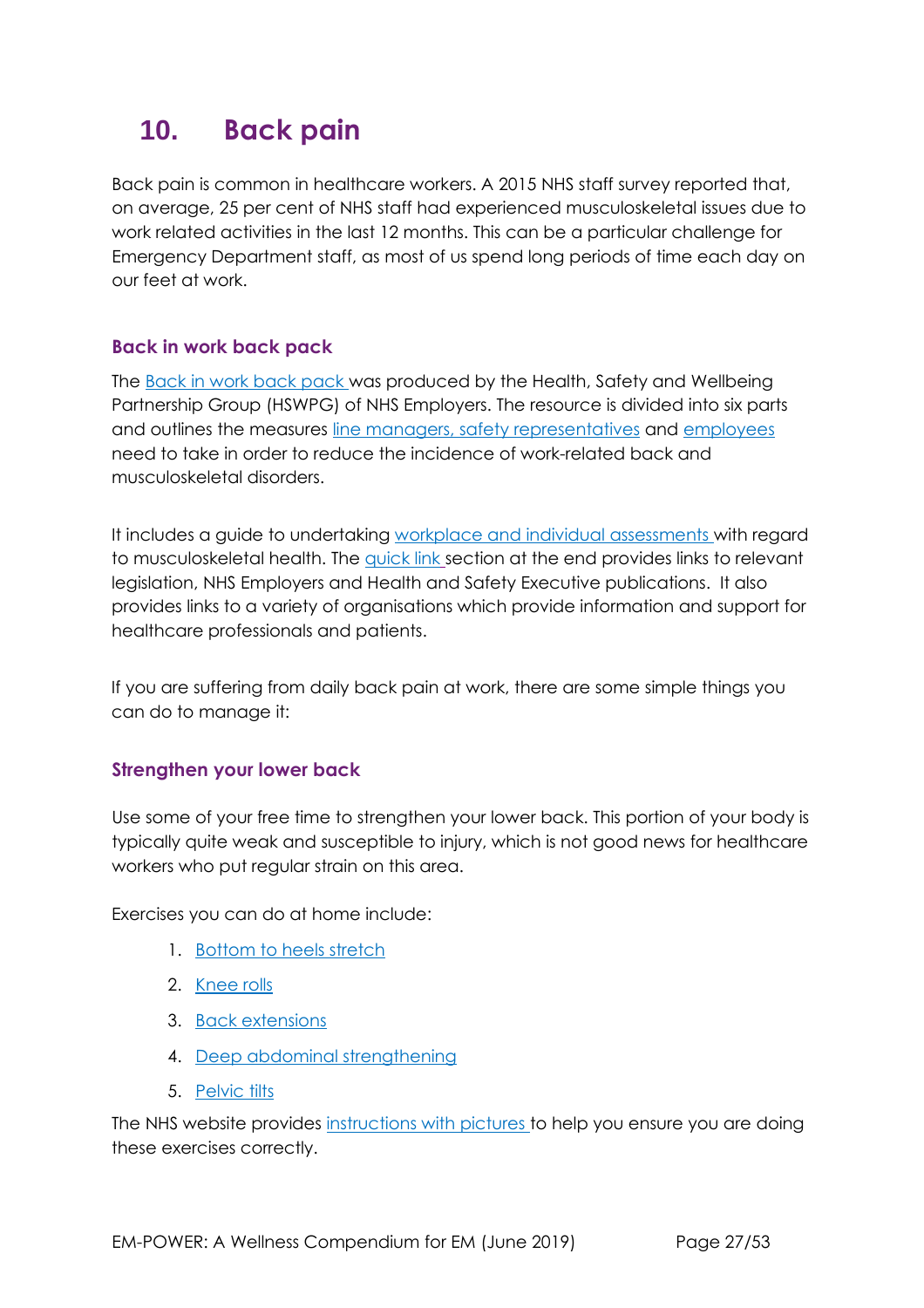Stretching is important - try the cat/cow stretch or child's pose for a great lower back release.

### **Sleep your way to strength**

Your muscles rely on great quality rest time to recover from a hard day at work. How well are you sleeping at night? Consider changing your mattress or pillows for a more supportive alternative.

## **Keep moving**

If you've injured your back, don't stop moving! Your spine needs to move in order to recover so go for a light walk. Other activities such as swimming, yoga and Pilates may also be helpful. Avoid heavy exercise until you have fully recovered.

## **Chill out**

During your rest time, chill your back with an ice pack. After 48 hours, you can switch to a heat pad instead.

### **Assess your posture**

Bad posture is a major contributor to back pain. Avoid slumping to give yourself better support. If you're lifting anything heavy, make sure you lift from the knees and never from your back. Check your chair and desk height and the position of your computer.

#### **Watch your weight**

Try to maintain a healthy weight. The more extra weight you're carrying, the more strain you put on your body.

## **Check your shoes**

Your footwear has a big impact on your posture. If you're on your feet all day, make sure your footwear is the correct size and stays comfortable throughout your entire shift. Consider having an assessment of your footwear by a chartered physiotherapist.

## **Treat yourself**

You may find that your muscles need some TLC after multiple long shifts. Book yourself a professional massage on a day off to work any knots out of your back.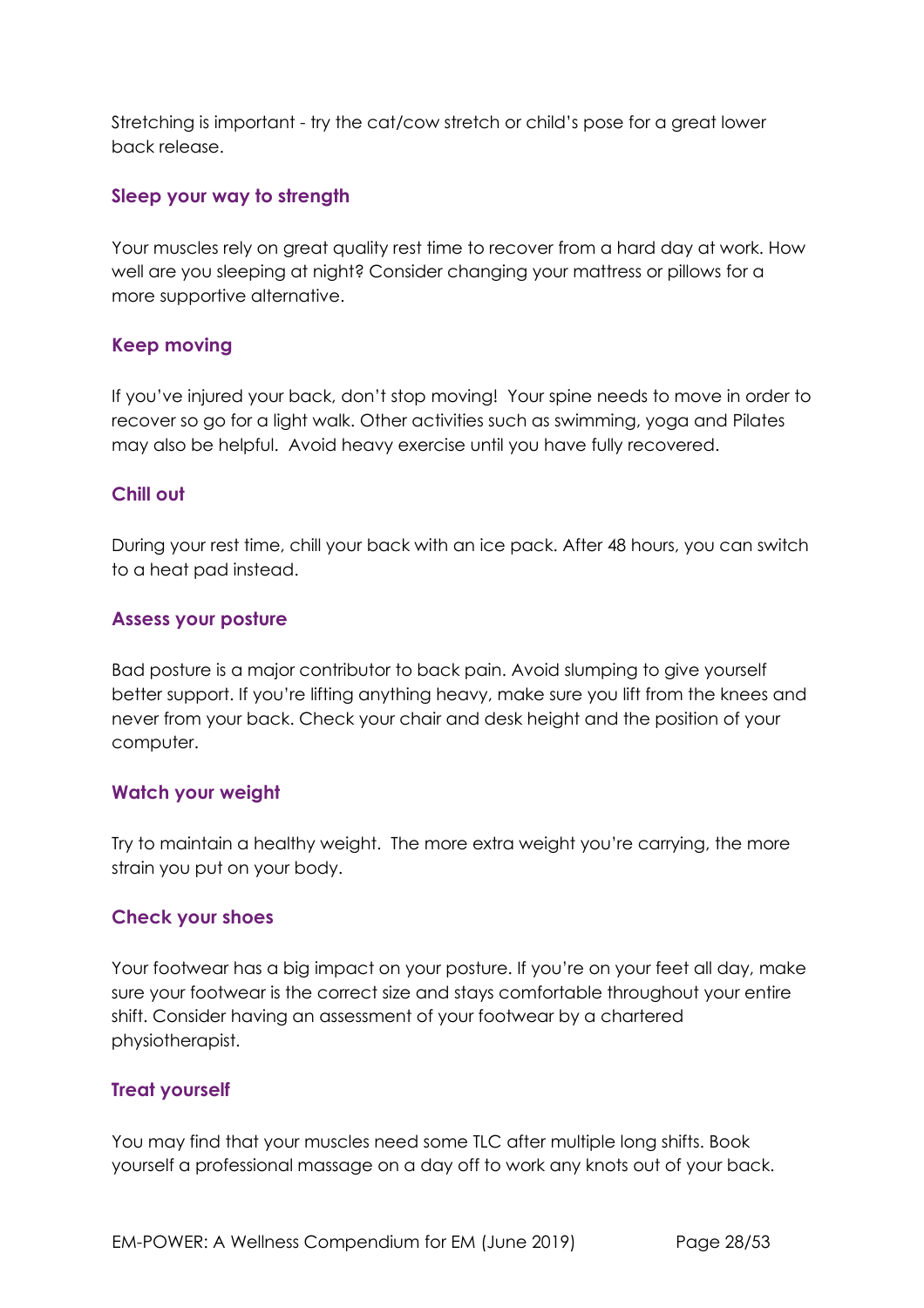## **Buy over the counter pain relief**

Anti-inflammatory medication can be purchased over the counter for temporary pain relief.

## **Don't ignore persistent back pain**

If your back pain doesn't seem to be easing after a couple of weeks, book an appointment to visit your GP or chartered physiotherapist.

Adapted from: [https://www.yourworldhealthcare.com/ie/news/10-tips-for-reducing](https://www.yourworldhealthcare.com/ie/news/10-tips-for-reducing-back-pain-during-your-shift)[backpain-during-your-shift](https://www.yourworldhealthcare.com/ie/news/10-tips-for-reducing-back-pain-during-your-shift)

#### **References:**

<sup>1.</sup> K. Middleton. Myths are a pain in the back, let's bust them. NHS Employers. [http://www.nhsemployers.org/blog/2016/10/myths-are-a-pain-in-the-back-lets-bust](http://www.nhsemployers.org/blog/2016/10/myths-are-a-pain-in-the-back-lets-bust-them)[them](http://www.nhsemployers.org/blog/2016/10/myths-are-a-pain-in-the-back-lets-bust-them) (last accessed 19th October 2018)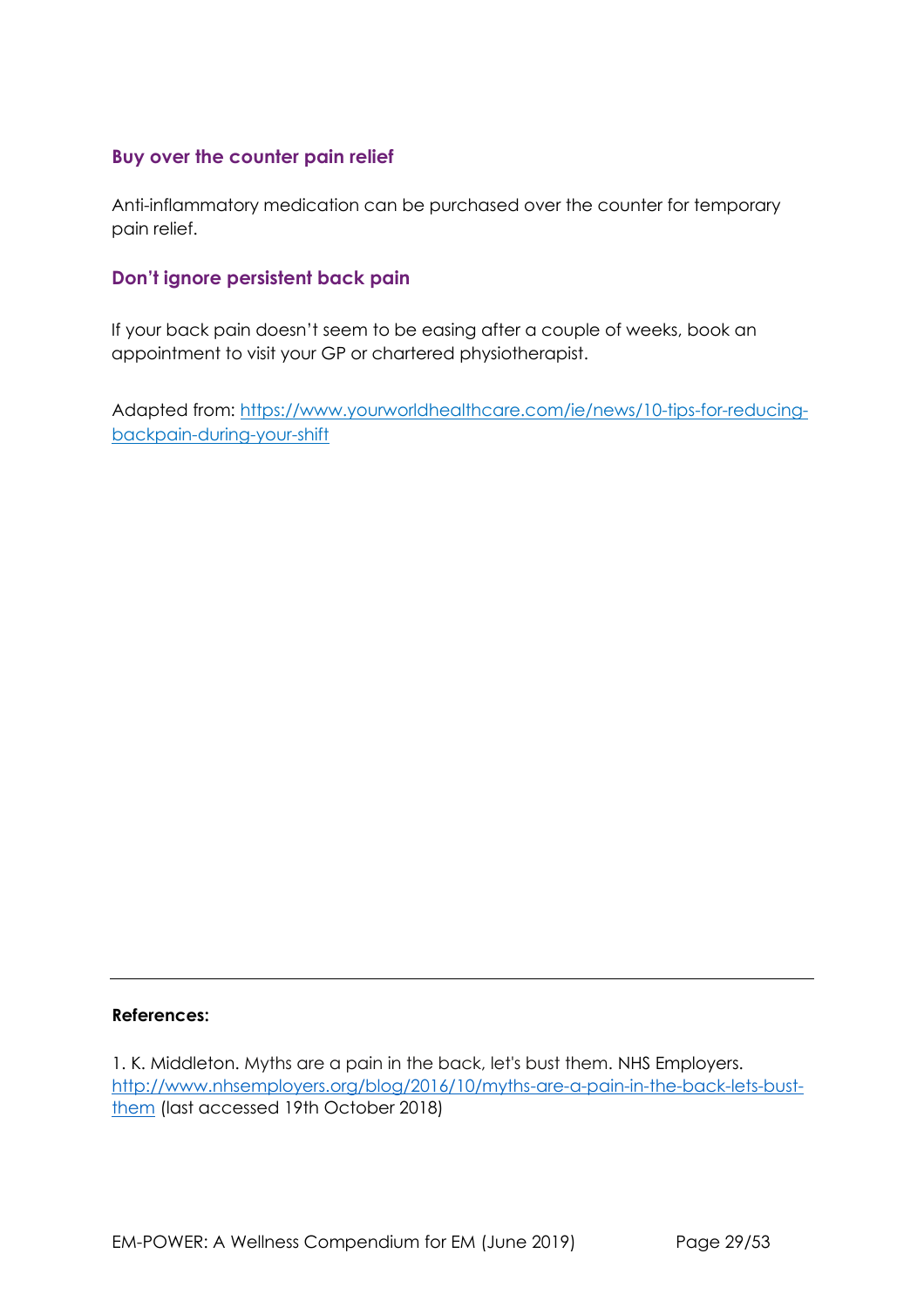## <span id="page-29-0"></span>**11. Long term health conditions**

Working in Emergency Medicine can be both physically and emotionally demanding for those of us who are lucky enough to be in good physical and mental health. Adding a chronic illness into the mix may provide significant challenges for the doctor involved.

Changes to workplace policies, such as ending the default retirement age, mean people will live and work for longer, but not necessarily in good health. People with chronic illnesses may have periods of stability or remission during which they may be able to have a relatively "normal" work life, while other conditions are more severe or are associated with ongoing significant morbidity.

If you are a doctor with a long-term illness, odds on you already know a large amount about your condition. It is important to establish strict professional boundaries around your own treatment and to avoid "corridor consultations" with colleagues about your condition. You may decide to undergo your medical treatment in a different institution altogether in order to keep your own personal medical history completely separate from where you work.

Rest assured if visiting your own occupational health physician that a very strict code of ethics underpins occupational health practice. Occupational health practitioners have a particular skill in communicating effectively with employers and managers on fitness for work issues without disclosing confidential health details.

Some doctors have published blogs about their experience of living and working with a long term conditions. You can get a great insight into some of the unique challenges faced by Dr Harriet Edwards as an EM trainee in her St Emlyns guest blog [Working in Emergency Medicine with Rheumatoid Arthritis.](https://www.rheumforimprovement.com/blog/2017/10/6/st-emlyns-working-in-emergency-medicine-with-rheumatoid-arthritis)

If you have a colleague who you know has a long term illness, you can make a difference to them by learning about their condition. The symptoms of a chronic illness can be very complex and they may also be experiencing feelings of grief and isolation. While you don't need to understand all the nuances of their illness, you can help by lending a kind ear and providing them with compassion and support.

When it comes to living and working with a long term condition, there's no such thing as one size fits all. Don't be afraid to get the support you need to navigate your own path.

While you have a responsibility to look after your own health as best you can, your employers role is to support you in doing so. Our staff are our greatest asset, and that includes you.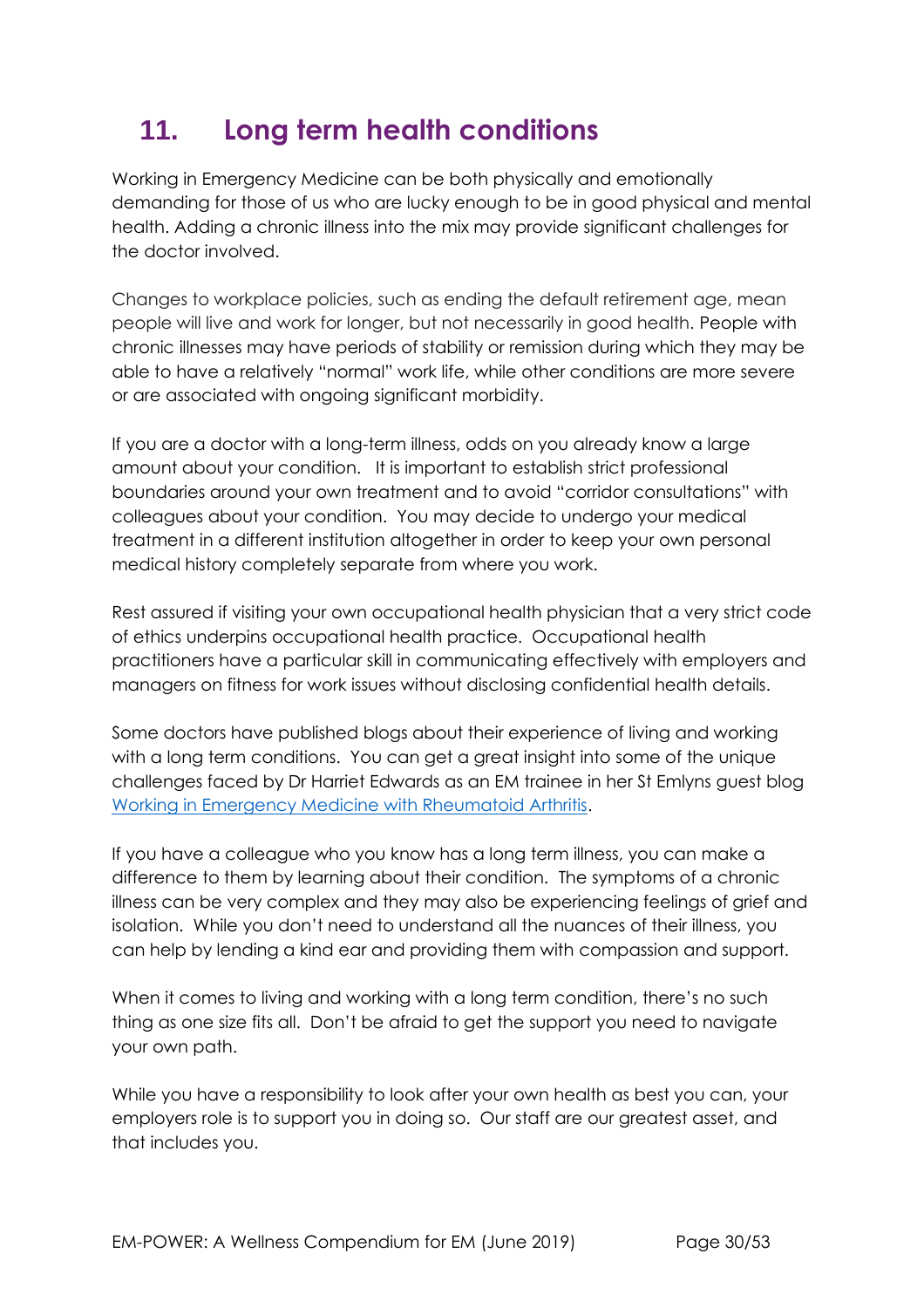## **Resources**

Please see [Support in challenging times](#page-37-0) - a directory of resources for more information on disability, long term conditions and episodes of ill health.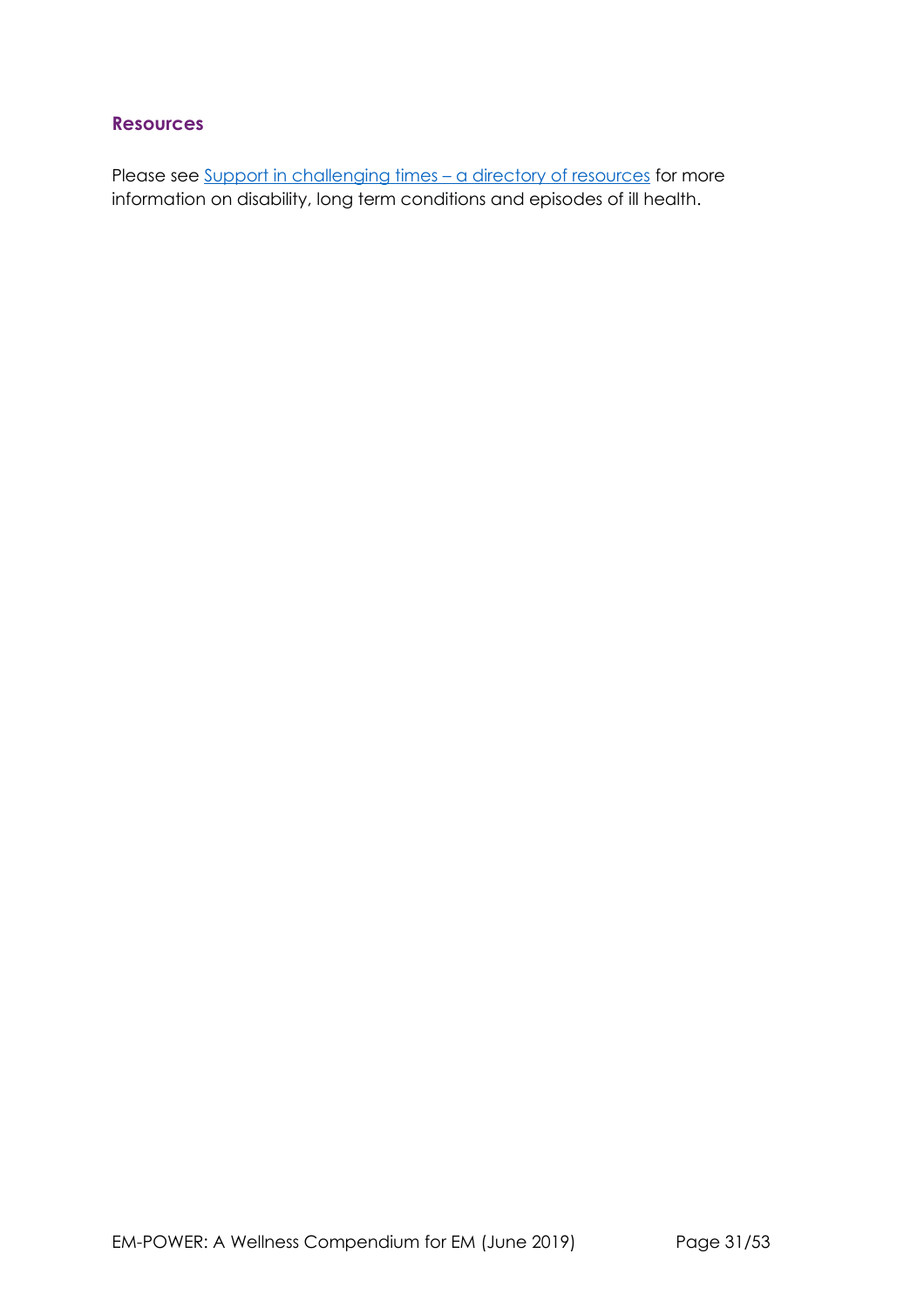## <span id="page-31-0"></span>**12. Back from the break - returning to clinical practice**

In any profession, on occasion people need to take a break from work, but those returning to clinical work in an acute facing speciality such as EM have particular challenges. A break from work can happen at any stage of your career and may be planned or completely unexpected.

You may have had time away from your main role for a variety of reasons and length of time; these include maternity and paternity leave, personal or health reasons, carer's leave, taking a career break, military leave, time out of programme (experience, research or training), working abroad and return after practise concerns.

You may be itching to get back to work but for most there will be an element of anxiety and lack of confidence. If you are returning after a physical or mental illness just getting through the door on the first few days back might be a challenge.

[AOMRC Return to practice guidance \(2017 revision\)](http://www.aomrc.org.uk/wp-content/uploads/2017/06/Return_to_Practice_guidance_2017_Revison_0617-2.pdf) provides advice for doctors and also designated bodies, responsible officers, employers, contractors and regulators. This includes a checklist of questions and actions when planning an absence from practice and on a doctor's return.

An absence of less than three months appears less likely to cause significant problems but may still affect confidence and skills levels. The majority of doctors should be able to return to work safely and successfully although they may sometimes require support.

Longer absences of three months or more appear more likely to significantly affect skills and knowledge and a more formal review is recommended and support may be needed. In practice, an absence of two years or more seems generally accepted for when formal re-training will more often be required. Individual needs will of course vary, and therefore require a review on a case-by-case basis.

For trainees, HEE has made 10 commitments to support postgraduate trainees in their return to training as part of [supported return to training.](https://www.hee.nhs.uk/sites/default/files/documents/Supported%20Return%20to%20Training.pdf)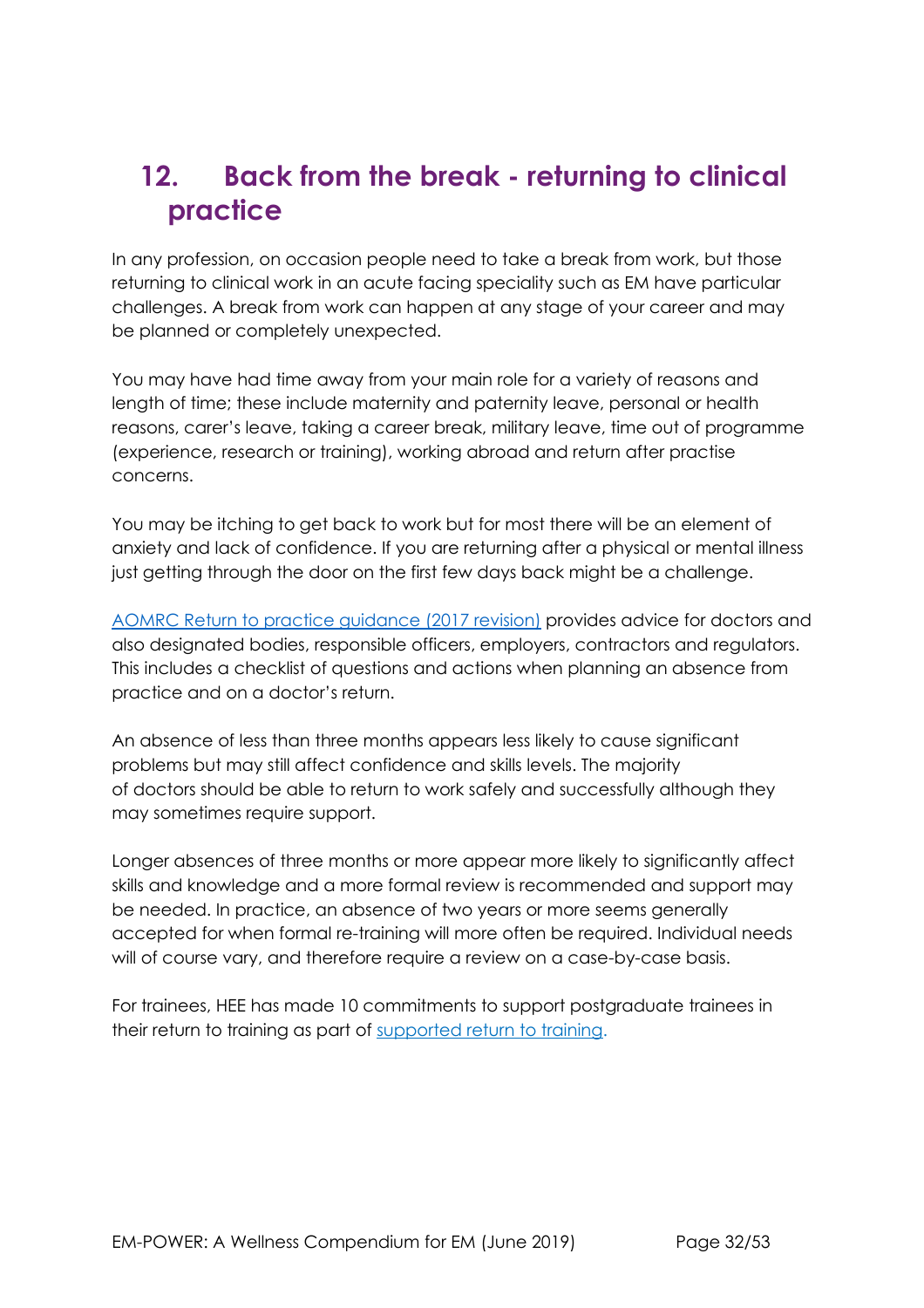The BMA has advice if you are considering returning to work after a period of ill [health.](https://www.bma.org.uk/advice/career/applying-for-a-job/returning-to-clinical-practice-after-absence/preparing-for-a-return-to-work)

- Talk to your GP or specialist.
- Ensure you have access to occupational health for when additional support or adaptations might be needed to support your return.
- Meet with your clinical lead for a return to work interview. Areas to consider include:
	- o What triggered the absence, do you have an ongoing issue, what support would you find helpful?
	- o What level of disclosure are you expecting about the reasons for your absence? If your reasons for leave are confidential, this should be respected. If these reasons could have a bearing on your competency, then the clinical director and a limited number of senior colleagues must be made aware.
	- o How are your confidence levels, do you think additional training or supervision would be helpful?
	- o What has changed in service management and delivery since you have been away; new people, practice, guidance, equipment?
	- o What impact has the absence had on your ability to revalidate?
- Are reasonable adjustments to the workplace needed?
- Is a phased return appropriate?
- Would you find some time shadowing helpful or should you be offered/request a mentor?

Watch out for forthcoming RCEM "Return to EM" courses: a one-day course for EM doctors returning to clinical practice, specifically designed to assist in the transition back into the ED environment with a focus on team working, clinical human factors and improved patient safety.

Welcome back, we missed you! Now let's talk about what you need to make your return a success!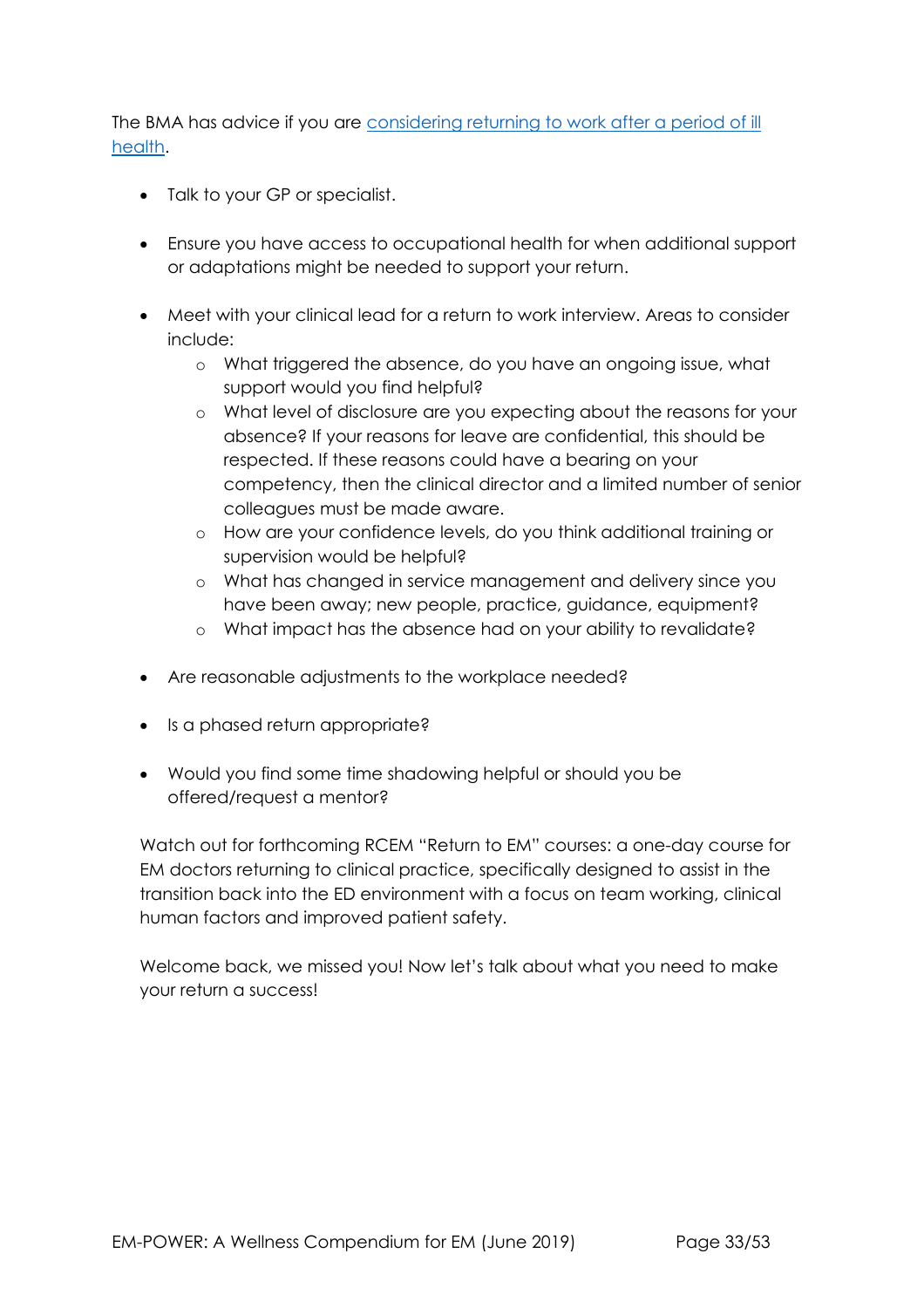## <span id="page-33-0"></span>**13. Look after your team too**

Outstanding team management influences job satisfaction, recruitment and retention, and is crucially important to how your Emergency Department runs. The skill set to support your team to be the best that they can be is not that not everyone naturally has but it can be learnt, and everyone can improve.

Successful EM teams are run on 3 principles - flexibility, task and role clarity and kindness.

Successful EM leaders have 3 qualities – they are authentic, compassionate and positive role models. Remember what Cinderella said:

### *"Have courage and be kind."*

So here are team management tips based on experience, anecdote and evidence:

- **Get in touch early** not all trainees choose EM and can be daunted by the prospect of working in an environment they perceive as scary.
- Within the confines of rota rules try and offer some **autonomy and flexibility with rotas** - accommodating big events and being open to efficient shift swaps will result in a happier team who will offer to assist when the rota is under pressure or short notice swaps are needed.
- Ensure **really effective communication** maybe they haven't replied to your messages because you have the wrong email rather than their inefficiency.
- Ensure your induction includes a talk on their **hopes and fears**, how you will help with their helps and fears, what you expect from them and how you will support them.
- Learn enough about your **team as individuals** to offer context around their behaviour. Are they always late because of travel complexity or nursery opening hours? Has their partner just had a baby? Do they look after an elderly parent? Are they an international athlete who would like a part time contract in the future? Are they someone who would like to become a specialty doctor but need encouragement?
- **Prioritise teaching** in the department, both formal and shop floor remember the teachable moment.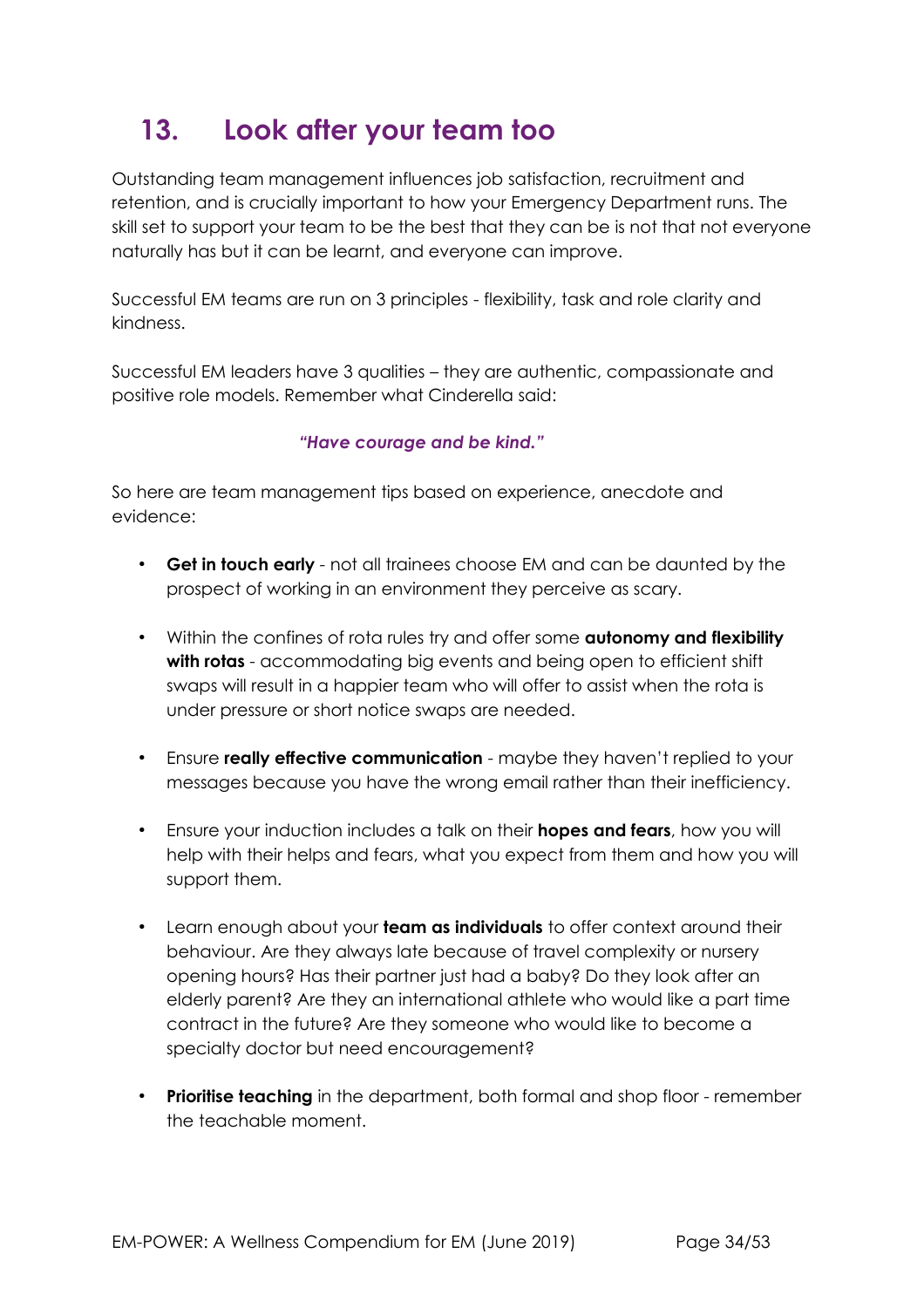- Acknowledge ED shifts are can be challenging even if you have chosen EM as a career. Think about **shift patterns, diurnal variations and decent chunks of time off**.
- Ensure that **everyone takes a break** beware the consultant martyr and the inefficient junior; they both need to eat!
- Emphasis the need *for* **good nutrition, excellent sleep and a life outside the department**. It is your hinterland that makes you an empathic doctor.
- Have **efficient handovers** where you emphasise how you wish people to work - do they come to you with a plan, do you go to them? Who organises breaks?
- Ensure that the whole team understands the position the ED is in but that their responsibility is to be **safe, effective, kind doctors**. Using local or national targets as sticks does not work, if you are clever you can use them as carrots.
- Remind everyone that they must **leave baggage at the door** as they arrive they are here to work, smile and be part of a great team. Equally, they **must not take worries home from work** - they need to share concerns with a senior before they leave; everything from the big to the small.
- Current trainees have worked really hard to get into medicine and all the way through university; they are not used to failure or making mistakes. The reality of EM is that **bad things sometimes happen. How we support our trainees will hugely influence how they cope***.*

Running a happy team will make you proud, the team loyal and your department more efficient.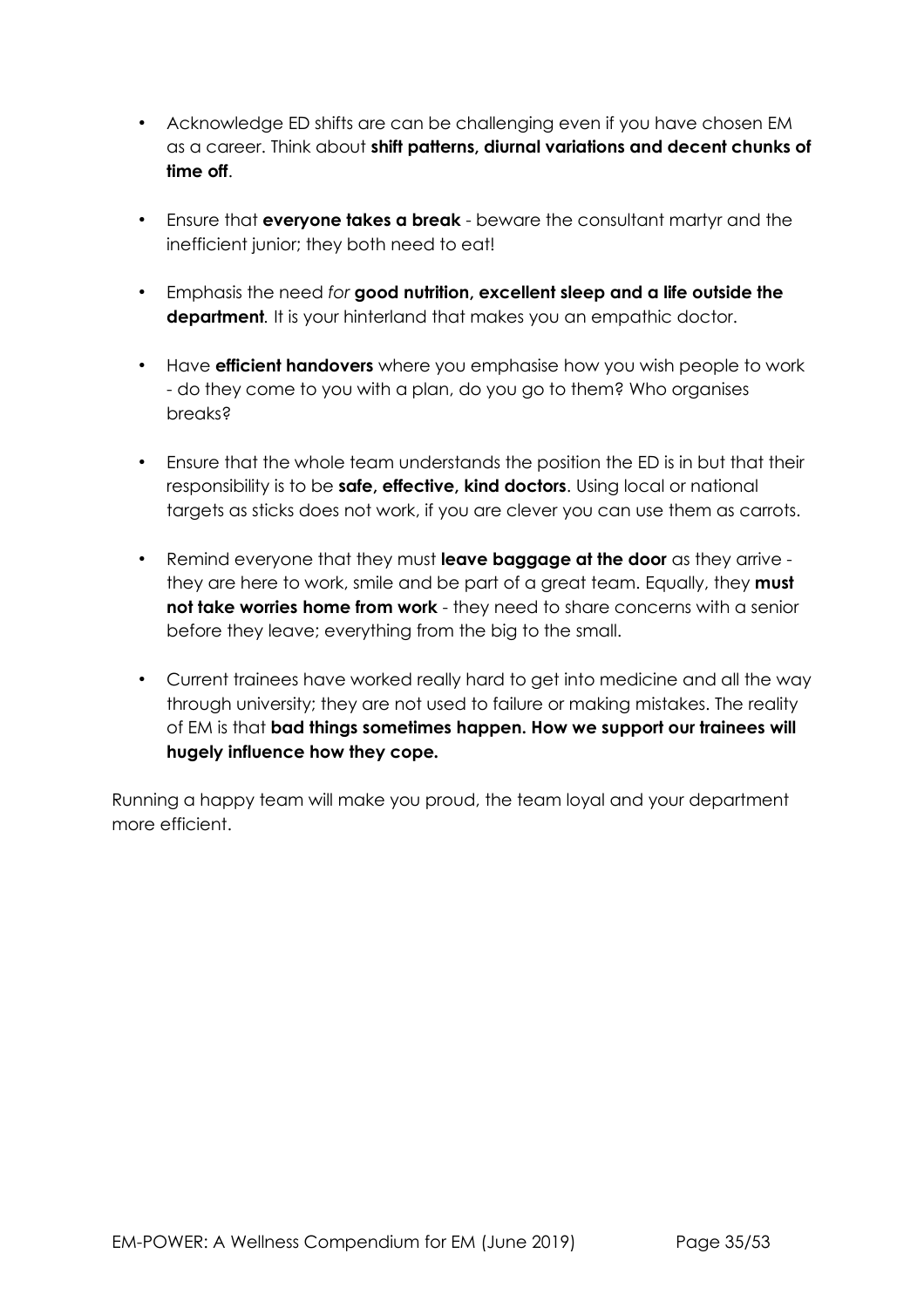## <span id="page-35-0"></span>**14. To the fourth decade and beyond**

The ED is well-recognised as having one of the most intense working environments for Senior Decision Makers in a healthcare system. The implementation of working practices that allow time for the body to rest, recover and recuperate is fundamental to a sustainable career over time.

Employers must have this as a high priority when developing workforce plans for the ED. This becomes even more important for the older Emergency Physician (EP) to ensure continuing job satisfaction and fulfilment for the individual EM doctor and for the benefit of their ED.

For the first time, [the College](mailto:https://www.rcem.ac.uk//docs/Workforce/RCEM_Consultant_Workforce_Document_(revised_Feb_2019).pdf) has produced guidance for what an EM consultant career might look like over time as part of recommendations for ensuring sustainable consultant careers in EM.

For older consultants with considerable years and experience of working at that grade options might include:

- A job plan which is altered over time to a greater emphasis on SPA time
- Discontinuation of late shifts/night shifts/on -calls
- Greater opportunities for portfolio careers and less than full time working

We all age differently and have very individual personal circumstances so there is no "one size fits all". Discussions on how your job can evolve in the later years is neither a stigma nor it is obligatory.

One of the anxieties of older EPs is keeping up to date. It is valuable to keep engaged with CPD as there is always something new to learn or to refresh. Your CPD will of course be influenced by your scope of work. In a diverse inclusive multi consultant department the scope of your work may change over the years in any event and in the later years you may wish to focus your skills and play to your strengths.

Speaking of years of experience, you will have to get used to being "wise". Be generous with your wisdom and be part of a culture where wisdom is valued for the benefit of patients and the team as a whole.

Consider ways to use your strengths and experience e.g. mentoring, coaching, teaching, examining, research, medical writing, editorial work, regional or national committees or working with standard setting and regulatory bodies.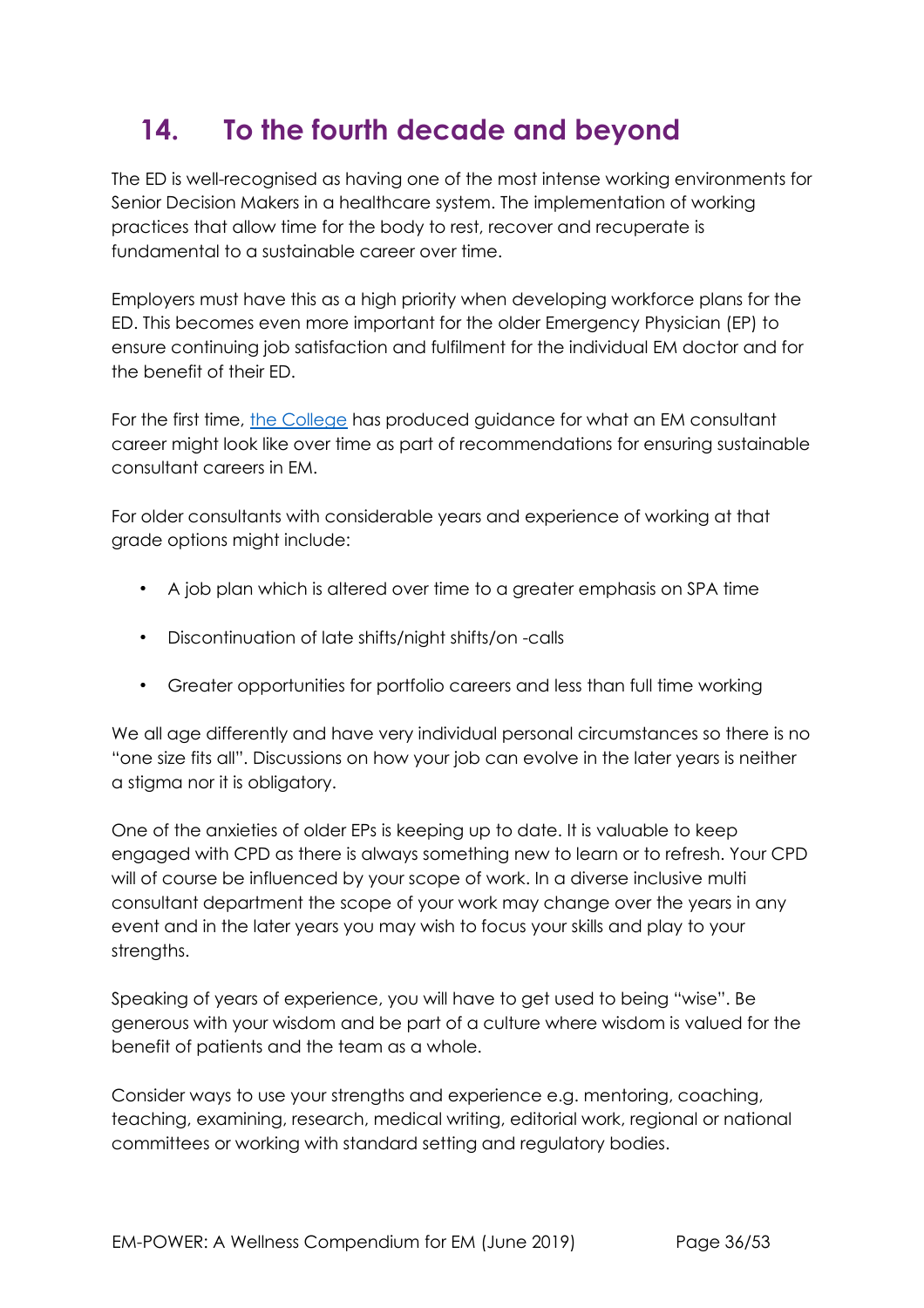## **Retirement**

At some point thoughts will turn to retirement; this is a complex career and life transition likely to be approached with a mixture of anticipation and apprehension.

Here are some of the emotional pitfalls to be aware of:

- **Who am I?** We often identify ourselves by what we do: *"I am an Emergency Physician"*, with all that this means i.e. *"I work in an exciting, stimulating and fulfilling specialty with patients that provide a rich variety of challenges".* Losing this title or label can be disconcerting for some and can shake our sense of self-esteem.
- **Loss of the work routine.** We have been used to going to work at all times of the day (and night) and interacting with both patients and colleagues (even the challenging ones!). There is a potential to feel a sense of loss of social network and organisational routine.
- **Impact on relationships at home.** This might be as a result of encroachment on what each partner used to consider as their own personal time or space**.**
- **Sense of mortality.** For some retirement triggers feelings about aging and getting closer to the end of life (no matter how far away that is in the future).

The British Heart Foundation has [20 tips](https://www.bhf.org.uk/informationsupport/heart-matters-magazine/wellbeing/retirement/retirement-tips) to make the most of your new found free time from keeping fit and healthy to making the mental adjustment to retirement. Thoughts of retirement are inextricably linked to considering what your future lifestyle might be and trying to make sense of your pension. Even if retirement seems a world away, recent changes by the UK government to the annual pension savings allowance for all workers will impact many doctors and could catch some unaware of potential tax liabilities.

To understand this, you will need to become familiar with a whole new vocabulary e.g. total reward statement, annual allowance, carry forward, life time allowance, adjusted income, tapering, scheme pays.

Go to [NHS Employers](https://www.nhsemployers.org/) for factsheets on pay and rewards and the NHS Business Service Authority for a guide to the [pension saving statement and annual](https://www.nhsbsa.nhs.uk/sites/default/files/2018-10/Pensions-Saving-Statement-Guide-V1-102018-book.pdf) [allowance.](https://www.nhsbsa.nhs.uk/sites/default/files/2018-10/Pensions-Saving-Statement-Guide-V1-102018-book.pdf)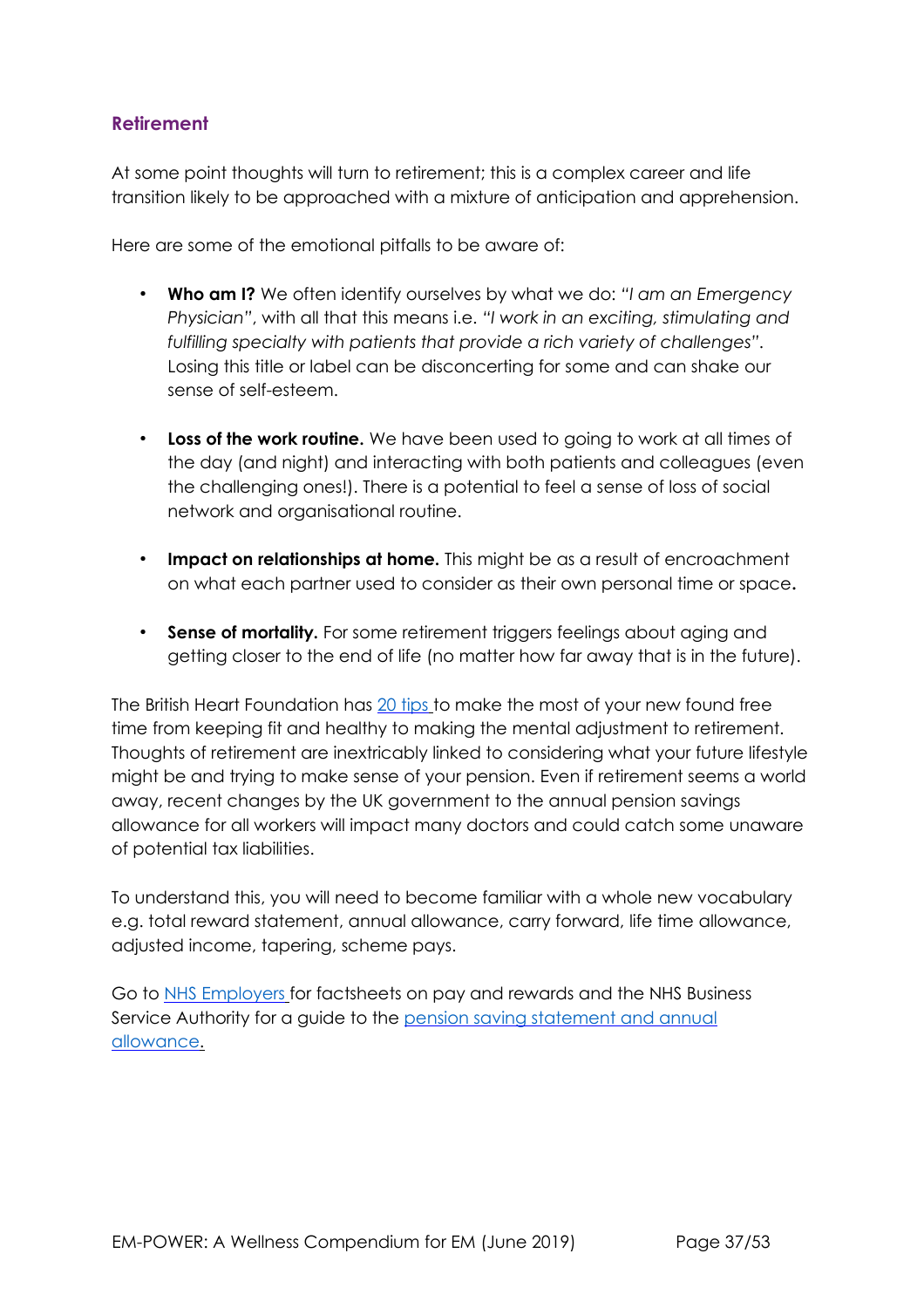## <span id="page-37-0"></span>**15. Support in challenging times: a directory of resources**

## <span id="page-37-1"></span>**Addiction**

### **[Addaction](http://www.addaction.org.uk/)**

A national drug and alcohol treatment charity in the United Kingdom.

#### **[Alcohol](http://www.alcoholconcern.org.uk/) [Concern](http://www.alcoholconcern.org.uk/)**

A national charity working to help reduce the problems that can be caused by alcohol.

#### **[Alcoholics](http://www.alcoholics-anonymous.org.uk/) [Anonymous](http://www.alcoholics-anonymous.org.uk/)**

A fellowship of men and women who share their experience, strength and hope with each other that they may solve their common problem and help others to recover from alcoholism. The only requirement for membership is a desire to stop drinking. There are no dues or fees for AA membership; we are self-supporting through our own contributions. Our primary purpose is to stay sober and help other alcoholics to achieve sobriety.

#### **[British](http://www.bddg.org/) [Doctors](http://www.bddg.org/) [and](http://www.bddg.org/) [Dentists](http://www.bddg.org/) [Group](http://www.bddg.org/)**

A service for recovering alcoholic and drug dependent doctors, dentists and students.

#### **[Cocaine Anonymous](https://cocaineanonymous.org.uk/)**

A fellowship of men and women who share their experience, strength and hope with each other so that they may solve their common problem and help others to recover from their addiction. The only requirement for membership is a desire to stop using cocaine and all other mind-altering substances.

**[Clinicians' Health Intervention, Treatment and Support](mailto:avoca@birdsgrove.freeserve.co.uk)** (click to email) Promotes a consistent approach to substance misuse problems in clinical staff throughout the UK.

#### **[FRANK](http://www.talktofrank.com/)**

Provides helpful, confidential drugs advice.

#### **[Gamblers](http://www.gamblersanonymous.org.uk/) [Anonymous](http://www.gamblersanonymous.org.uk/)**

A fellowship of men and women who have joined together to do something about their own gambling problem and to help other compulsive gamblers do the same.

#### **[GamCare](http://www.gamcare.org.uk/)**

Provides support, information and advice to anyone suffering through a gambling problem.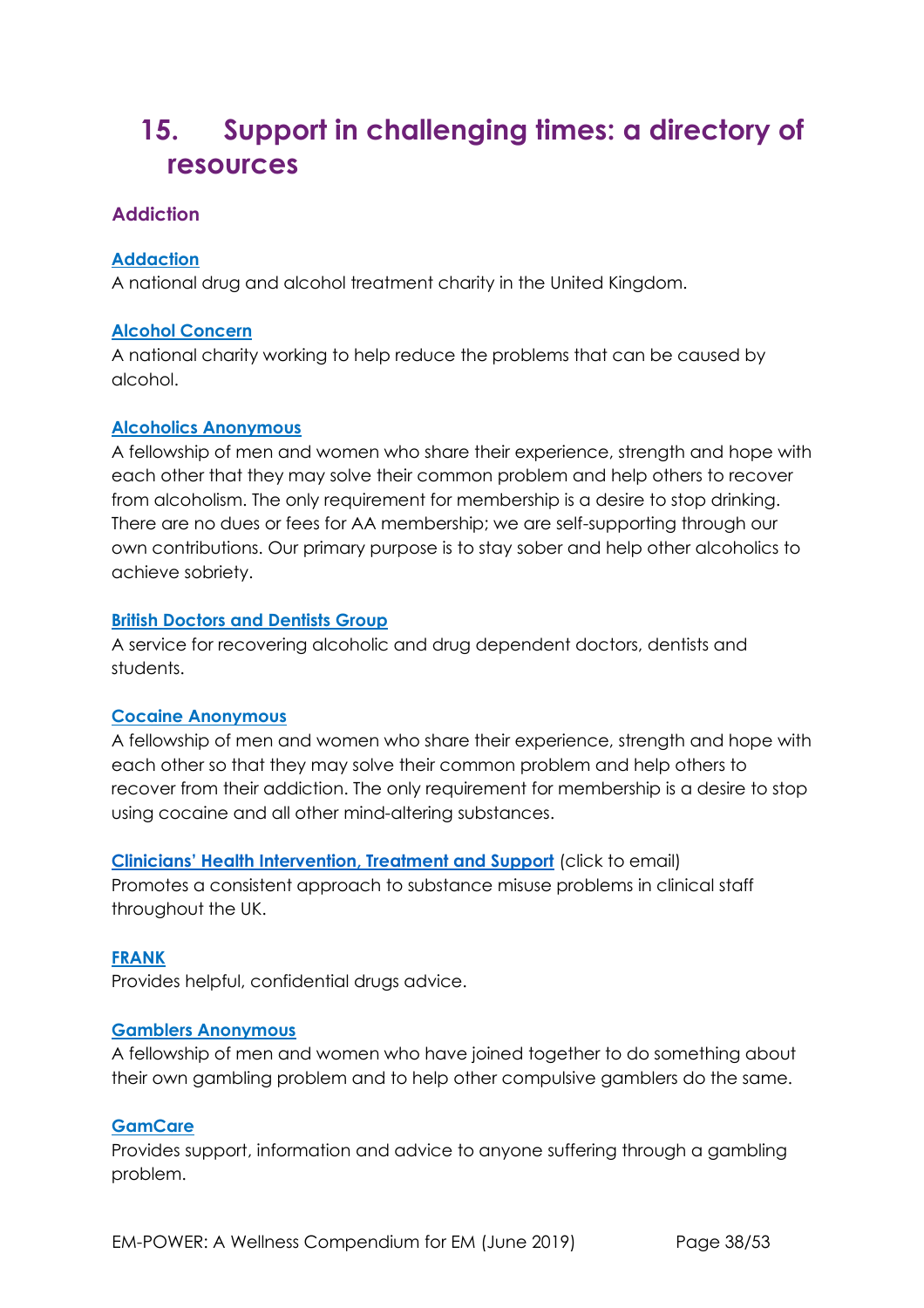#### **[Medical](http://www.m-c-a.org.uk/) [Council](http://www.m-c-a.org.uk/) [on](http://www.m-c-a.org.uk/) [Alcohol](http://www.m-c-a.org.uk/)**

An organisation of registered medical practitioners with a view to understanding of alcoholism and its prevention and the treatment and after-care of alcoholics.

#### **[Narcotics](http://www.ukna.org/) [Anonymous](http://www.ukna.org/)**

A non-profit, international, community-based organisation for recovering addicts that's active in over 60 countries. NA members learn from one another how to live drug free and recover from the effects of addiction in their lives.

#### **[Release](http://www.release.org.uk/)**

Offers a range of specialist services to professionals and the public concerning drugs and the law. It provides advice to drug users, their families, friends, and statutory and voluntary agencies. Advice is free, professional, non-judgmental and confidential.

#### **[Sick](http://www.sick-doctors-trust.co.uk/) [Doctors](http://www.sick-doctors-trust.co.uk/) [Trust](http://www.sick-doctors-trust.co.uk/)**

Provides early intervention and treatment for doctors suffering from addiction to alcohol or other drugs.

#### **[Smart Recovery](https://www.smartrecovery.org.uk/)**

The 12-step approach may not be appealing to everyone. SMART Recovery uses psychotherapeutic techniques that are similar to those used in many treatment services in the UK, being more along the lines of CBT.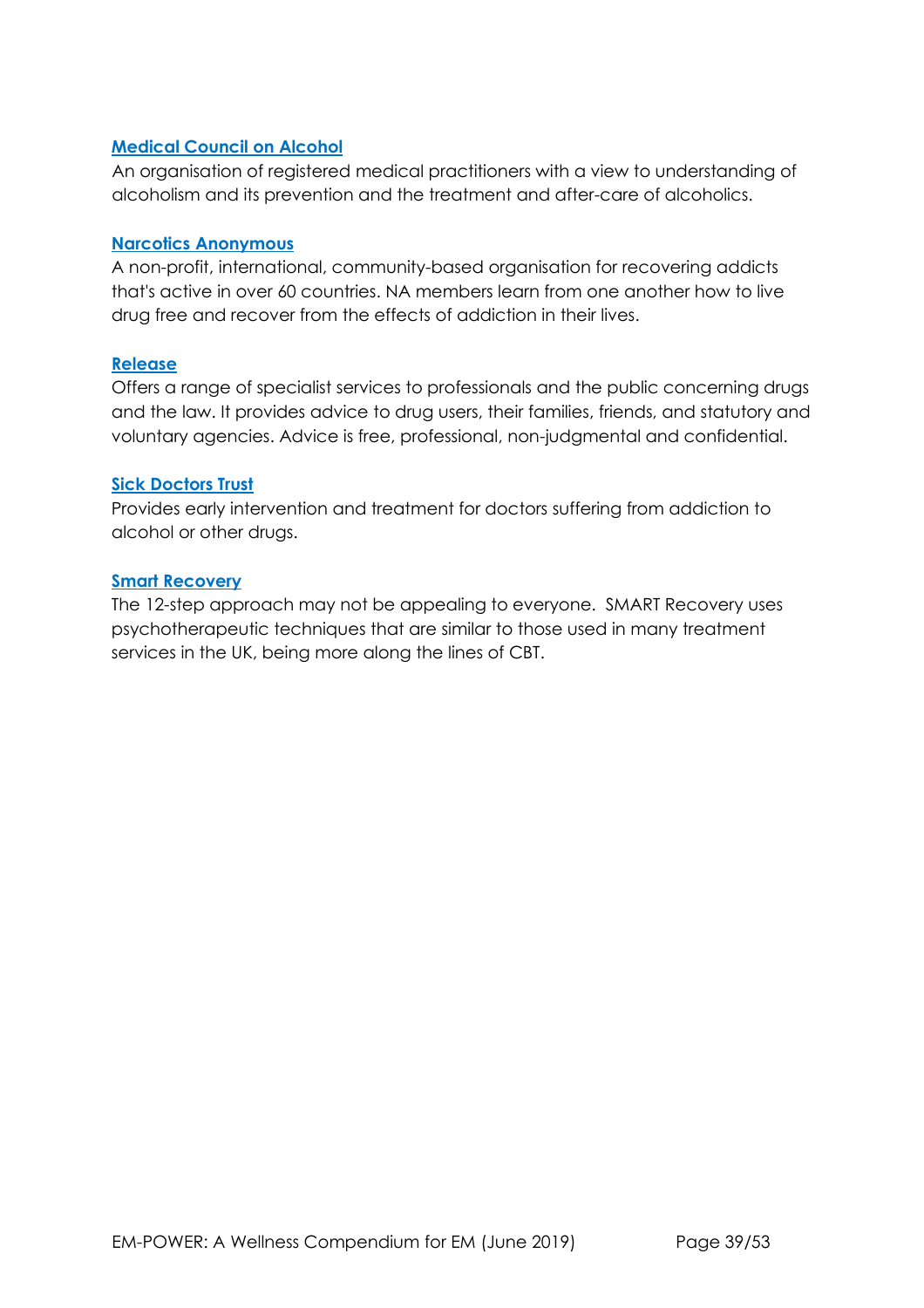### <span id="page-39-0"></span>**Bereavement**

#### **[Cruse](https://www.cruse.org.uk/) [Bereavement](https://www.cruse.org.uk/) [Care](https://www.cruse.org.uk/)**

A national charity for bereaved people in England, Wales and Northern Ireland. Support, advice and information to adults, children and young people and when someone dies.

#### **[Dealing](https://www.nhs.uk/Livewell/emotionalhealth/Pages/Dealingwithloss.aspx) [with](https://www.nhs.uk/Livewell/emotionalhealth/Pages/Dealingwithloss.aspx) [grief](https://www.nhs.uk/Livewell/emotionalhealth/Pages/Dealingwithloss.aspx) [and](https://www.nhs.uk/Livewell/emotionalhealth/Pages/Dealingwithloss.aspx) [loss](https://www.nhs.uk/Livewell/emotionalhealth/Pages/Dealingwithloss.aspx)**

A useful NHS guide to coping with grief and loss.

#### **[The Laura Centre](http://thelauracentre.org.uk/)**

Specialist bereavement counselling in the Midlands to parents whose child has died and to children or young people who have been bereaved of a parent or significant person.

#### **[Winston's](https://www.winstonswish.org/) [wish](https://www.winstonswish.org/)**

Supporting children and young people after the death of a or parent or sibling.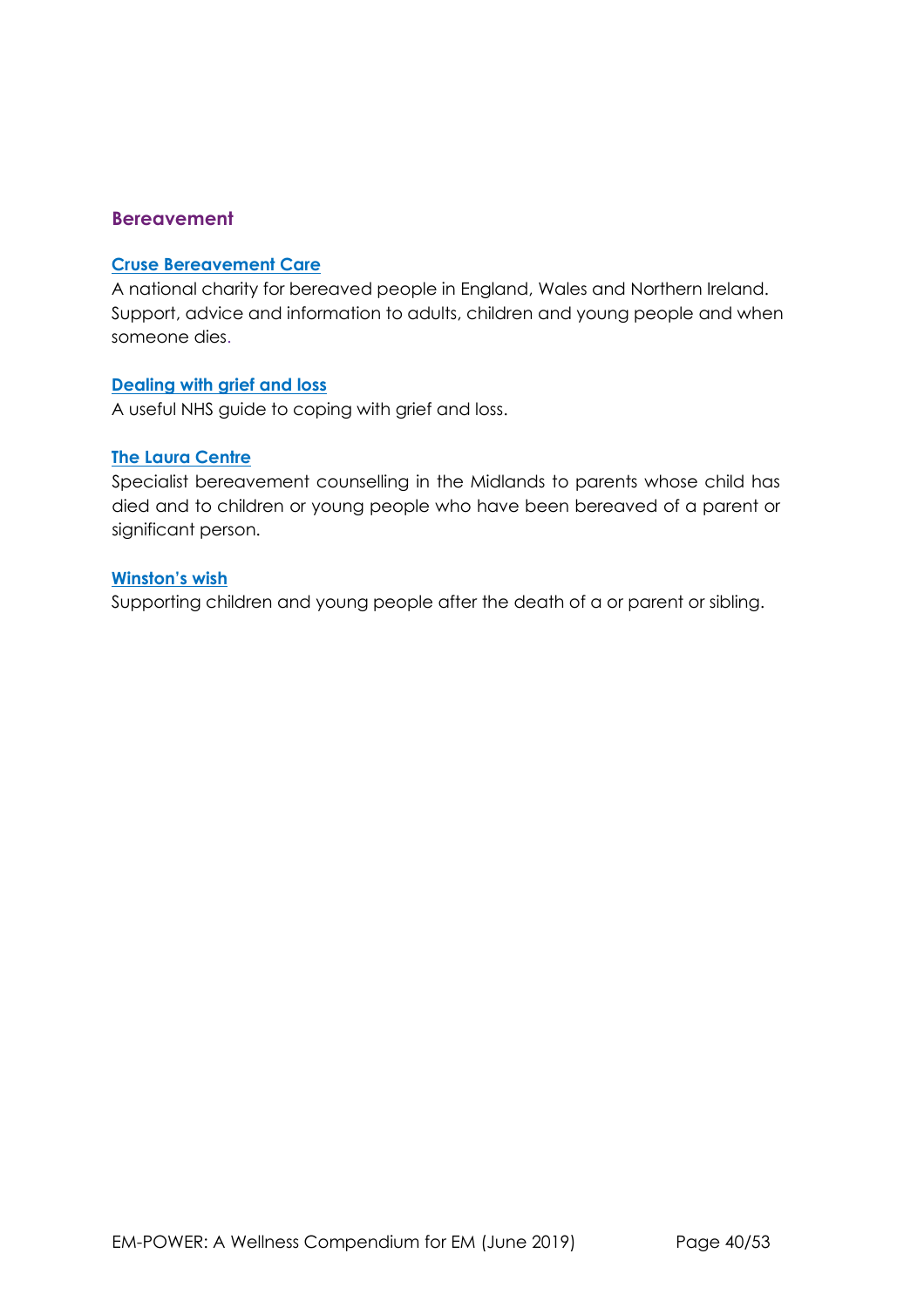## <span id="page-40-0"></span>**Disability, long term conditions and episodes of ill health**

#### **[Action](https://www.actiononhearingloss.org.uk/) [on](https://www.actiononhearingloss.org.uk/) [Hearing](https://www.actiononhearingloss.org.uk/) [Loss](https://www.actiononhearingloss.org.uk/)**

National charity helping people who are confronting life-changing deafness, tinnitus and hearing loss.

#### **[UK](http://hphl.org.uk/) [Health](http://hphl.org.uk/) [Professionals](http://hphl.org.uk/) [with](http://hphl.org.uk/) [Hearing](http://hphl.org.uk/) [Loss](http://hphl.org.uk/)**

A network of deaf and hard of hearing health professionals who share information and support.

#### **[Association](http://www.adp.org.uk/) [of](http://www.adp.org.uk/) [Disabled](http://www.adp.org.uk/) [Professionals](http://www.adp.org.uk/)**

Draws on the expertise of disabled professionals to improve the educational and employment opportunities of disabled people.

#### **[British](http://www.bdadyslexia.org.uk/) [Dyslexia](http://www.bdadyslexia.org.uk/) [Association](http://www.bdadyslexia.org.uk/)**

The voice of dyslexic people whose vision is that of a dyslexia friendly society that enables dyslexic people to reach their potential.

#### **[Carers](http://www.carersuk.org/) [UK](http://www.carersuk.org/)**

Advice, information and support for carers throughout the UK.

#### **[Deaf](http://deafprofessionals.wordpress.com/) [Professionals](http://deafprofessionals.wordpress.com/) [Network](http://deafprofessionals.wordpress.com/)**

Provides an opportunity to network to share experiences. The website is primarily for deaf professionals who live in and around London. This website can also be used as a resource for other deaf professionals who cannot attend the network meetings.

#### **[Disabled](http://www.dlf.org.uk/) [Living](http://www.dlf.org.uk/) [Foundation](http://www.dlf.org.uk/) [Helpline](http://www.dlf.org.uk/)**

A national charity providing free, impartial advice about all types of disability equipment and mobility products for older and disabled people, their carers and families.

#### **[Dyslexia](http://www.dyslexiaaction.org.uk/) [Action](http://www.dyslexiaaction.org.uk/)**

A national charity and the UK's leading provider of services and support for people with dyslexia and literacy difficulties.

#### **[Hope](http://www.hope4medics.co.uk/about.php) [4](http://www.hope4medics.co.uk/about.php) [Medics](http://www.hope4medics.co.uk/about.php)**

A support group for doctors with disabilities.

#### **[Macmillan](http://www.macmillan.org.uk/Cancerinformation/Livingwithandaftercancer/Workandcancer/Workandcancer.aspx)**

Support and information about work and cancer.

#### **[Mencap](http://www.mencap.org.uk/)**

The UK's leading learning disability charity working with people with a learning disability and their families and carers.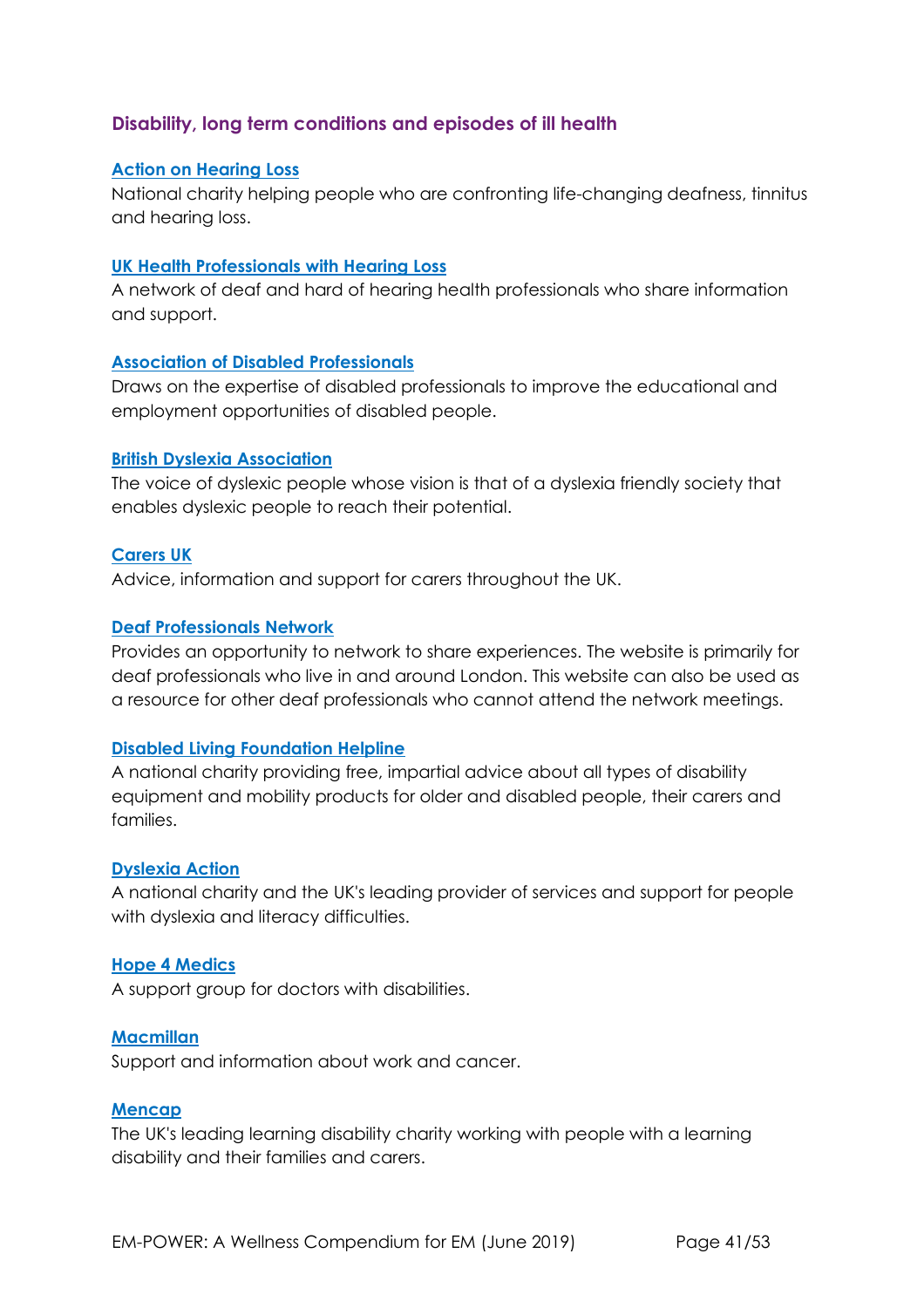#### **[National council for palliative care](http://www.ncpc.org.uk/)**

A members' organisation campaigning to help everyone approaching the end of life have the right to the highest quality care and support.

### **[NCAS](http://www.ncas.nhs.uk/accessing-case-services/case-services-overview/)**

Allows you to self-refer, if you are returning to work after a period of absence, or you have health problems which may be impacting on your performance, and they will provide expert advice about the steps you can take and where you can go for help.

**[RNIB](http://www.rnib.org.uk/)** (Royal National Institute for the Blind) Supports blind and partially sighted people.

#### **[Wales](http://www.wcb-ccd.org.uk/index2.php) [Council](http://www.wcb-ccd.org.uk/index2.php) [for](http://www.wcb-ccd.org.uk/index2.php) [the](http://www.wcb-ccd.org.uk/index2.php) [Blind](http://www.wcb-ccd.org.uk/index2.php)**

Promotes the welfare of blind and partially sighted people and the prevention of blindness. WCB is the umbrella body for visual impairment in Wales. It is an independent organisation for Wales.

#### **[Your Health Matters](http://www.gmc-uk.org/doctorshealth)**

Information and advice from the GMC for doctors who have concerns about their own health.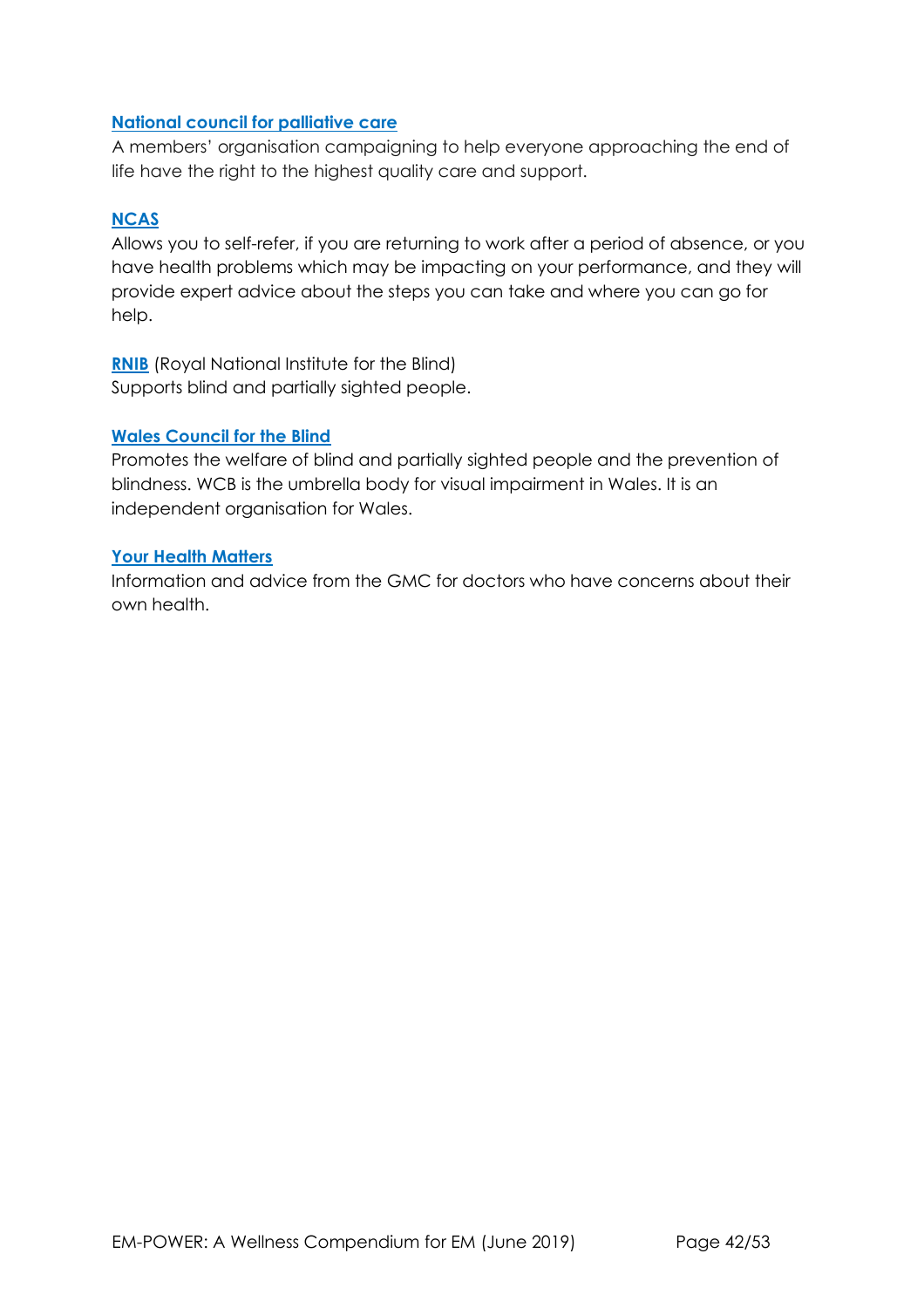## <span id="page-42-0"></span>**Finance**

#### **[BMA](http://www.bma.org.uk/about-the-bma/what-we-do/bma-charities) [Charities](http://www.bma.org.uk/about-the-bma/what-we-do/bma-charities)**

A group of charities established to help all doctors and their families in times of need.

#### **[Help](http://www.doctorshelp.org.uk/) [me,](http://www.doctorshelp.org.uk/) [I'm](http://www.doctorshelp.org.uk/) [a](http://www.doctorshelp.org.uk/) [Doctor](http://www.doctorshelp.org.uk/)**

5 independent charities that support doctors when they need confidential financial assistance.

#### **[Royal](http://www.rmbf.org/) [Medical](http://www.rmbf.org/) [Benevolent](http://www.rmbf.org/) [Fund](http://www.rmbf.org/)**

The RMBF can consider financial assistance to doctors, medical students and their families who are facing financial crisis. Depending on individual needs and circumstances, support can be through grants, loans, information and debt management advice. The RMBF can also consider financial assistance with training and childcare with a back-to-work award.

#### **[Royal](http://www.royalmedicalfoundation.org/) [Medical](http://www.royalmedicalfoundation.org/) [Foundation](http://www.royalmedicalfoundation.org/)**

A medical benevolent charity which assists UK medical practitioners and their dependants who find themselves in financial hardship.

#### **[The](https://www.moneyadviceservice.org.uk/en) [Money](https://www.moneyadviceservice.org.uk/en) [Advice](https://www.moneyadviceservice.org.uk/en) [Service](https://www.moneyadviceservice.org.uk/en)**

Free and impartial money advice set up by the Government. The site provides advice and guides to help improve your finances, tools and calculators to help you keep track and plan. It also provides support over the phone and online.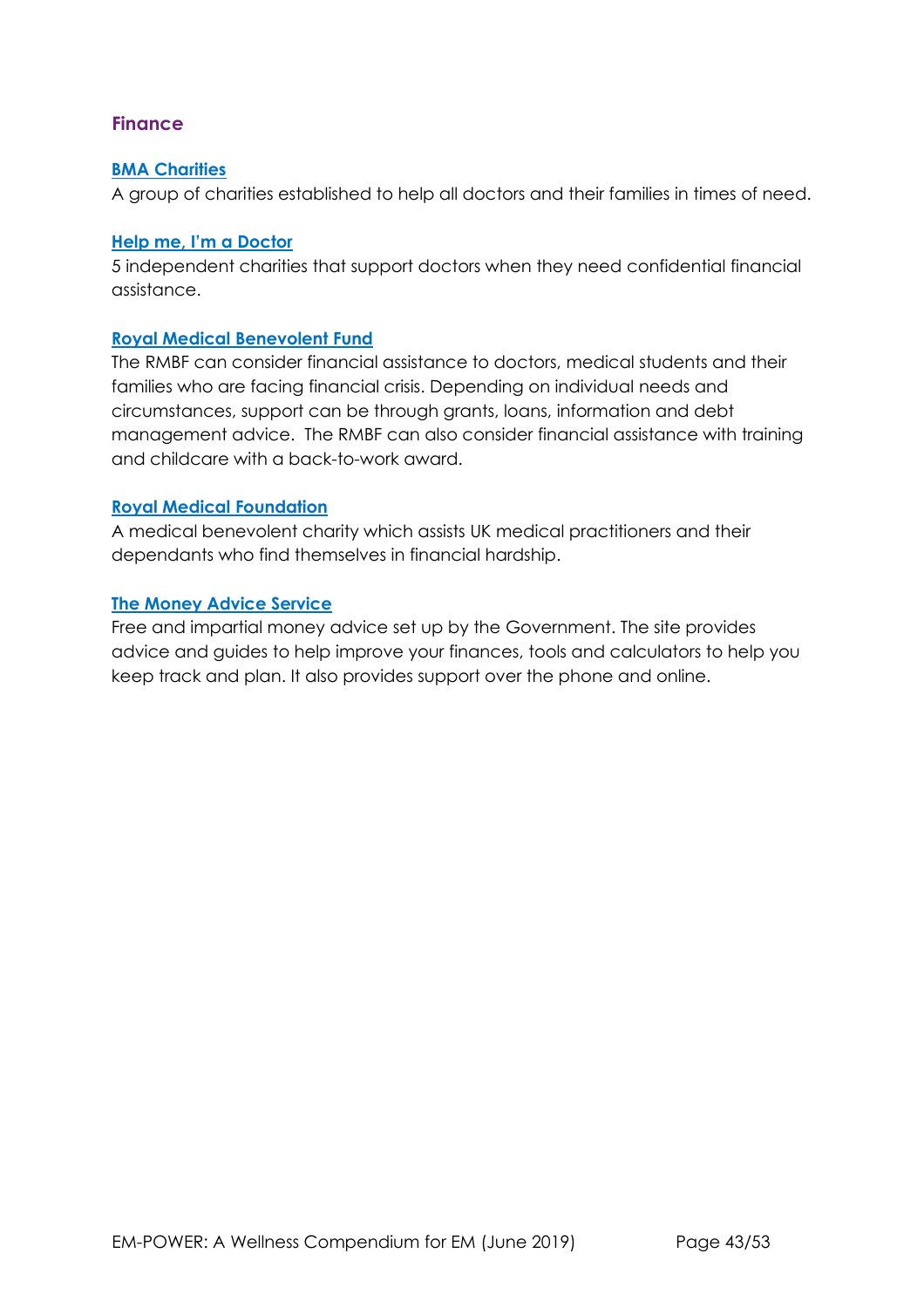### <span id="page-43-0"></span>**Individuals, families, pregnancy and work**

#### **[BMA information for working parents](http://bma.org.uk/maternity)**

Information about working during pregnancy, maternity leave, returning to work and life as a working parent.

#### **[Equality and Human Rights Commission](http://equalityhumanrights.com/)**

Guidance on your rights in the workplace.

#### **[Gladd](http://www.gladd.co.uk/)**

Unites and represents LGBT doctors in the UK.

## **[Health and Safety Executive \(HSE\)](http://www.hse.gov.uk/mothers/) [–](http://www.hse.gov.uk/mothers/) [information for new and expectant mothers](http://www.hse.gov.uk/mothers/)**

Useful information for you and your employer about your rights and responsibilities.

#### **[Health and Safety Executive \(HSE\)](http://www.hse.gov.uk/) [–](http://www.hse.gov.uk/) [general guidance](http://www.hse.gov.uk/)**

Guidance on any health and safety concerns you may have.

#### **[HM Revenue and Customs](http://www.hmrc.gov.uk/)**

Site contains information about statutory maternity pay, child benefit, etc.

#### **[Maternity Action](http://maternityaction.org.uk/)**

Guidance on your rights during pregnancy and as a working parent.

#### **[Medical Women's Federation](http://www.medicalwomensfederation.org.uk/)**

Promotes the personal and professional development of women in medicine; their 'Advice & Support' section includes guidance on **[maternity,](http://www.medicalwomensfederation.org.uk/advice-support/maternity-advice) [childcare,](http://www.medicalwomensfederation.org.uk/advice-support/childcare-advice) [returning to](http://www.medicalwomensfederation.org.uk/advice-support/return-to-work-advice) [work](http://www.medicalwomensfederation.org.uk/advice-support/return-to-work-advice)** and **[less than full-time training.](http://www.medicalwomensfederation.org.uk/advice-support/less-than-full-time-training)**

#### **[UK government advice for working parents](https://www.gov.uk/browse/employing-people/time-off)**

Information about your rights and responsibilities during pregnancy, maternity/paternity leave and life as a working parent.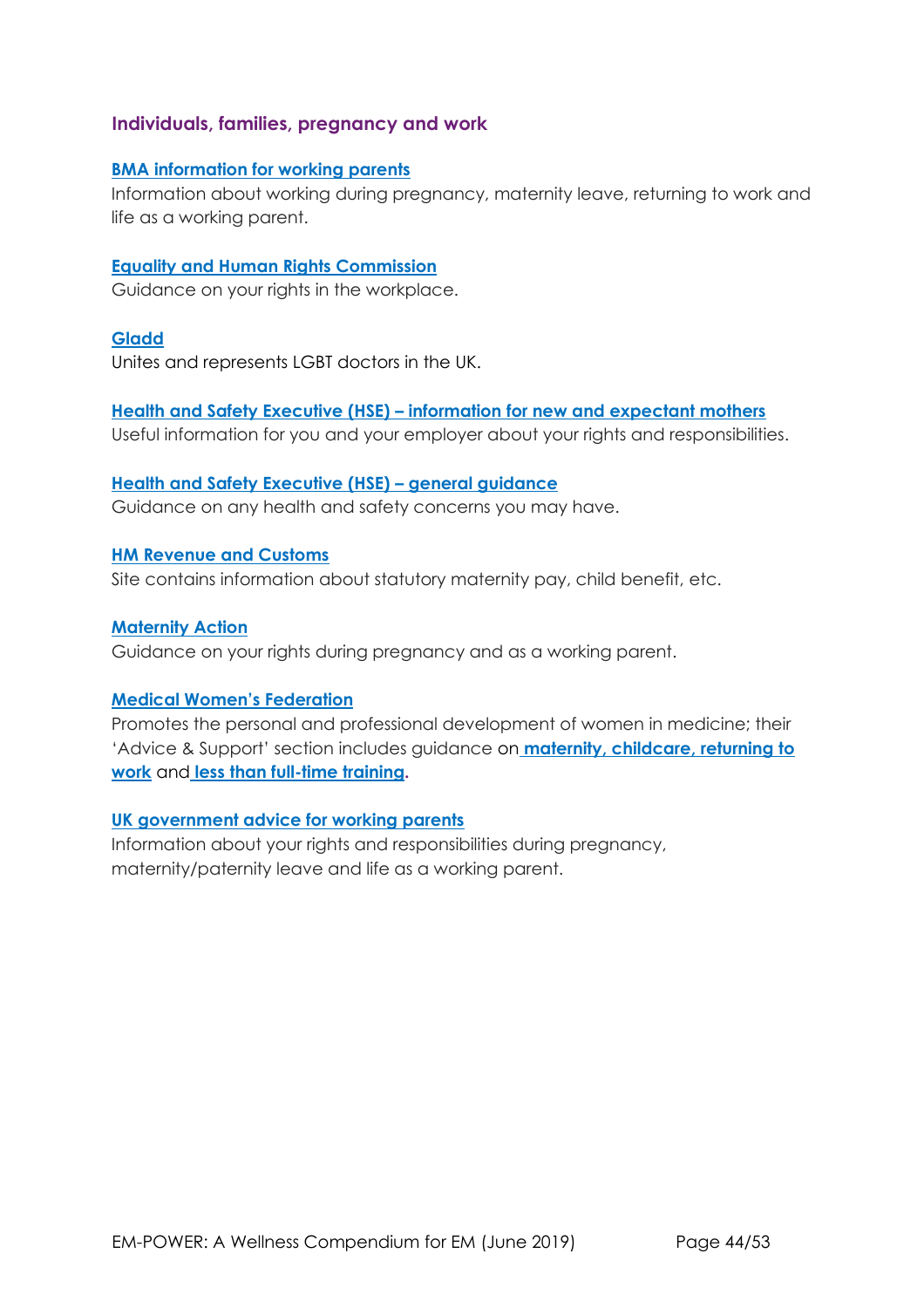## <span id="page-44-0"></span>**Legal**

#### **[Bar](https://weareadvocate.org.uk/) [Pro](https://weareadvocate.org.uk/) [Bono](https://weareadvocate.org.uk/) [Unit](https://weareadvocate.org.uk/)**

A charity which helps to find pro bono (free) legal assistance from volunteer barristers.

#### **[BMA](http://bmalaw.co.uk/) [Law](http://bmalaw.co.uk/)**

Independent, proactive legal advice for BMA members.

#### **[Citizens](https://www.citizensadvice.org.uk/) [Advice](https://www.citizensadvice.org.uk/) [Bureau](https://www.citizensadvice.org.uk/)**

Give free, confidential, impartial and independent advice on a limitless range of subjects, including debt, benefits, housing, legal matters, employment, immigration and consumer issues. Bureaux are open to everyone regardless of race, gender, sexuality or disability.

#### **[IAS](https://iasservices.org.uk/) [services](https://iasservices.org.uk/)**

Legal experts in all types of immigration applications and appeals.

#### **[Medical](http://www.themdu.com/) [Defence](http://www.themdu.com/) [Union](http://www.themdu.com/)** (for MDU members only)

Provides expert help and advice on medico-legal and ethical matters including handling complaints, claims and GMC cases. It is staffed by a team of medicolegal advisers.

**[Medical](http://www.mddus.com/) [and](http://www.mddus.com/) [Dental](http://www.mddus.com/) [Defence](http://www.mddus.com/) [Union](http://www.mddus.com/) [of](http://www.mddus.com/) [Scotland](http://www.mddus.com/)** (for MDDUS members only) Supports members with complaints made by patients against them or who are facing disciplinary matters from their employing trust. A highly qualified team of medical and dental professionals gives advice and guidance.

#### **[Medical](http://www.medicalprotection.org/uk) [Protection](http://www.medicalprotection.org/uk) [Society](http://www.medicalprotection.org/uk)** (for MPS members only)

Provides comprehensive professional indemnity and expert advice to doctors, dentists and health professionals around the world.

#### **[Release](http://www.release.org.uk/)**

Offers a range of specialist services to professionals and the public concerning drugs and the law. It provides advice to drug users, their families, friends, and statutory and voluntary agencies. Advice is free, professional, non-judgmental and confidential.

#### **[Victim](http://www.victimsupport.org.uk/) [Support](http://www.victimsupport.org.uk/)**

An independent charity and helpline if you've been a victim of any crime or have been affected by a crime committed against someone you know. Free and available to everyone.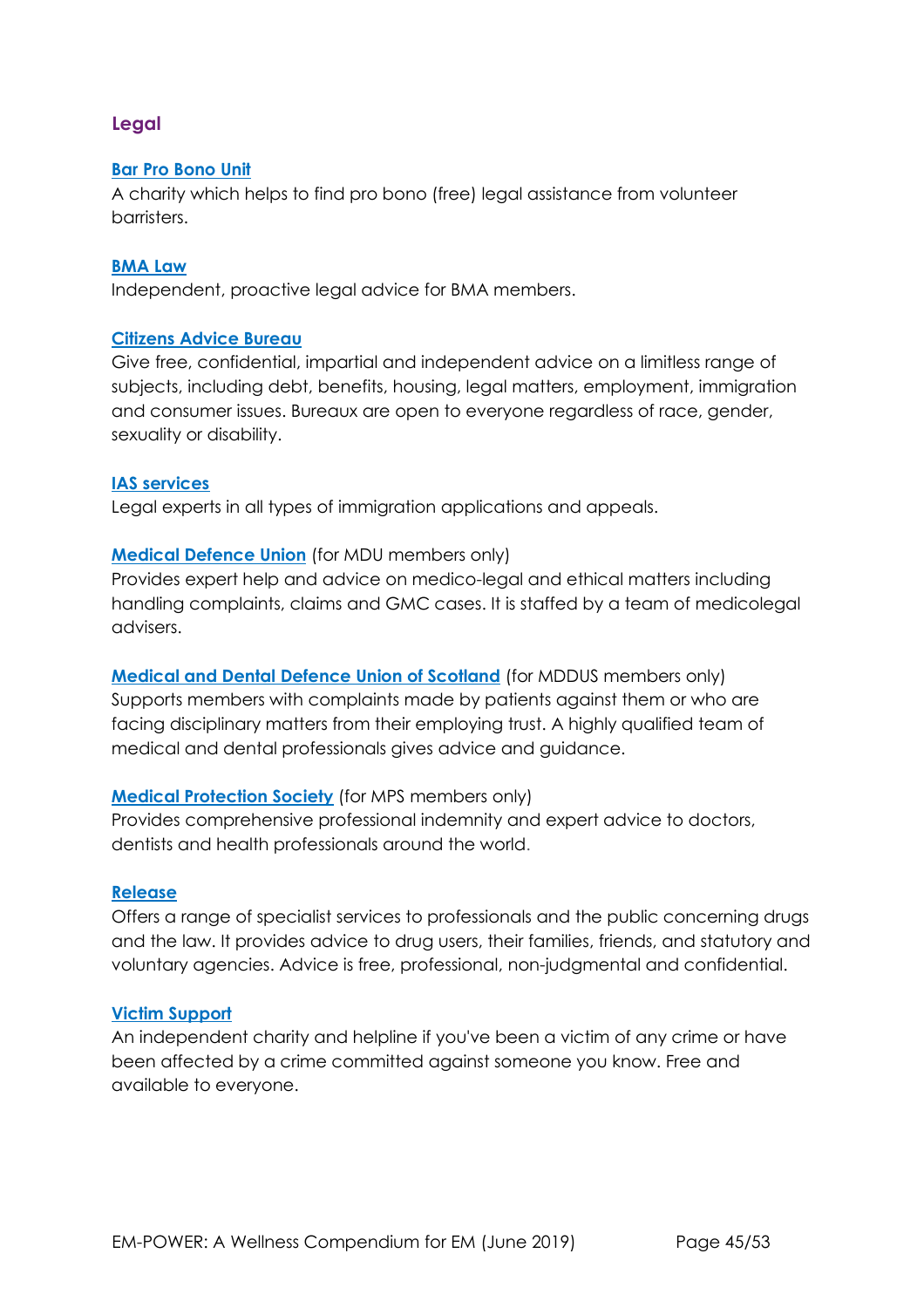### <span id="page-45-0"></span>**Mental health**

#### **[Anxiety](http://www.anxietyuk.org.uk/) [UK](http://www.anxietyuk.org.uk/)**

UK charity aiming to promote the relief and rehabilitation of people suffering with anxiety disorders through information and provision of self-help services.

#### **[Bacp](https://www.bacp.co.uk/)**

Search for counsellors and psychotherapists in your area.

#### **[Beat](http://www.b-eat.co.uk/Home)**

UK charity for people with eating disorders and their families.

#### **[Bipolar](https://www.bipolaruk.org/) [UK](https://www.bipolaruk.org/)**

National charity dedicated to supporting individuals with the condition of bipolar, their families and carers.

#### **[BMA Counselling and Doctor Advisor Service](https://www.bma.org.uk/advice/work-life-support/your-wellbeing/bma-counselling-and-doctor-advisor-service)**

Open to all doctors whether BMA members or not and is staffed by professional telephone counsellors 24 hours a day, 7 days a week. They are all members of the British Association for Counselling and Psychotherapy and are bound by strict codes of confidentiality and ethical practice. You can even choose to remain anonymous when you call.

#### **[CALM](https://www.thecalmzone.net/)**

The Campaign Against Living Miserably (CALM) is leading a movement against male suicide, the single biggest killer of men under 45 in the UK.

#### **[DocHealth](http://www.dochealth.org.uk/)**

A new, confidential, not for profit, psychotherapeutic consultation service for all doctors.

#### **[Doctors'](http://www.dsn.org.uk/) [Support](http://www.dsn.org.uk/) [Network](http://www.dsn.org.uk/) [\(DSN\)](http://www.dsn.org.uk/)**

A fully confidential, friendly, self-help group for doctors with mental health concerns.

#### **[MIND](http://www.mind.org.uk/)**

Charity providing advice and support to anyone experiencing a mental health problem.

#### **[NHS](http://www.php.nhs.uk/) [Practitioner](http://www.php.nhs.uk/) [Health](http://www.php.nhs.uk/) [Programme](http://www.php.nhs.uk/)**

A free, confidential service for doctors and dentists who have mental or physical health concerns and or addiction problems, where this may be affecting work. The service covers all doctors and dentists in the London area. There are currently no arrangements in place for other parts of the UK, but the service accepts referrals on a cost per case basis.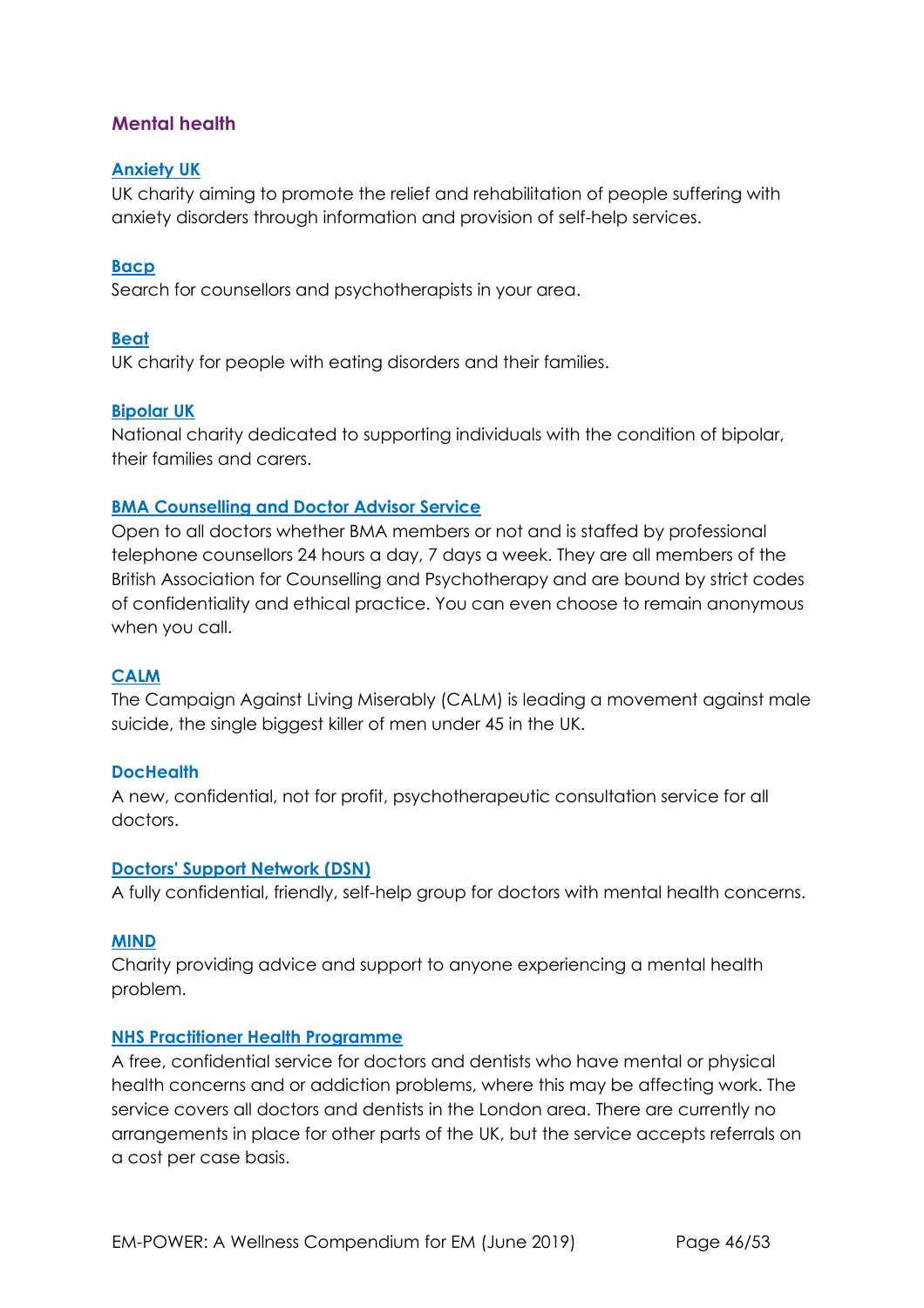#### **[Occupational](http://www.lpmde.ac.uk/professional-development/php-hee) [Mental](http://www.lpmde.ac.uk/professional-development/php-hee) [Health](http://www.lpmde.ac.uk/professional-development/php-hee) [service](http://www.lpmde.ac.uk/professional-development/php-hee) [or](http://www.lpmde.ac.uk/professional-development/php-hee) [PHP](http://www.lpmde.ac.uk/professional-development/php-hee) [HEE](http://www.lpmde.ac.uk/professional-development/php-hee) [London](http://www.lpmde.ac.uk/professional-development/php-hee)**

This service provides doctors and dentists working in the London Deanery area with emotional support and access to brief or longer-term psychotherapy for help with a range of issues including addiction. All referrals to the new service are self referrals. You can refer yourself either by phone or via email.

#### **[Papyrus](http://www.papyrus-uk.org/)**

National charity dedicated to the prevention of young suicide. Provide confidential support and advice to young people struggling with thoughts of suicide, and anyone worried about a young person through their HOPELINEUK helpline.

#### **[Samaritans](http://www.samaritans.org/)**

Available 24 hours a day to provide confidential emotional support for people who are experiencing feelings of distress or despair, including those which may lead to suicide**.** 

#### **[SANE](http://www.sane.org.uk/)**

Offers practical information, crisis care and emotional support to anybody affected by mental health problems.

#### **[The](http://www.mentalhealth.org.uk/) [Mental](http://www.mentalhealth.org.uk/) [Health](http://www.mentalhealth.org.uk/) [Foundation](http://www.mentalhealth.org.uk/)**

Provides the latest news and events on mental health issues, as well as information on problems, treatments and strategies for living with mental distress.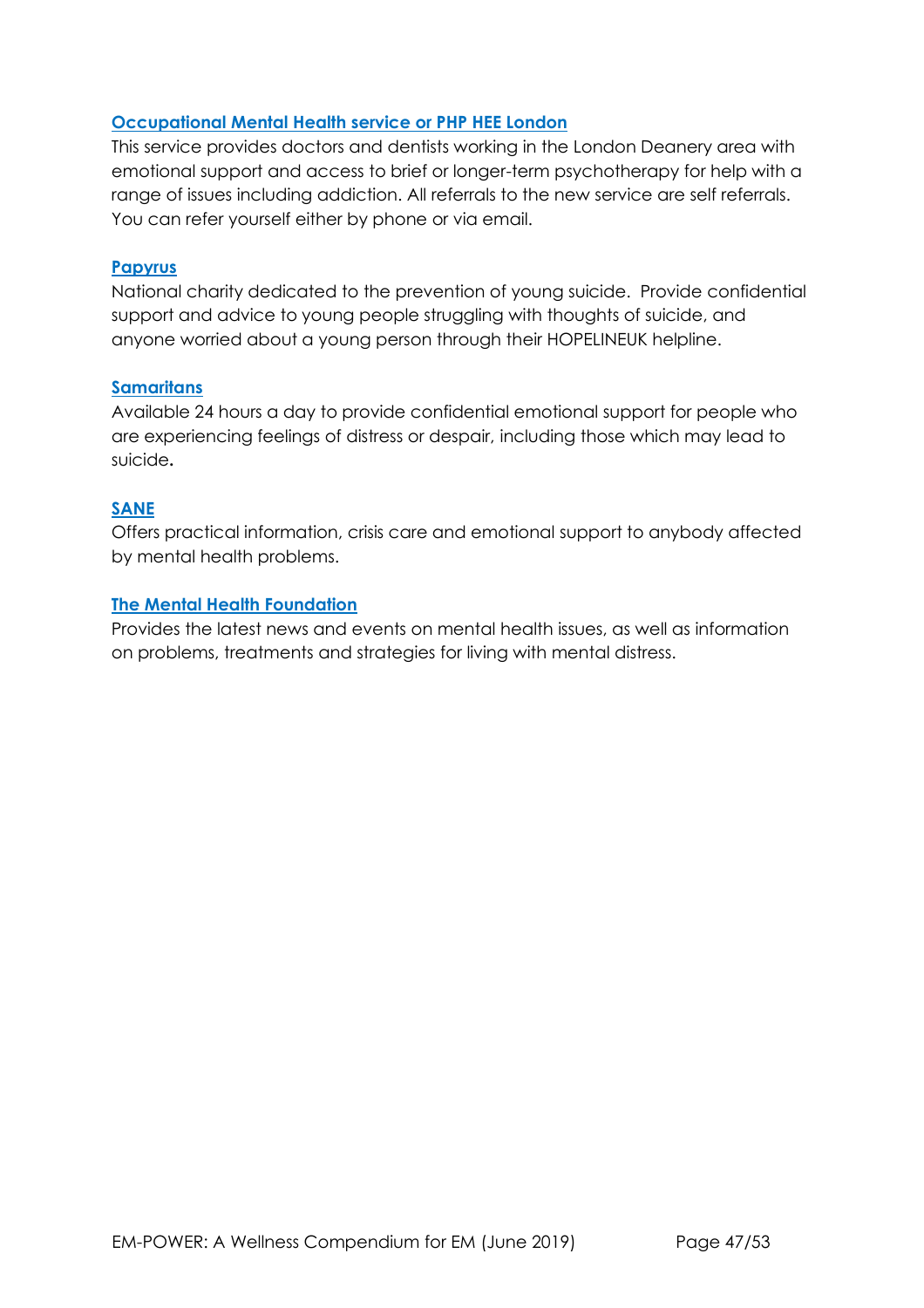#### <span id="page-47-0"></span>**Raising concerns**

#### **[Concerned about a colleague](https://www.bma.org.uk/advice/work-life-support/your-wellbeing/concerned-about-a-colleague/worrying-signs)**

Advice from the BMA on worrying signs in a colleague.

#### **[Freedom to speak up/National Guardian](https://www.cqc.org.uk/national-guardians-office/content/national-guardians-office)**

The National Guardian's Office is an independent, non-statutory body with the remit to lead culture change in the NHS so that speaking up becomes business as usual. The office is not a regulator, but is sponsored by the CQC, NHS England and NHS Improvement.

#### **[GMC](https://www.gmc-uk.org/concerns/raise-a-concern-about-a-doctor)**

Raise a concern or refer yourself to the GMC.

#### **[Medical](http://www.mpts-uk.org/hearing/11905.asp) [Practitioners](http://www.mpts-uk.org/hearing/11905.asp) [Tribunal](http://www.mpts-uk.org/hearing/11905.asp) [service](http://www.mpts-uk.org/hearing/11905.asp)**

Information and support for doctors who have a hearing as part of a GMC investigation.

#### **[NCAS](https://www.ncas.nhs.uk/)**

National Clinical Assessment Service is an independent NHS body which works with individual practitioners and healthcare organisations where there is a concern about the performance of a dentist, doctor or pharmacist. Their role is to support both the referring organisation and practitioner to consider all options, to get involved early and, where possible, restore practitioners to safe and valued practice. Common themes in NCAS cases include concerns relating to clinical practice and capability, behaviour, health, working environment or context of practice. Referrals to NCAS can either be self-referrals from practitioners themselves or alternatively can be made by the employer.

#### **[Whistleblowing](https://www.citizensadvice.org.uk/health/nhs-and-social-care-complaints/whistleblowing-how-a-staff-member-can-report-a-problem-in-the-nhs-or-an-adult-social-care-service)**

Advice from Citizen's advice on how a staff member can report a problem in the NHS or an adult social care service.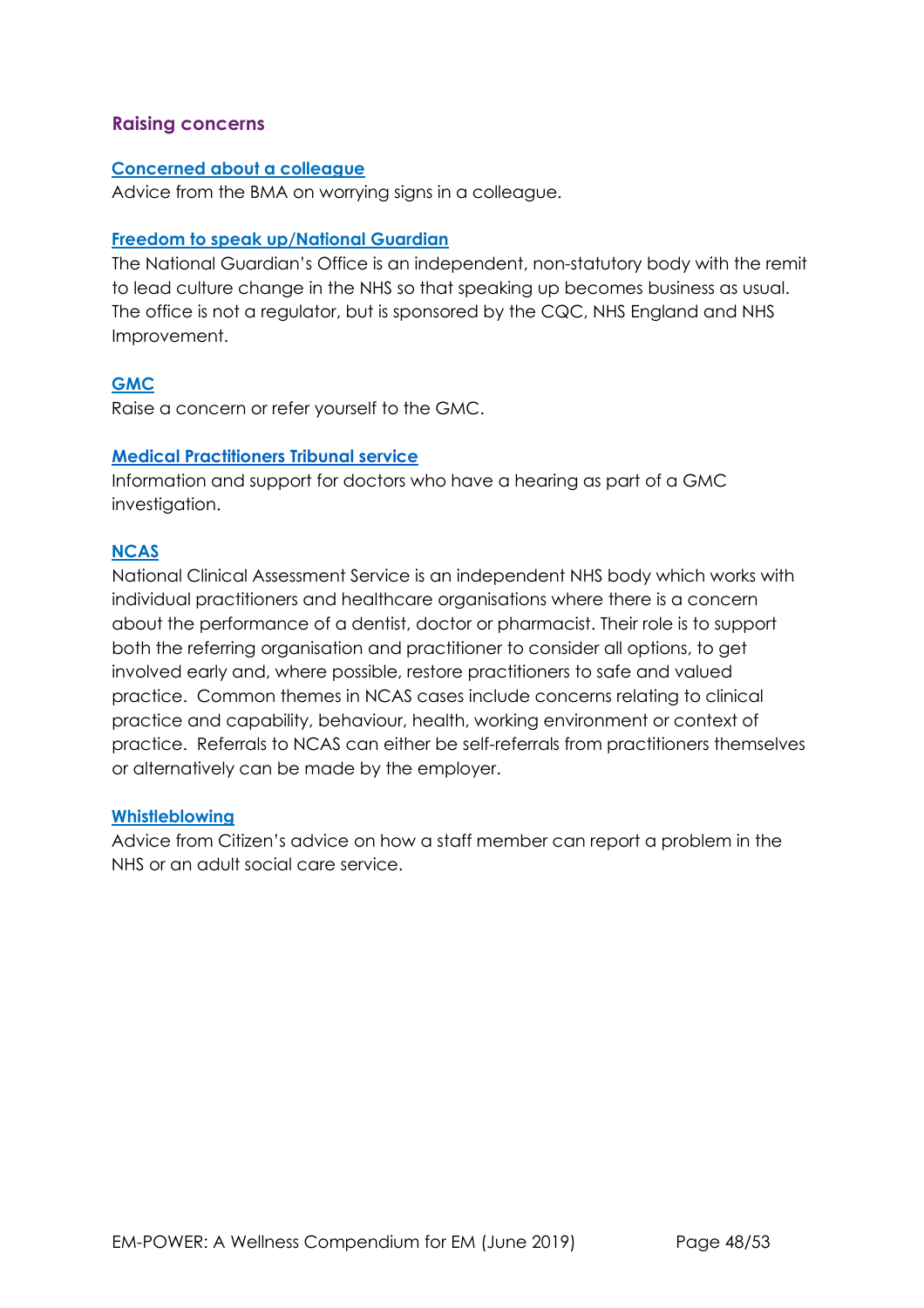## <span id="page-48-0"></span>**Relationships**

#### **[Marriage](http://www.marriagecare.org.uk/) [Care](http://www.marriagecare.org.uk/)**

Supports people through the best and worst of times in their marriages and family relationships.

#### **[National](http://www.nfm.org.uk/) [Family](http://www.nfm.org.uk/) [Mediation](http://www.nfm.org.uk/)**

A network of local not-for-profit Family Mediation Services in England and Wales offering help to couples, married or unmarried, who are in the process of separation and divorce.

#### **[Relate](http://www.relate.org.uk/)**

The UK's largest and most experienced relationship counselling organisation helping people to work through their relationship difficulties and reach their own decisions about the best way forward.

#### **[Women's](https://www.google.com/search?q=women%27s+aid&rlz=1C1CHBF_en-GBGB773GB773&oq=wom&aqs=chrome.0.69i59j69i57j69i60j0l3.3495j0j8&sourceid=chrome&ie=UTF-8) [Aid](https://www.google.com/search?q=women%27s+aid&rlz=1C1CHBF_en-GBGB773GB773&oq=wom&aqs=chrome.0.69i59j69i57j69i60j0l3.3495j0j8&sourceid=chrome&ie=UTF-8)**

A national charity working to end domestic violence against women and children; supporting a network of over 500 domestic and sexual violence services across the UK.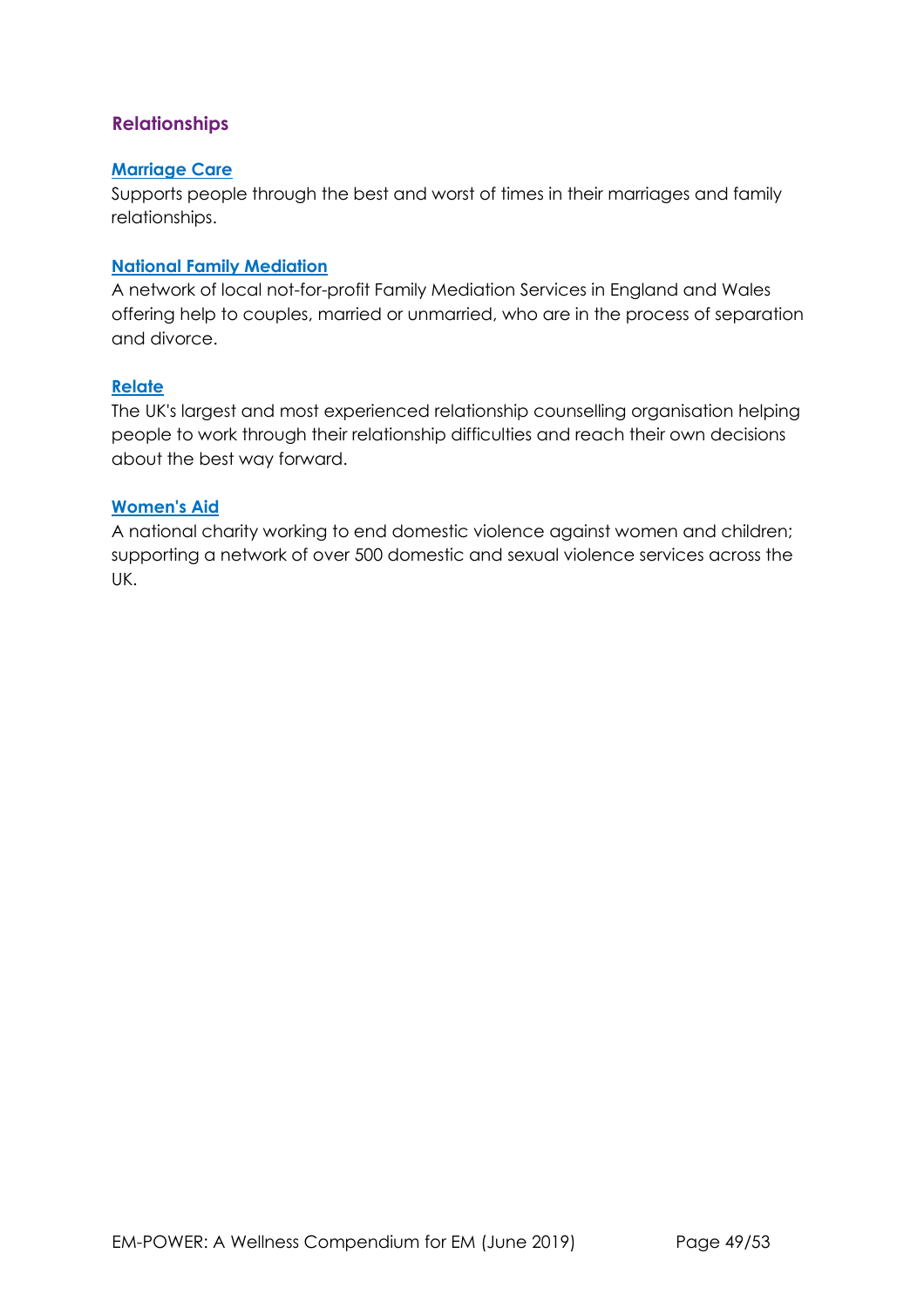### <span id="page-49-0"></span>**Wellbeing**

#### **[ePhysicianHealth.com](http://ephysicianhealth.com/)**

A comprehensive online physician health and wellness resource from Canada.

#### **[International Stress Management Association](http://www.isma.org.uk/)**

Promotes sound knowledge and best practice in the prevention and reduction of human stress.

#### **[RMBF -](http://www.rmbf.org/health-and-wellbeing/) [Health and Wellbeing](http://www.rmbf.org/health-and-wellbeing/)**

Advice from the Royal Medical Benevolent Fund on a variety of subjects regarding your health and wellbeing.

#### **[Start 2](http://www.start2.co.uk/)**

Shows you new ways to approach wellbeing, through learning to harness your natural creativity. Explore over a hundred creative activities, together with insights into their wellbeing benefits.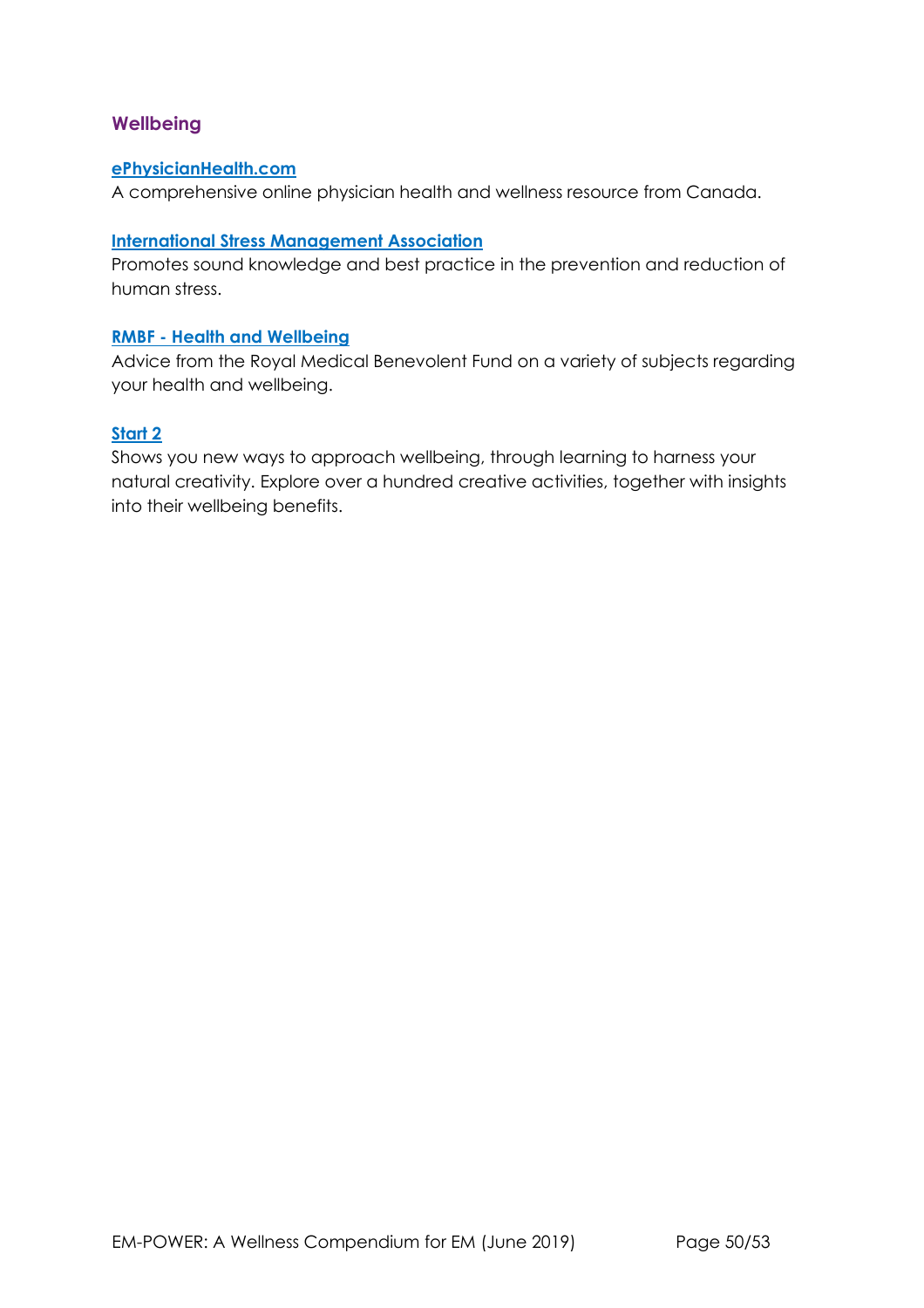## <span id="page-50-0"></span>**About this document**

### <span id="page-50-1"></span>**Authors**

Susie Hewitt Una Kennedy Updated June 2019, first published in April 2019

#### **Acknowledgements**

RCEM Sustainable Working Practices Committee.

With thanks to Diana Hulbert and Graham Johnson for their contribution to "Look after your team too" and "Small step, not giant leap: supporting the transition from trainee to consultant" respectively.

#### **Review**

Usually within three years or sooner if important information becomes available.

#### **Conflicts of interest**

None.

#### **Disclaimers**

**External website links** - The College makes no warranties, representations or undertakings about any content including, without limitation, any as to the quality, accuracy, completeness or fitness for any particular purpose of such content of any external websites.

Furthermore, the College does not endorse or approve the content of any such websites, nor will the College have any liability in connection with any of them including, but not limited to, liability arising out of any allegation that the content of any such websites infringes any law or the rights of any person or entity.

#### **Research recommendations**

None.

**Audit standards**  None.

#### **Key words for search**

Bullying, civility, support, sleep, rest, shift work, nutrition, consultant, shift work, eating, sleeping, trainee, consultant, transition, leadership, mentor, program, engagement, relationship, understanding, health, wellbeing, illness, stress, advice, reframing, alcohol, drug, treatment, support, management, addiction, pregnancy, parenthood, parenting, support, back pain, staff, strengthen, exercises, health, long term conditions, illness, mental health, menopause, return to work, team, successful, rota, nutrition, handovers, safe, kind, time, career, retirement, pension, allowance, support, challenging, wellbeing, prevention, health, advice.